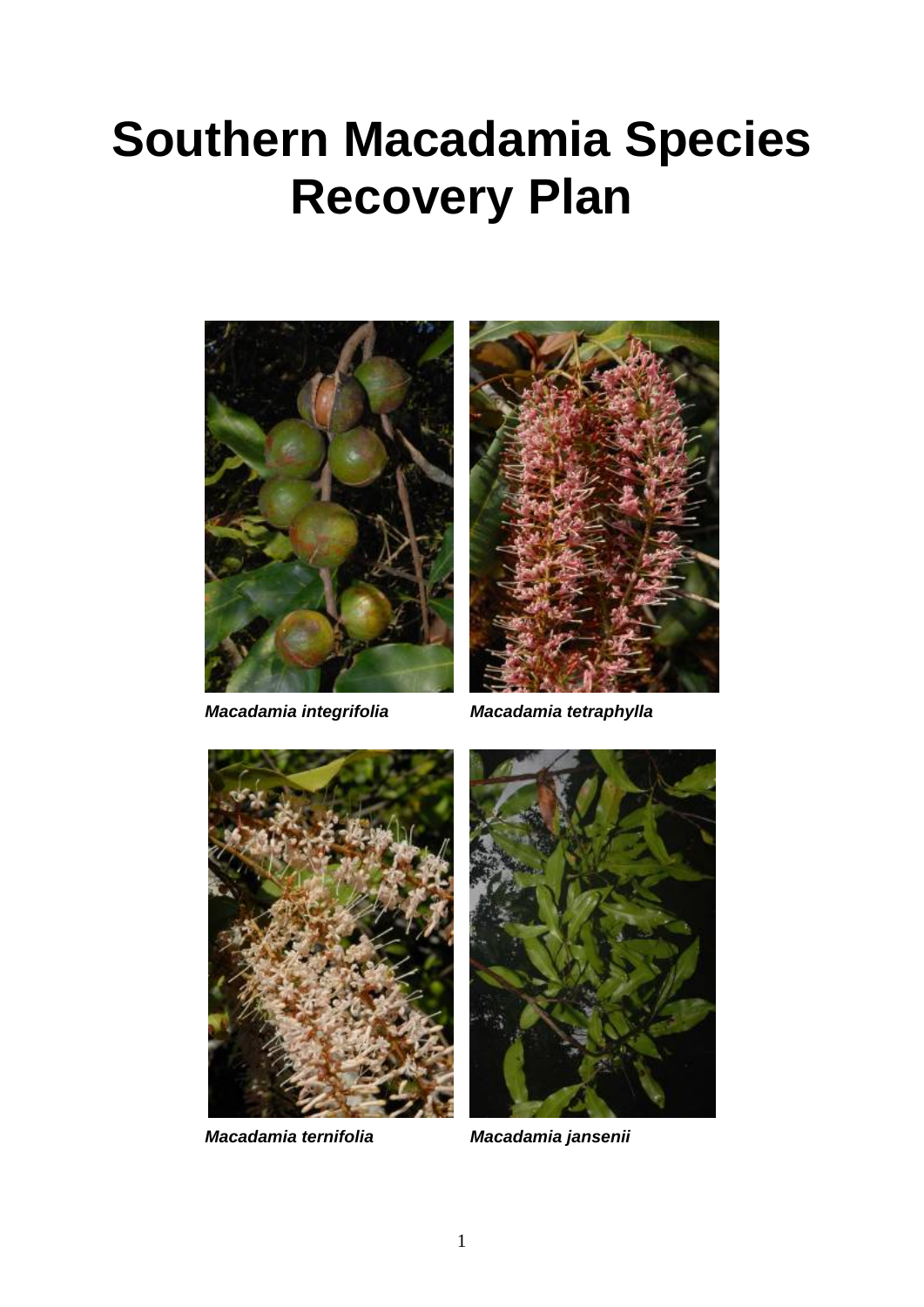**Title:**  Southern Macadamia Species Recovery Plan

**Prepared by:**  Glenn Costello, Michael Gregory and Paul Donatiu For Horticulture Australia Limited and the Australian Macadamia Society

#### **Photographs:**

Glenn Costello Paul Donatiu Ian McConachie

Horticulture Australia Limited and the Australian Macadamia Society

Copyright rests with Horticulture Australia Limited (HAL). Except for purposes permitted by the Copyright Act, reproduction by whatever means is prohibited without the prior written knowledge of HAL. Inquiries should be addressed to HAL, Level 1, 50 Carrington Street, Sydney NSW 2000.

Copies may be obtained from: Horticulture Australia Limited Level 1, 50 Carrington Street SYDNEY NSW 2000 Tel: (02) 8295-2300 Fax: (02) 8295-2399 [www.horticulture.com.au](http://www.horticultrue.com.au/)

#### **Disclaimer:**

The Australian Government, in partnership with the Queensland Department of Environment and Resource Management, facilitates the publication of recovery plans to detail the actions needed for the conservation of threatened native wildlife. The attainment of objectives and the provision of funds may be subject to budgetary and other constraints affecting the parties involved, and may also be constrained by the need to address other conservation priorities. Approved recovery plans may be subject to modification due to changes in knowledge and changes in conservation status.

#### **Publication reference:**

Costello, G., Gregory, M. and Donatiu, P. 2009. *Southern Macadamia Species Recovery Plan*. Report to Department of the Environment, Water, Heritage and the Arts, Canberra by Horticulture Australia Limited, Sydney.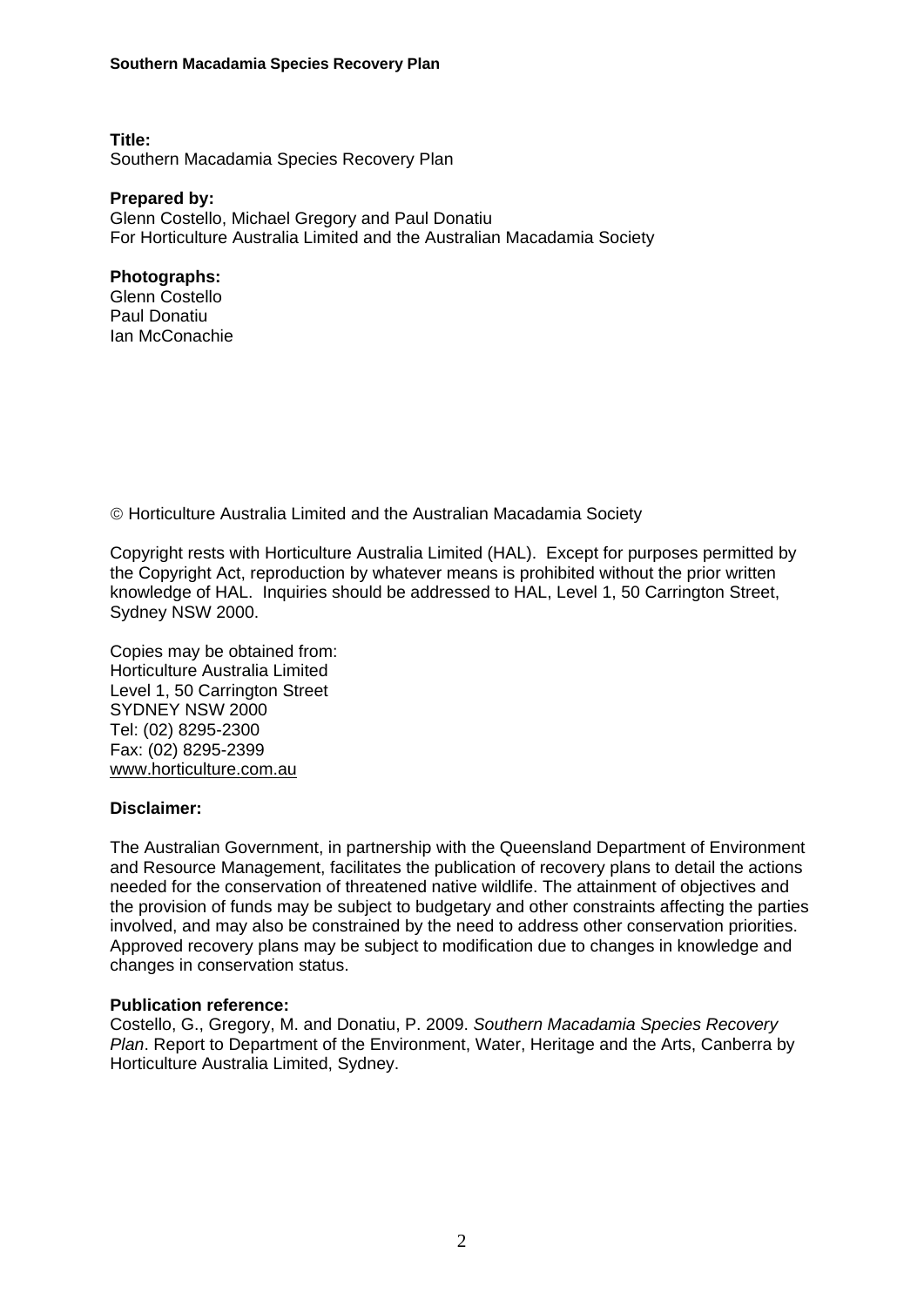# **Contents**

|                                                          | <b>Page Number</b> |
|----------------------------------------------------------|--------------------|
| <b>Executive Summary</b>                                 | 4                  |
| 1. General information                                   |                    |
| <b>Conservation Status</b>                               | 5                  |
| <b>International Obligations</b>                         | 5                  |
| <b>Affected Interests</b>                                | 5                  |
| <b>Consultation with Indigenous People</b>               | 6                  |
| Benefits to other Species or Communities                 | 6                  |
| Social and Economic Impacts                              | 6                  |
| 2. Biological information                                |                    |
| Introduction                                             | $\overline{7}$     |
| <b>Important Populations</b>                             | $\overline{7}$     |
| <b>Habitat Critical to Survival</b>                      | 8                  |
| Macadamia integrifolia                                   | 10                 |
| Macadamia jansenii                                       | 13                 |
| Macadamia ternifolia                                     | 14                 |
| Macadamia tetraphylla                                    | 16                 |
| 3. Threats                                               |                    |
| Biology and Ecology relevant to Threats                  | 19                 |
| <b>Identification of Threats</b>                         | 21                 |
| <b>Threats Summary</b>                                   | 23                 |
| 4. Recovery Objectives, Performance Criteria and Actions |                    |
| <b>Overall Objectives</b>                                | 24                 |
| Performance Criteria                                     | 24                 |
| <b>Specific Objectives and Actions</b>                   | 24                 |
| <b>Summary Table</b>                                     | 28                 |
| 5. Cost of Recovery                                      | 31                 |
| <b>6. Management Practices</b>                           | 33                 |
| 7. Evaluation of Recovery Plan                           | 33                 |
| <b>Acknowledgements</b>                                  | 34                 |
| <b>Acronyms</b>                                          | 34                 |
| <b>References</b>                                        | 35                 |
| <b>Appendix 1 Recovery Team Membership</b>               | 36                 |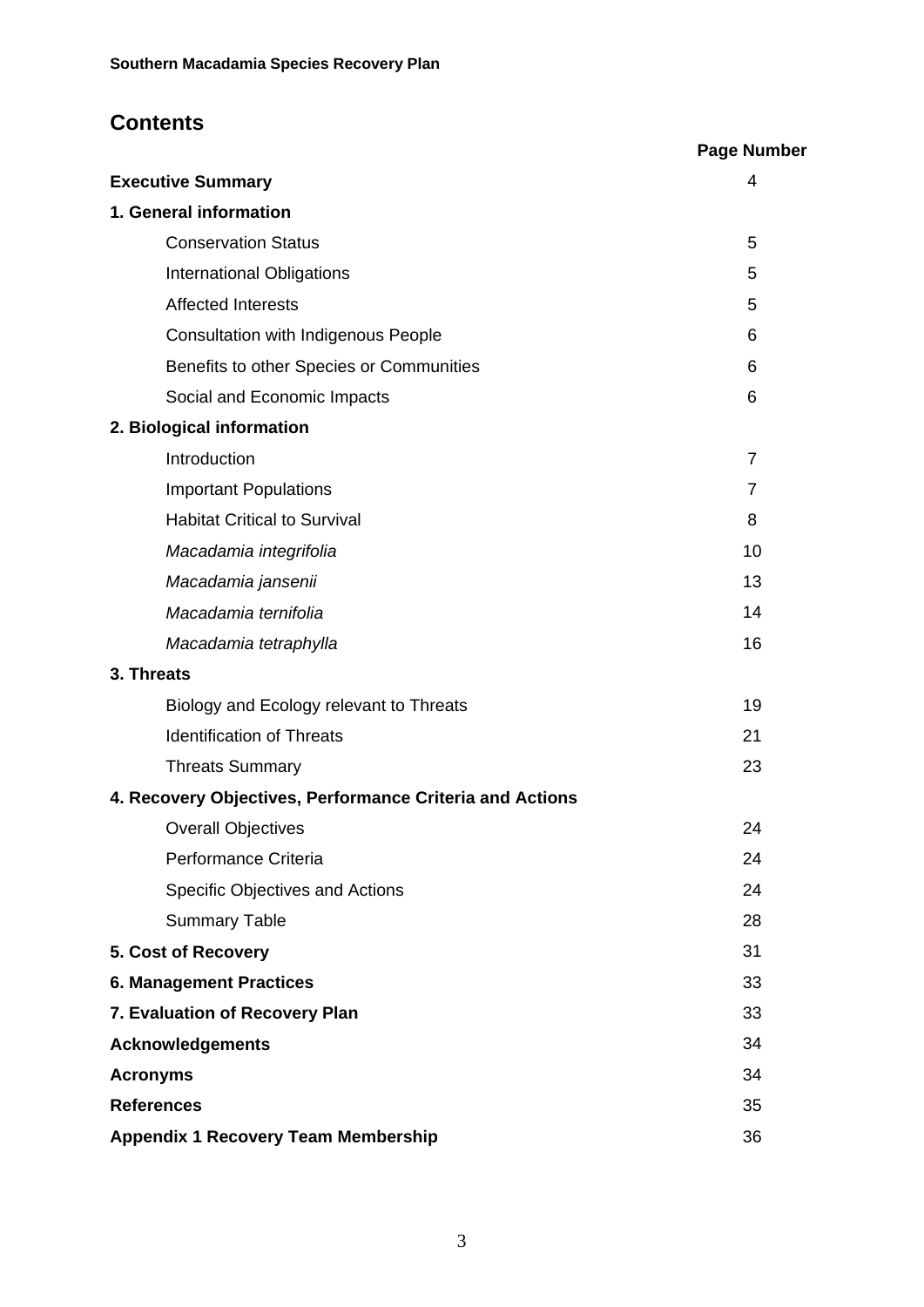# **Executive Summary**

#### **Species Description and Taxonomy**

Of the nine macadamia species, seven are found in Australia in two distinct clades (Johnson and Briggs 1975). The southern clade consists of four subtropical rainforest and wet sclerophyll mid stratum trees, all of which have simple leaves arranged in whorls of three or four or opposite, axillary flowers in brush-like hanging racemes, and rounded fruits with a hard brown inner shell protecting the edible nut.

#### **Current Species Status**

With the exception of *Macadamia jansenii,* which is listed as 'Endangered' under the Commonwealth *Environment Protection and Biodiversity Conservation Act 1999* (EPBC Act) and the Queensland *Nature Conservation Act 1992* (NC Act), all three other species are listed as 'Vulnerable', including *Macadamia tetraphylla* in New South Wales where it is listed under the *Threatened Species Conservation Act 1995* (TSC Act). In addition, all four species are listed on the International Union for the Conservation of Nature and Natural Resources (IUCN) Red List for Threatened Plants (IUCN 1997).

#### **Habitat and Distribution Summary**

All four species are endemic to rainforest and wet sclerophyll forest communities found within the northeast New South Wales-southeast Queensland coastal region. They are genetically closely related, and except for *M. jansenii* which is known from a single location 150km north of the closest macadamia population, have overlapping ranges.

#### **Threats Summary**

Clearing for human population growth and development, fragmentation, altered fire regimes, small population size and weed species are the major processes affecting southern macadamia species. Climate change in the form of variable rainfall and higher temperatures, the potential for genetic pollution from commercial plantations, and a lack of public awareness of wild macadamias are also considered significant threats.

#### **Recovery Objective**

The overall objective of this plan is to protect wild populations of the four nominated species from decline, ensure their long-term viability, and raise awareness of flora conservation issues within the community.

#### **Summary of Actions**

Key actions required for the recovery of southern macadamias include surveying known macadamia populations, negotiating appropriate agreements with landholders to establish greater long-term security for priority areas on private property, providing land managers with the resources to develop and implement management plans for macadamia conservation, establishing an *ex-situ* conservation program for *Macadamia jansenii,* identifying gaps in the current understanding of southern macadamia species ecology and commensurate research priorities for conservation, and liaising with State Agencies, Local Authorities and Regional Bodies in order to incorporate macadamia conservation into their biodiversity conservation and natural resource management strategies. The total estimated cost of implementing recovery actions is \$1,091,500.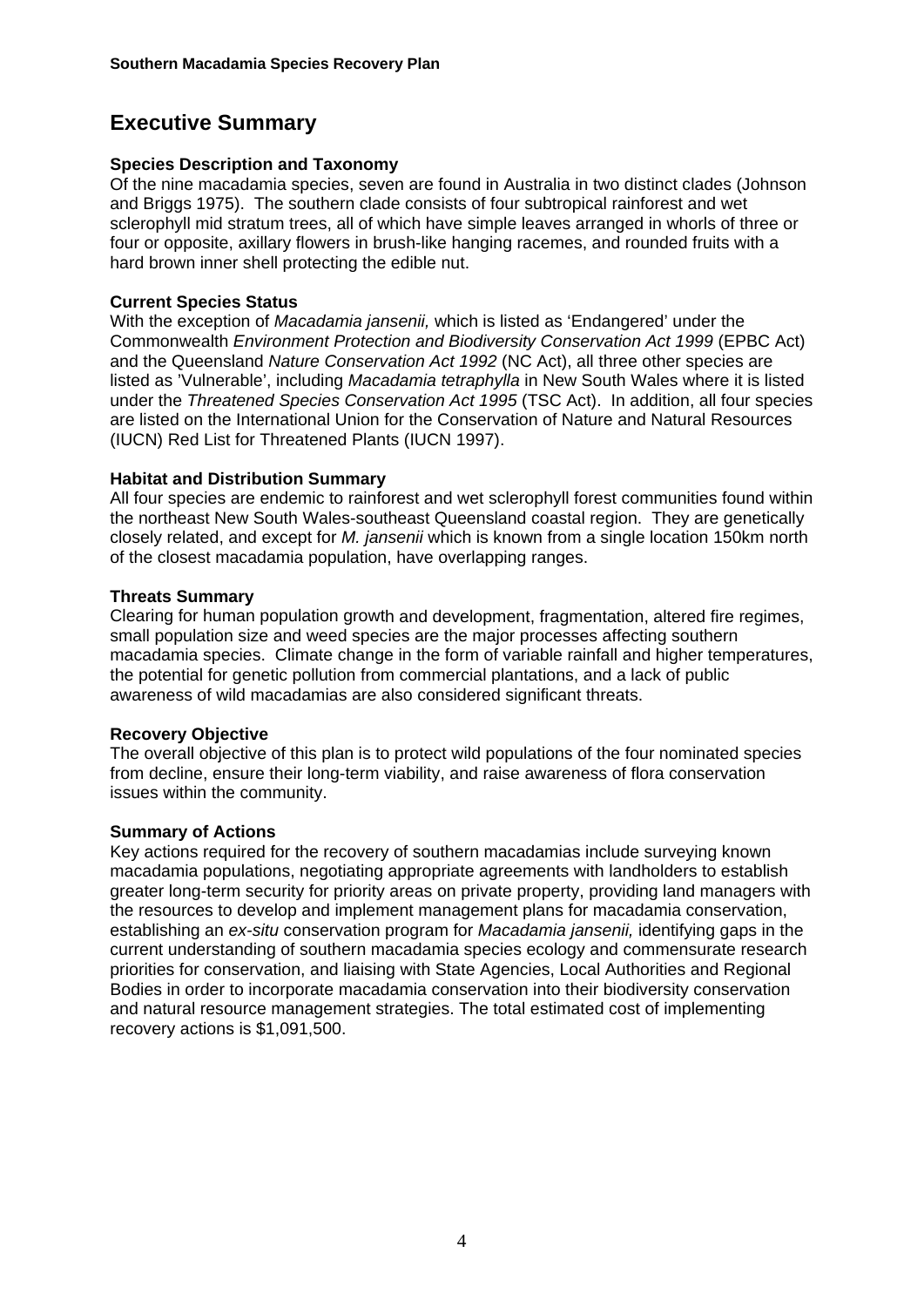# **1. General Information**

#### **Conservation Status**

Macadamia belong to the Proteaceae, an ancient angiosperm family whose initial differentiation from ancestral forms occurred in the southeast of Australia 90-100 million years ago. Proteaceae appear to have been a major component of the early angiosperm dominated rainforests that once covered most of Australia. This Plan focuses on the four southern species of macadamia, all of which are subtropical rainforest mid stratum trees endemic to the northeast NSW-southeast Queensland coastal region. All are genetically closely related and, with the exception of *M. jansenii*, have overlapping ranges.

| Table 1. Plant species included in the Southern Macadamia Species Recovery Plan. |  |  |  |  |  |  |  |
|----------------------------------------------------------------------------------|--|--|--|--|--|--|--|
|----------------------------------------------------------------------------------|--|--|--|--|--|--|--|

| <b>Scientific Name</b>                       | <b>Conservation Status</b> |                 |                         |  |
|----------------------------------------------|----------------------------|-----------------|-------------------------|--|
|                                              | <b>NCA 1992</b>            | TSC Act<br>1995 | <b>EPBC Act</b><br>1999 |  |
| Macadamia integrifolia Maiden & Betche       |                            | N/A             | V                       |  |
| Macadamia jansenii C.L.Gross &<br>P.H.Weston | F                          | N/A             | Е                       |  |
| Macadamia ternifolia F.Muell.                | V                          | N/A             | V                       |  |
| Macadamia tetraphylla L.A.S.Johnson          |                            | $\sqrt{ }$      | V                       |  |

#### **International Obligations**

Macadamia species are currently not listed on any international agreements. This recovery plan is consistent with Australia's international obligations.

#### **Affected Interests**

This recovery plan has been initiated by and written for Horticulture Australia Limited (HAL) in conjunction with the Macadamia Conservation Committee (MCC). The MCC and other select individuals collectively constitute the Recovery Team for this plan (see Appendix 1), and is chaired by Ian McConachie.

Other affected interests may include:

- Australian Department of the Environment, Water, Heritage and the Arts (DEWHA)
- Australian Macadamia Society
- Brisbane Rainforest Action and Information Network
- Burnett-Mary Regional Group for Natural Resource Management
- ❖ CSIRO
- Fitzroy Basin Association
- Landholders
- Land for Wildlife participants
- Local Authorities
- Local indigenous groups
- Macadamia Conservation Research Network
- New South Wales Department of Environment and Climate Change (NSW DECC)
- Northern Rivers Catchment Management Authority
- Queensland Department of Environment and Resource Management (including the Queensland Herbarium) (QDERM)
- ❖ Queensland Fire and Rescue Service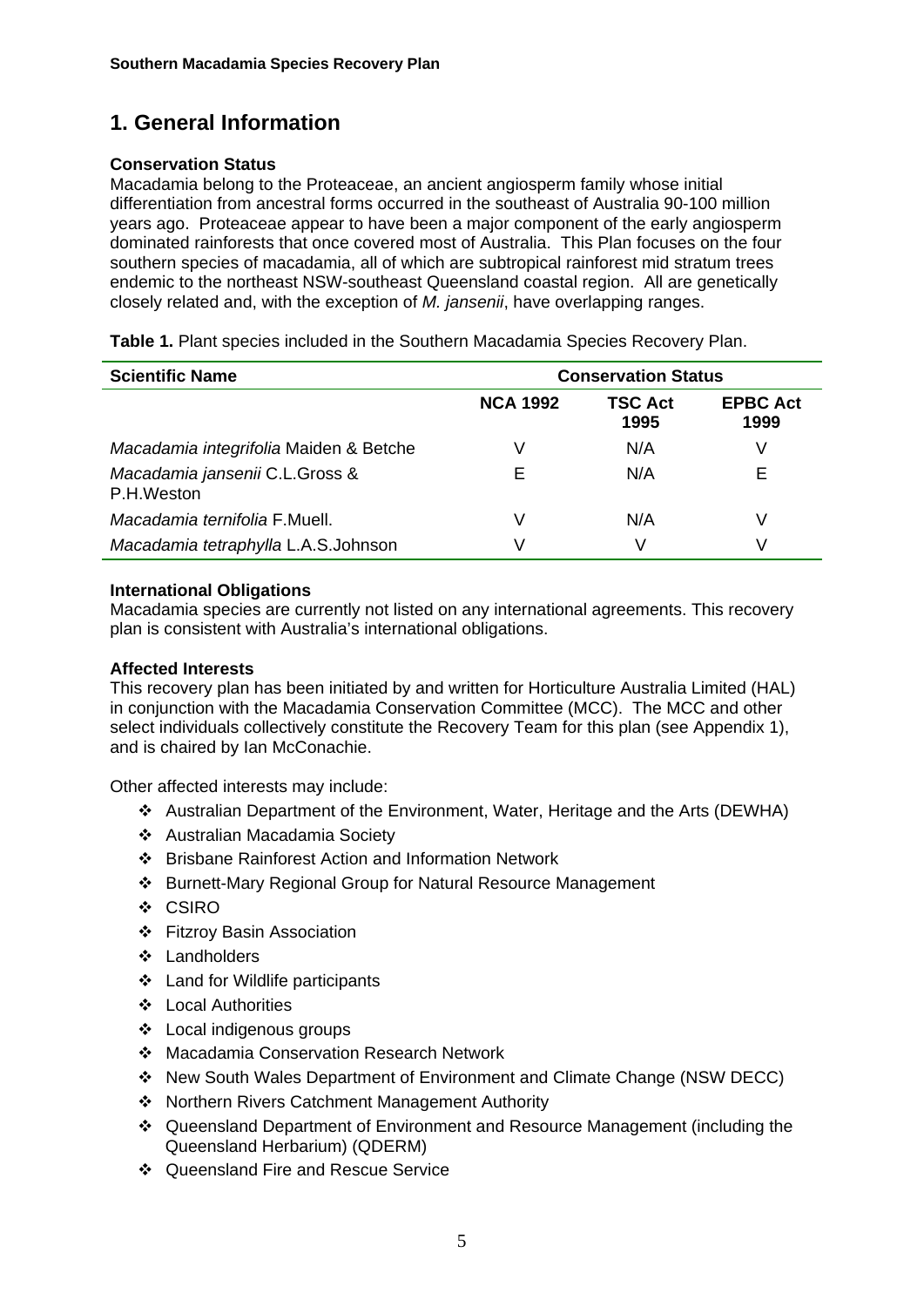- ❖ SEQ Catchments
- Southeast Queensland Fire and Biodiversity Consortium
- University of the Sunshine Coast

#### **Consultation with Indigenous People**

During the development of the plan, several Indigenous groups with connection to country providing macadamia habitat were contacted. These included the Kabi Kabi and Yuggera groups (SE Queensland), and the Southeast Queensland Traditional Owner Land and Sea Management Alliance (SEQTOLSMA). Macadamia nuts have been recorded as a valuable food, trading and cultural resource to Aboriginal people (SEQTOLSMA members pers. comm.). All these groups reiterated the importance of conserving threatened macadamia species. Indigenous people will be encouraged to be involved in the recovery process through the implementation of recovery actions.

#### **Benefits to other Species or Communities**

Specific localities for some macadamia populations recorded in this Plan provide valuable habitat for other State and Commonwealth listed threatened species and ecological communities. The protection of these sites will provide benefits to non-target taxa, and assist in the prioritisation of management actions. Some populations are also found in 'Endangered' and 'Of concern' regional ecosystems (see Tables 2-5). The protection of these vegetation communities provides an additional layer of protection to these populations.

#### **Social and Economic Impacts**

Populations of threatened species found on private lands are generally located in areas where in situ protection – for example, through fencing off and weed control – will have little or no negative economic impact on the viability of farm enterprises on these lands. Lack of protection of wild macadamia populations may have significant economic impacts on the macadamia industry.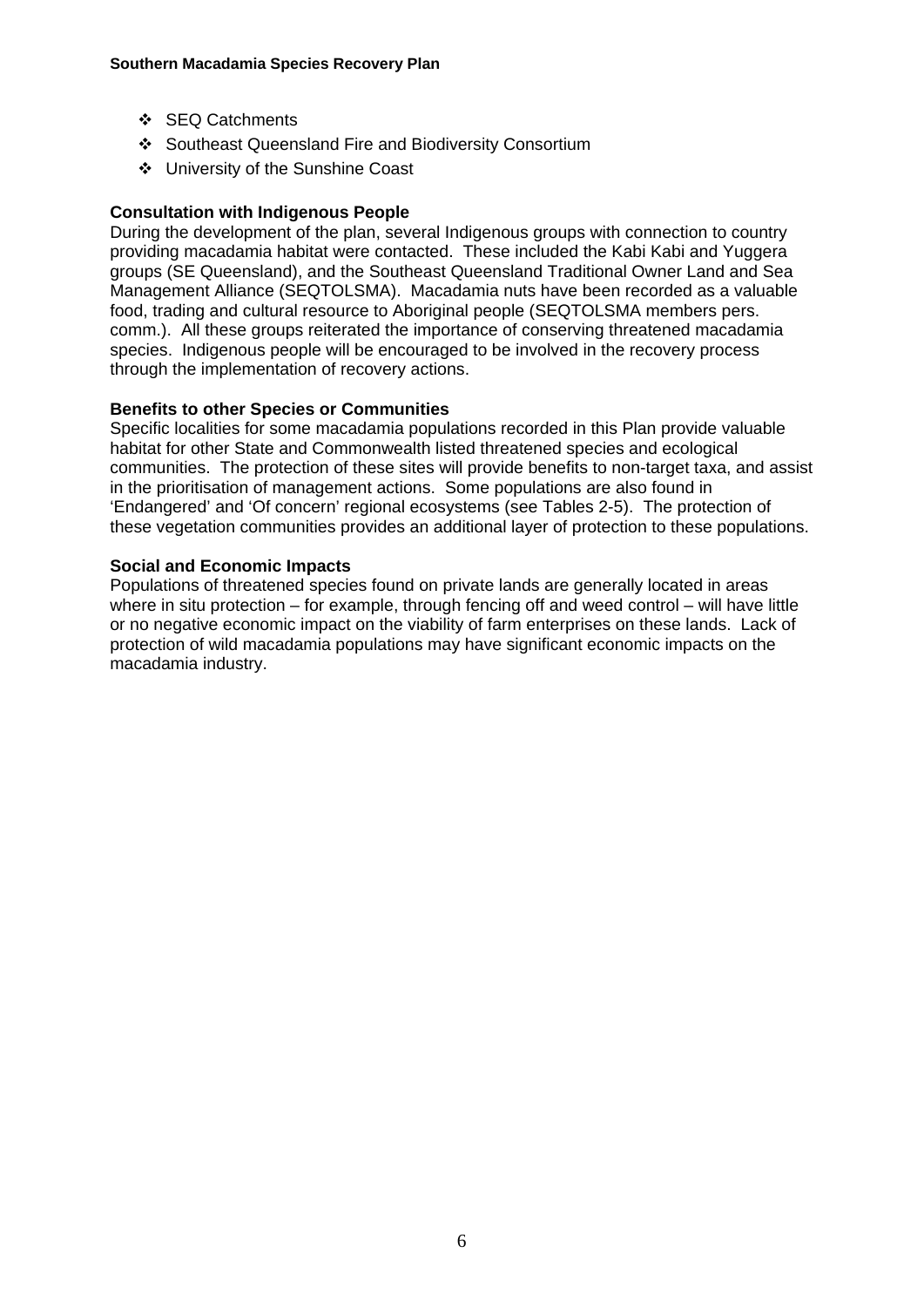# **2. Biological Information**

#### **Introduction**

Macadamia belong to the Proteaceae, an ancient angiosperm family whose initial differentiation from ancestral forms occurred in the south-east of Australia 90-100 million years ago. The family is well known for other genera such as *Banksia, Grevillea,* and *Hakea*. Proteaceae appear to have been a major component of the early angiosperm dominated rainforests which once covered most of Australia. Macadamia were probably widely distributed within these early forests as evidenced by macadamia type fossil pollen recorded in sediments in south-east Australia, central coastal Queensland and New Zealand.

The commencement of significant and permanent change in climate beginning about 40 million years ago resulted in the contraction of rainforest towards coastal areas, a process which accelerated through the Quaternary period. This process contributed to adaptation to drier fire prone habitats by much of the Proteaceae family, with a relict rainforest component including macadamia*,* becoming progressively more restricted and disjunct in distribution over time and space.

There are nine species of macadamia, seven of which are found in Australia in two distinct clades (Johnson and Briggs 1975). The southern clade (the subject of this plan) consists of four subtropical rainforest and wet sclerophyll mid stratum trees endemic to the northeast NSW southeast Queensland coastal region. They are genetically closely related, and except for *M. jansenii* which is known from a single location 150 km north of the closest macadamia population, have overlapping ranges (see Figure 1). In fact, the wild distributions of *M. integrifolia*, *M. ternifolia* and *M. tetraphylla* are predominantly restricted to a narrow eastwest zone broadly defined as the first line of significant hills west of the Pacific Ocean. Trees that display morphological characteristics of both *M. integrifolia* and *M. tetraphylla* are found in a hybrid zone up to 20 km wide (Peace 2005). While similar observations have not been reported for *M. integrifolia* and *M. ternifolia*, DNA marker studies have confirmed hybrid genotypes (Peace 2005). Hybridisation may be an important survival mechanism, providing a means of adaptation to changed environmental conditions, and evidence of the evolutionary retention of genes better adapted to the same. Hybrid populations offer important foci for ecological research, potentially improving long-term species viability where overlap occurs, and therefore may be important conservation priorities.

Macadamias have had a long association with humans – nut shells have been found in aboriginal middens near Brisbane and the first specimens were collected by the explorer Leichardt in 1843 about 60 km north of Brisbane. From 1860, settlers discovered the fine eating qualities of both *M. integrifolia* and *M. tetraphylla*, which were widely planted in farm yards and backyards as single trees grown from seeds of local wild stock.

The macadamia nut industry was founded around 1880 at Rous Hill near Lismore using seed from local wild stock, with similar plantings recorded near Maleny southeast Queensland in the early  $20<sup>th</sup>$  century. Importantly, the long history of planting and transport of nuts by early settlers makes it difficult to distinguish planted trees from wild stock, especially in areas where agricultural activities have been abandoned and regrowth has occurred. This situation can confound identification of macadamia distribution and natural habitat, and has implications for distribution of genetic resources.

#### **Important Populations**

Given the fragmented and small nature of all populations of each species, all populations are considered important for the survival of each species.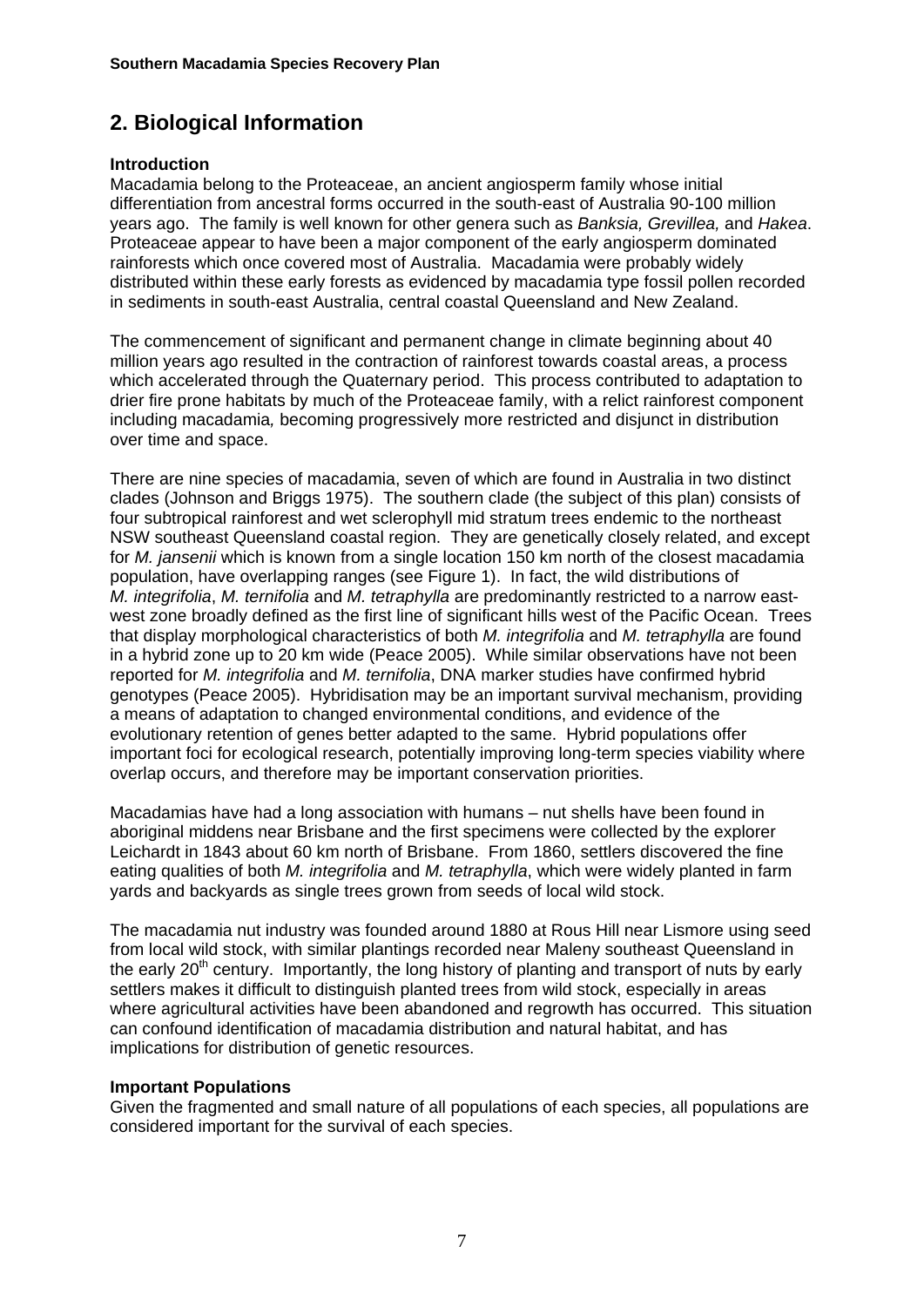#### **Southern Macadamia Species Recovery Plan**

On the basis of currently available information, it is not possible to prioritise *individual macadamia populations*. The Plan includes prioritised (high or medium) *population clusters*  for each species on the basis of:

- 1. Extent of geographical range (particularly whether a cluster is found at the northern or southern limit of a species range).
- 2. High density areas (multiple populations of multiple individuals).
- 3. Areas of hybridisation (critical for the future evolution of macadamia species, particularly in light of climate change impacts).
- 4. Degree of genetic isolation and genetic differentiation.
- 5. Extent and pattern of available remnant habitat.

The site identifier (MGA northing), location, tenure, regional ecosystem (remnant; bold indicates that the biodiversity status of the RE is endangered, italics of concern, clear indicates no surrounding native vegetation), population size, and the priority (high, medium or low) of known population clusters for each species throughout its distribution are summarised in Tables 2-5.

#### **Habitat Critical to Survival**

Detailed habitat information, in terms of soil, topographic position, climate, and regional ecosystems, is provided for each species.

Habitat critical to the survival of southern macadamia species includes:

- ❖ All areas currently occupied by each species.
- All areas currently occupied by *M. integrifolia*/*ternifolia* and *M. integrifolia/tetraphylla* hybrids.
- Areas of native vegetation which provide linkages between southern macadamia species' populations.

Areas of occupancy for all populations and the location of vegetation providing linkages between populations will be determined during the implementation of recovery actions.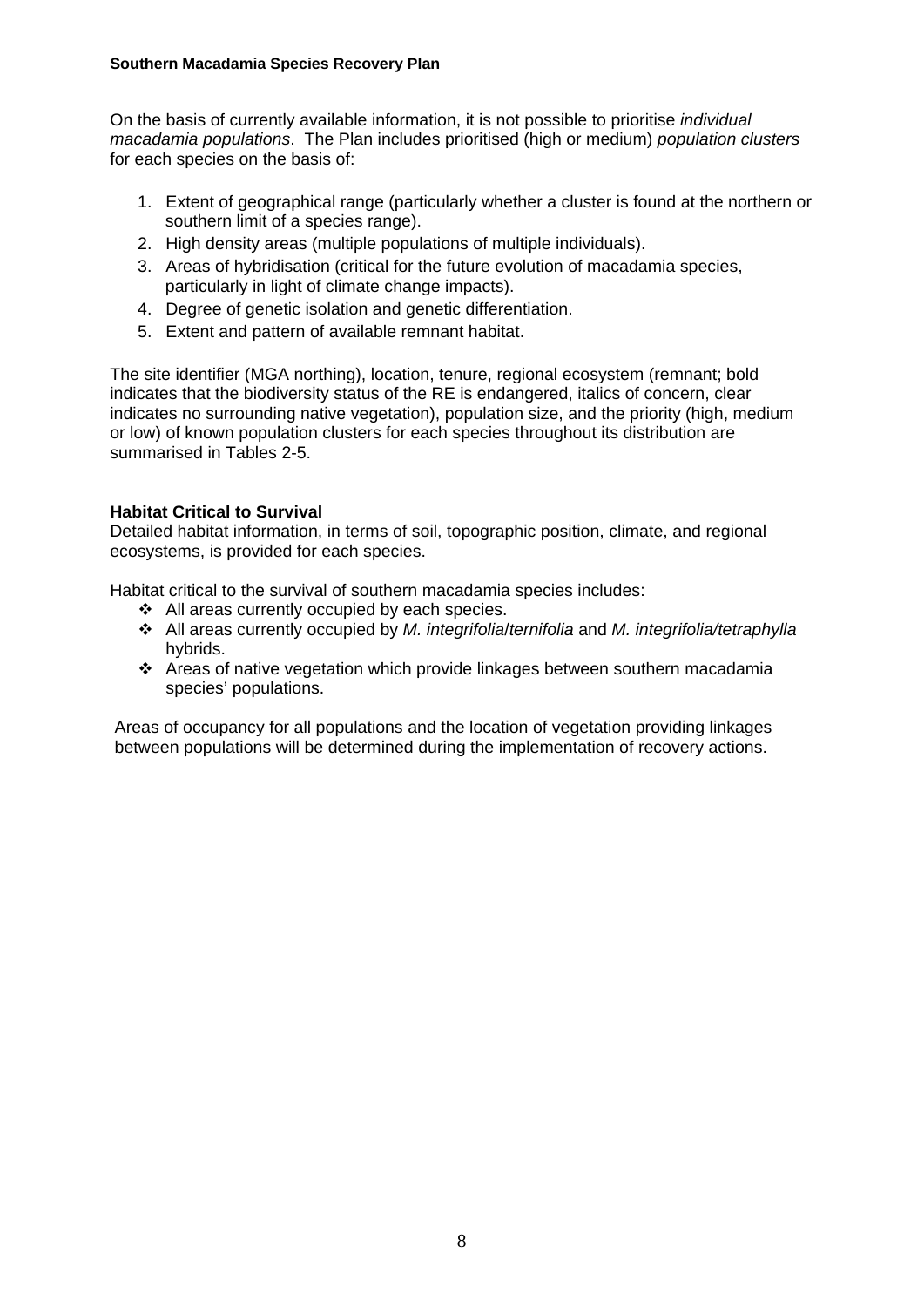Figure [1](#page-8-0). Indicative distribution<sup>1</sup> of the four southern species of macadamia in Australia (Hardner *et al.* 2008; note that Macadamia sightings are unspecified).



<span id="page-8-0"></span> $1$  This map provides an overview of known southern macadamia species locations, and does not represent every known site.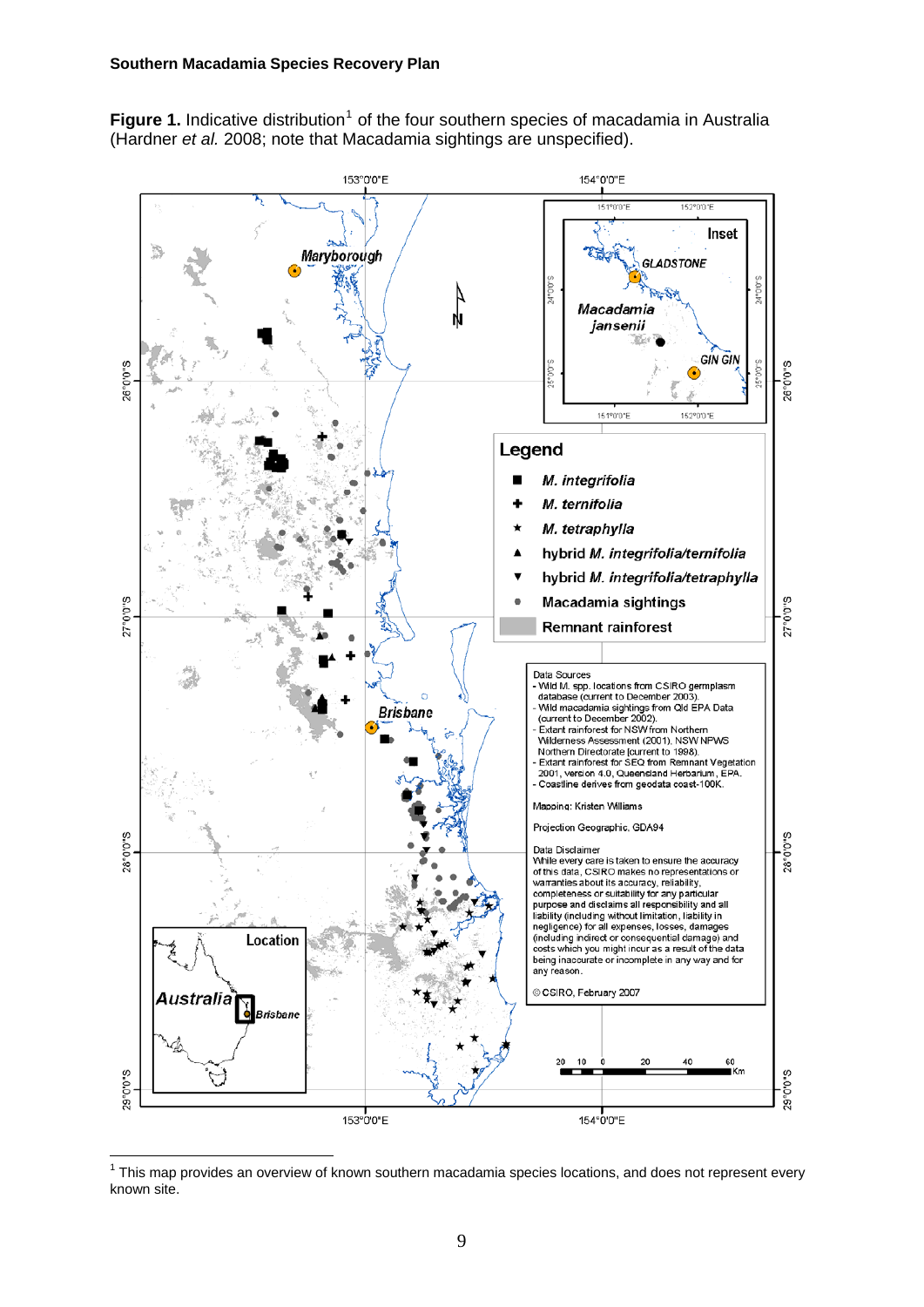## *Macadamia integrifolia* **(Queensland nut tree)**

#### **Description**

*Macadamia integrifolia* (Queensland nut or Macadamia nut) is a long-lived perennial midstorey evergreen subtropical rainforest tree to 20m tall, with greyish branchlets dotted with raised lenticels (Hauser and Blok 1992). Individuals are often multi stemmed with small crowns. The simple obovate to narrowly oblong leaves are arranged in whorls of three or opposite, and 5.5cm to 14cm long by 2.5cm to 6cm wide (Stanley and Ross 2002). Blade tips are rounded and finish in a short sharp point; the base tapers to petioles 5 to 10mm long. Axillary creamy-white flowers are arranged in brush-like hanging racemes 10 to 30cm long. Rounded fruits are green, 2.5 to 3.5cm wide with a hard brown inner shell protecting the edible nut. Flowering period is August to October with kernel maturation from December to March, with mature nuts falling to the ground thereafter.

#### **Life history and ecology**

Both introduced European honey (*Apis mellifera*) and native bees *Trigona* spp. appear to be the main pollinators, with native bees being superior pollinators. Seed dispersal is by small rodents and gravity fall, probably with some assistance from local stream flooding, although viable nuts tend not to float. There is evidence that the species prefers rainforest eco-tones where light levels are higher, however these areas are also relatively more fire prone. Hybridization has been documented between *M. integrifolia* and *M. ternifolia,* and between *M. integrifolia* and *M. tetraphylla* in areas where their range overlap. Natural inter-specific hybridization has been observed to occur in areas of range overlap between *M. integrifolia* and *M. tetraphylla,* and between *M. integrifolia* and *M. ternifolia* particularly where both species co-occur within a rainforest patch.

Genetic studies have been carried out on wild *M. integrifolia* DNA using RAFs (Radioactive Amplified DNA Fingerprinting) microsatellites and isozymes techniques (Neal 2007, Peace 2005). Both molecular marker evidence and evidence from variation for horticultural traits indicates there is moderate to high genetic diversity within the species and within populations (Neal 2007, Hardner *et al.* 2008). Results indicate some differentiation between populations in northern and southern regions however overall genetic differentiation between populations is moderate to low and increase with increasing distance between populations ( $>$  50 km) indicating considerable past gene flow between populations. Evidence from paternity studies indicates considerable current gene flow by pollen occurs between populations even in a highly fragmented landscape (Neal 2007). These data indicate that the species may survive small population size if there is a network of small populations within a region (metapopulation) that enable the maintenance of genetic diversity. *M. integrifolia* can hybridize with *M. tetraphylla* and *M. ternifolia*. Dispersal of pollen by flying insects and perhaps other flying organisms has ensured potential for gene flow even in modified landscapes (Neal 2007). However, little is known of fruit dispersal, except rodents that have been observed to move seeds from orchards into surrounding native bush habitat.

While small populations may be able to maintain themselves in a fragmented landscape where distances between patches are small, larger distances are not conducive to gene flow by pollen sufficient to maintain the genetic integrity of populations. The contrasting habitat matrix between populations may prevent dispersal of seed between these populations, except down creek lines. Therefore, if chance events lead to local population extinction, populations are not likely to be able to be replenished from neighbouring populations.

#### **Distribution**

*Macadamia integrifolia* is distributed along the foothills and coastal ranges of southeast Queensland from the NSW border to Mt Bauple near Maryborough, a distance of approximately 300 km. It is a scattered rare to occasional tree that is more common in the northern half of its range.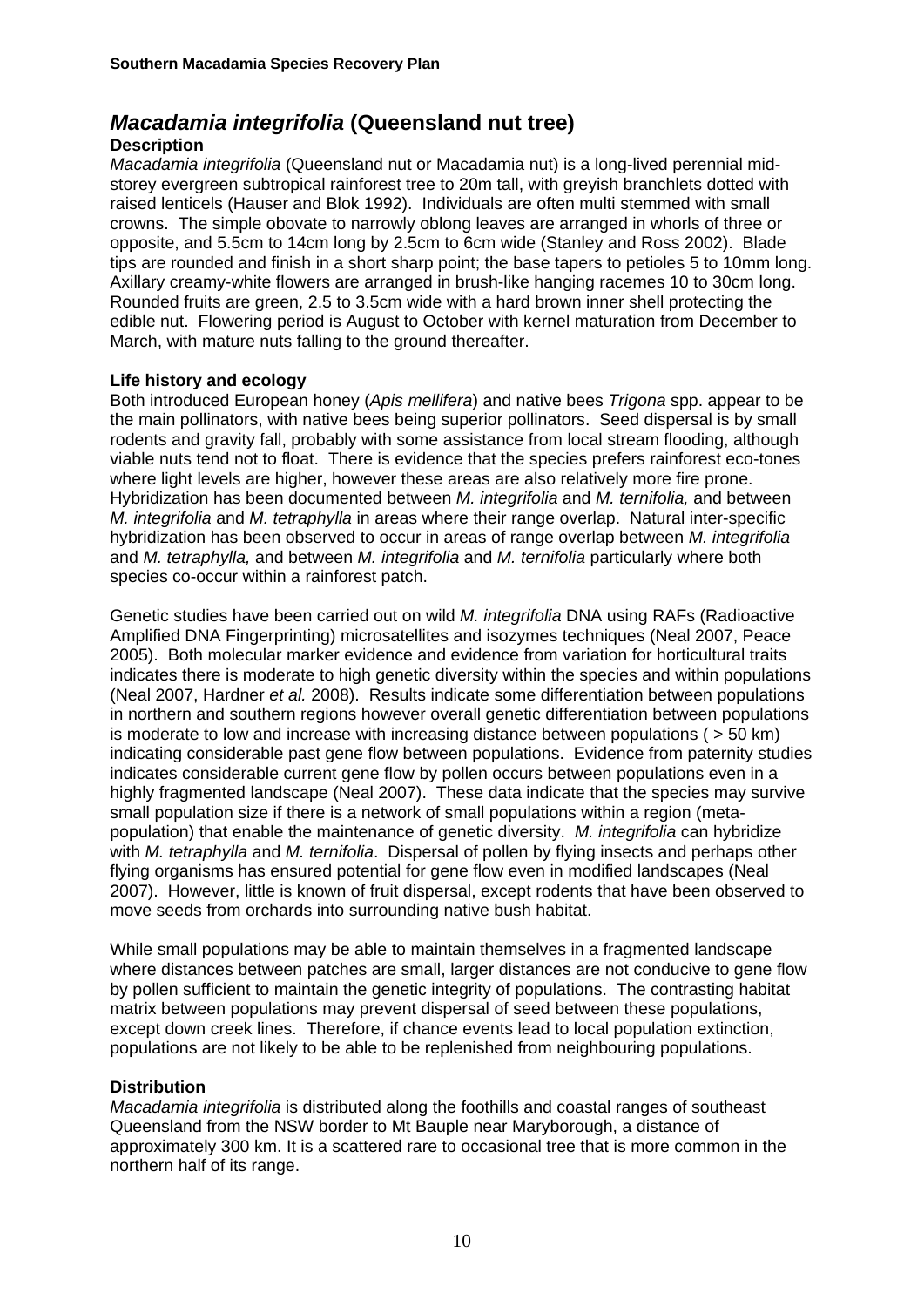#### **Habitat**

The Queensland nut is found within lowland warm complex notophyll vine forest and Araucarian notophyll vine forest, which occur on basic and intermediate volcanics and alluvia in higher rainfall areas of southeast Queensland. This species occupies all topographic positions including ridges, scree slopes, foot slopes, gullies, benches and riverine terraces. Soils are predominantly alluvial or volcanic, well drained, often with significant surface exposure of rock fragments. Slope and aspect vary. Elevation range is 5 to 600m. Within suitable habitat, it is typically scantily distributed within the vegetation matrix.

*Macadamia integrifolia* is found in several rainforest regional ecosystems including complex notophyll vine forest, simple notophyll vine forest and simple microphyll-notophyll vine forest with emergent *Araucaria* and *Argyrodendron*. *M. integrifolia* is identified in the Queensland Herbarium Regional Ecosystem Description Database (REDD; EPA 2005) as occurring in Regional Ecosystems 12.3.1, 12.8.3, 12.11.10, and 12.12.16 (see Table 2). Note that the remnant extent of RE 13.3.1 is <10,000ha and 10-30% of the pre-clearing area remains (endangered). This ecosystem remains an important component in both dispersal amongst, and linkages between, *M. integrifolia* populations.

#### **Populations**

Both area of occupied habitat and the estimated extent of occurrence is unknown. Total population size is estimated to be 1000 mature individuals with almost 50 key populations with around 10-25 mature specimens at each locality. The site identifier (MGA northing), location, tenure, regional ecosystem, population size, and the priority (high, medium or low) of known population clusters of *M. integrifolia* throughout its distribution is summarised in Table 2.

| Site Id                    | Location   | <b>Tenure</b>        | <b>RE Rem</b> | <b>Pop Size</b> | <b>Priority</b> |
|----------------------------|------------|----------------------|---------------|-----------------|-----------------|
| <b>Bauple Group</b>        |            |                      |               |                 | <b>Medium</b>   |
| 7147100                    | Mt Bauple  | <b>National Park</b> | Clear         | >20             |                 |
| 7146400                    | Mt Bauple  | Private property     | Clear         | >20             |                 |
| 7145600                    | Mt Bauple  | Private property     | Clear         | < 10            |                 |
| 7144100                    | Mt Bauple  | Private property     | Clear         | >20             |                 |
| 7143400                    | Mt Bauple  | Private property     | Clear         | >20             |                 |
| <b>Amamoor/Imbil Group</b> |            |                      |               |                 | High            |
| 7096200                    | Gympie     | <b>State Forest</b>  | 12.3.1        | >20             |                 |
| 7095500                    | Mary River | Private property     | Clear         | 10              |                 |
| 7090100                    | Mooloo     | Private property     | Clear         | >20             |                 |
| 7088900                    | Mooloo     | Private property     | Clear         | $10 - 20$       |                 |
| 7087958                    | Amamoor    | <b>State Forest</b>  | 12.11.10      | >20             |                 |
| 7086458                    | Amamoor    | <b>State Forest</b>  | 12.11.10      | >20             |                 |
| 7086100                    | Amamoor    | Private property     | 12.11.10      | 20              |                 |
| 7085313                    | Amamoor    | Private property     | 12.11.10      | Unknown         |                 |
| 7085040                    | Amamoor    | Private property     | 12.11.10      | >20             |                 |
| 7084701                    | Amamoor    | <b>State Forest</b>  | 12.11.10      | >100            |                 |
| 7084479                    | Amamoor    | Private property     | 12.11.10      | >20             |                 |
| 7084100                    | Amamoor    | <b>State Forest</b>  | 12.11.10      | >20             |                 |
| 7083800                    | Amamoor    | <b>State Forest</b>  | 12.11.10      | $20$            |                 |

**Table 2.** Known populations of *Macadamia integrifolia* in Australia by geographical cluster.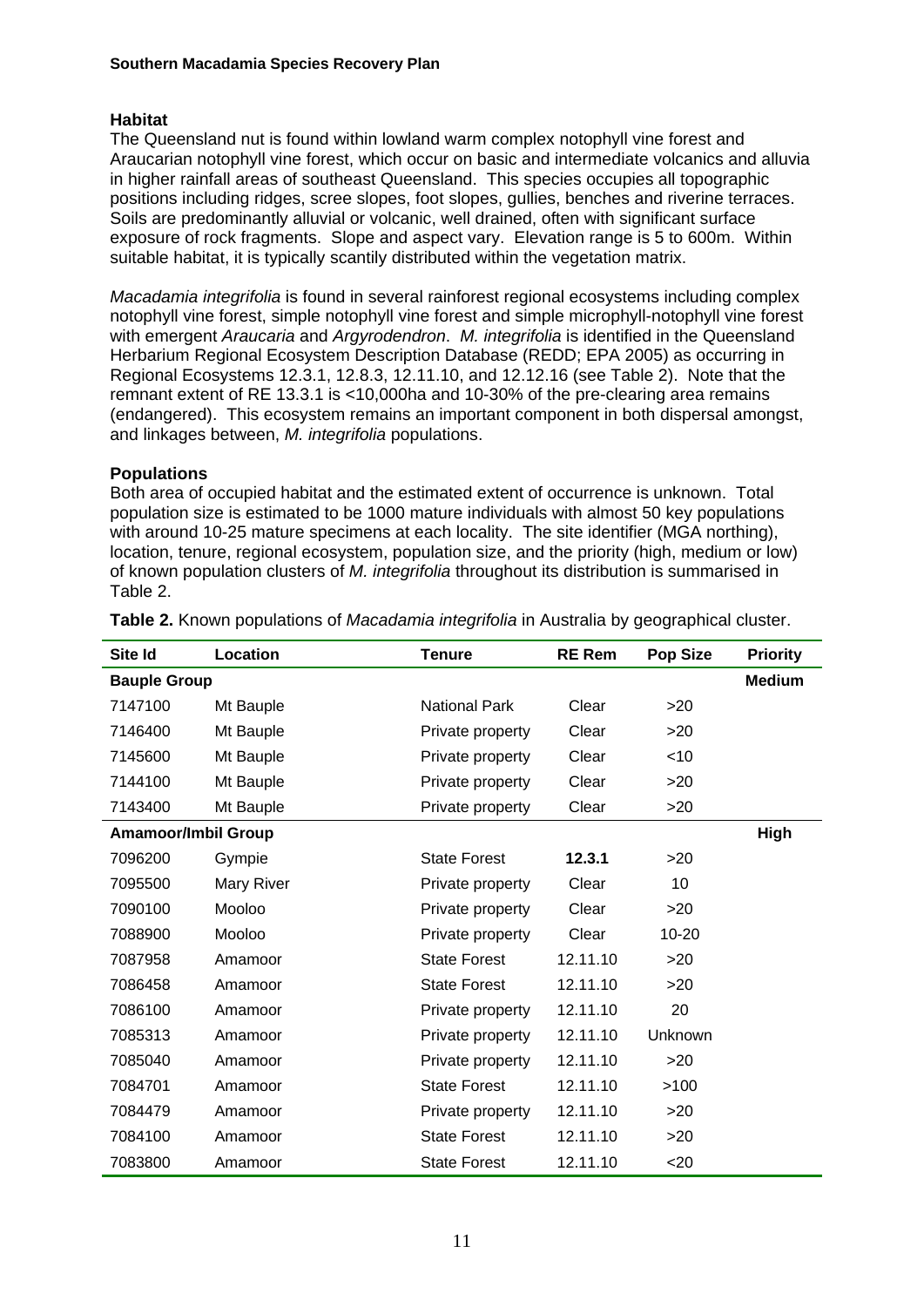## **Southern Macadamia Species Recovery Plan**

| Site Id                     | Location                         | <b>Tenure</b>           | <b>RE Rem</b> | <b>Pop Size</b> | <b>Priority</b> |
|-----------------------------|----------------------------------|-------------------------|---------------|-----------------|-----------------|
| 7083556                     | Amamoor                          | Private property        | 12.11.10      | 20              |                 |
| 7076845                     | Mt Cooroy                        | <b>State Forest</b>     | Clear         | Unknown         |                 |
| 7075985                     | Imbil                            | <b>State Forest</b>     | Unknown       | Unknown         |                 |
| 7075099                     | Imbil                            | <b>State Forest</b>     | Unknown       | >20             |                 |
| <b>Blackall Range Group</b> |                                  |                         |               |                 | <b>Medium</b>   |
| 7066750                     | Yandina                          | Unknown                 | 12.3.2        | Unknown         |                 |
| 7052092                     | Nambour                          | Conservation<br>Reserve | 12.8.3        | >20             |                 |
| 7052100                     | Dulong                           | Private property        | 12.3.1        | $20$            |                 |
| 7048100                     | Palmwoods                        | Private property        | Clear         | $10 - 20$       |                 |
|                             | <b>Samford/Pine Rivers Group</b> |                         |               |                 | <b>Medium</b>   |
| 7016500                     | Villeneuve                       | Private property        | Clear         | >20             |                 |
| 7015000                     | <b>Upper Caboolture</b>          | Private property        | 12.9/10.16    | >20             |                 |
| 7004500                     | <b>Campbells Pocket</b>          | Public land             | Clear         | 10              |                 |
| 6994500                     | Moorina                          | Public land             | Clear         | >20             |                 |
| 6993200                     | Dayboro                          | Private property        | Clear         | < 10            |                 |
| 6991600                     | Dayboro                          | Private property        | 12.3.1        | <10             |                 |
| 6975709                     | Samford                          | Private property        | Clear         | $10 - 20$       |                 |
| 6972627                     | Olsen's Scrub                    | Private property        | 12.3.1        | >50             |                 |
| 6972500                     | Samford showground               | Public land             | Clear         | < 10            |                 |
| 6970400                     | Mt Nebo                          | Private property        | Clear         | $20$            |                 |
| 6970008                     | Samford                          | Private property        | Clear         | >20             |                 |
| <b>Southern Group</b>       |                                  |                         |               |                 | High            |
| 6956200                     | <b>Holland Park</b>              | Public land             | 12.3.1        | $<$ 10          |                 |
| 6956172                     | Carindale                        | Public land             | Clear         | $<$ 10          |                 |
| 6945600                     | Tingalpa                         | Public land             | 12.3.1        | $<$ 10          |                 |
| 6945100                     | Mt Cotton                        | Private property        | Clear         | >20             |                 |
| 6929800                     | <b>Belivah</b>                   | Private property        | Clear         | 10-20           |                 |
| 6924746                     | Beenleigh                        | Private property        | 12.11.10      | Unknown         |                 |
| 6922500                     | Ormeau                           | Private property        | Unknown       | $<$ 10          |                 |
| 6922100                     | Ormeau                           | Public land             | Clear         | 10-20           |                 |
| 6921100                     | Ormeau                           | Public land             | Clear         | $<$ 10          |                 |
| 6920404                     | <b>Willow Vale</b>               | Private property        | Regrowth      | >20             |                 |
| 6915300                     | <b>Upper Coomera</b>             | Private property        | Clear         | 10-20           |                 |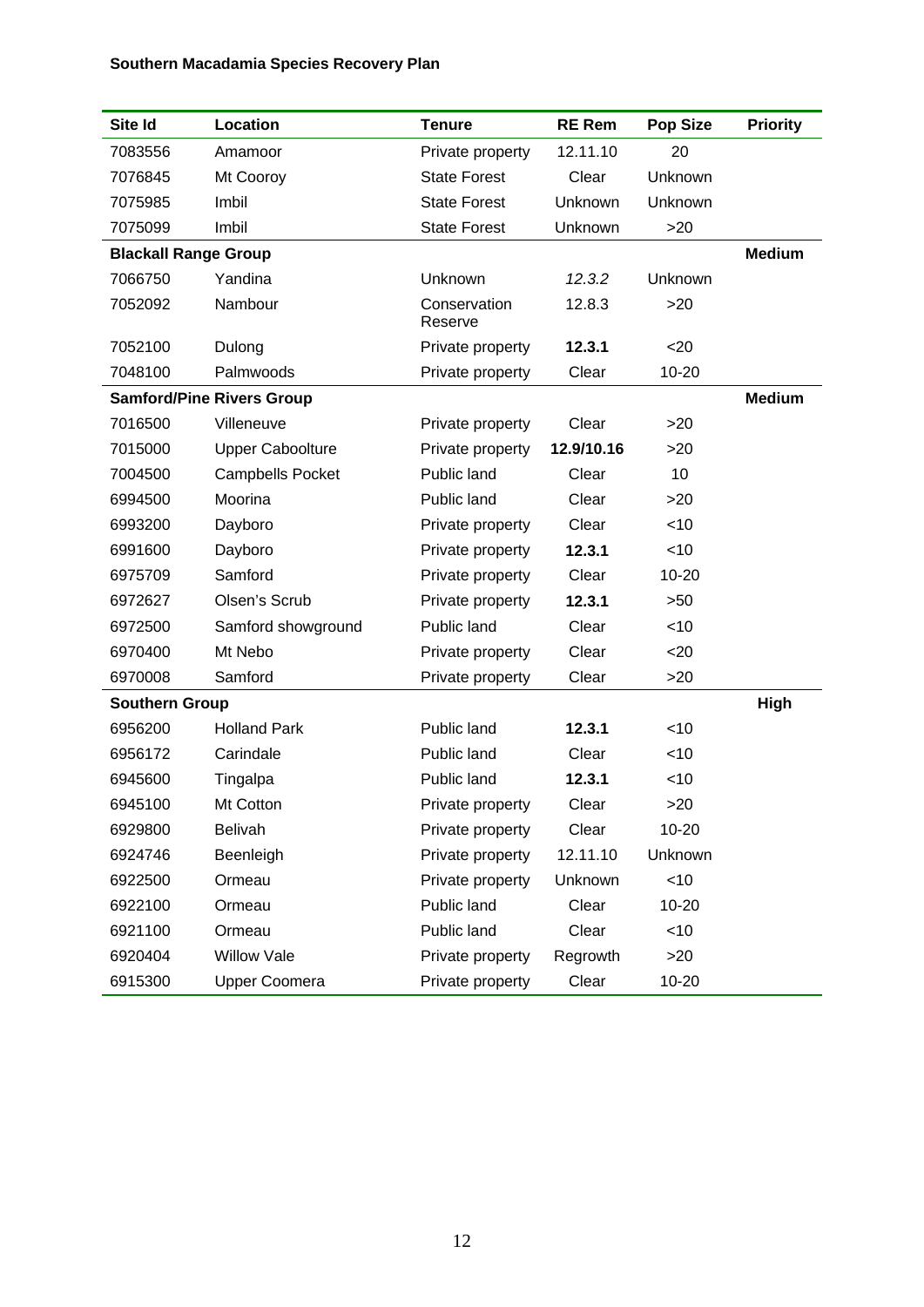## *Macadamia jansenii* **(Bulburin nut tree)**

#### **Description**

*Macadamia jansenii* is a small, single or multi-stemmed tree 6-9m tall, with generally smooth bark dotted with prominent lenticels (Halford 1997). The oblanceolate to oblong-elliptic leaves are generally arranged in whorls of three, are 10-18cm long with an acute apex, tapered base and wavy margins (Harden *et al.* 2006). Net venation on leaf blades is distinct on both surfaces, especially when held up to the light. Petioles are 2-14mm long. The cream-brown flowers have tepals that are 7-9mm long; flowers have been observed in July and September. The globose fruit are 20-25mm in diameter. The kernel is mildly cyanogenetic and not edible.

#### **Life history and ecology**

Very little is known about the life history and ecology of this species. It is thought that the Bulburin nut tree is pollinated by native bees and seed dispersed by vertebrates (Gross and Weston 1992). Many of the mature individuals are multi-stemmed, suggesting that the species may facultatively resprout in response to fire or the impact of localised flooding.

#### **Distribution**

Endemic to central Queensland, Macadamia jansenii is known only from a 6000m<sup>2</sup> area restricted to the upper catchment of Granite Creek in Bulburin National Park (Gross and Weston 1992).

#### **Habitat**

*Macadamia jansenii* is found on steep, rocky, hilly terrain at about 350m above sea level, where it occurs on well drained, red brown, sandy clay loams (Gross and Weston 1992). All known individuals are found within 20m of a tributary of Granite Creek. *M. jansenii* is identified in the Queensland Herbarium REDD (EPA 2005) as occurring in Regional Ecosystem 12.12.13 (see Table 3). This form of simple notophyll vine forest is characterised by *Araucaria cunninghamii* (hoop pine), *Alangium villosum* (canary muskheart), *Argyrodendron trifoliatum* (brown tulip oak), *Baloghia inophylla* (scrub bloodwood), *Brachychiton discolor* (scrub bottletree), *Dendrocnide photinophylla* (shiny-leaved stinging tree) and *Harpulia pendula* (tulipwood).

#### **Populations**

1

The occupied habitat is approximately 10 hectares and the estimated extent of occurrence is approximately <2  $km^2$ . Total population size is estimated to be 21 mature individuals in one population.

The site identifier (MGA northing), location, tenure, regional ecosystem, population size, and the priority (high, medium or low) of the known population of *M. jansenii* is summarised in Table 3.

| <b>Site</b><br><b>Identifier</b> | Location                                                | Tenure                 | <b>RE</b> Rem | <b>Pop Size</b> | <b>Priority</b> |
|----------------------------------|---------------------------------------------------------|------------------------|---------------|-----------------|-----------------|
| 7208293                          | <b>Bulburin National Park,</b><br>southwest Miriam Vale | National Park 12.12.13 |               | $21^2$          | <b>High</b>     |

**Table 3.** Known populations of *Macadamia jansenii* in Australia.

<span id="page-12-0"></span><sup>2</sup> Gross and Weston (1992) indicate that up to 33 individuals may constitute the known population of *Macadamia jansenii*, however a recent field-based investigation (April 2007) led by the University of the Sunshine Coast yielded only 21 individuals.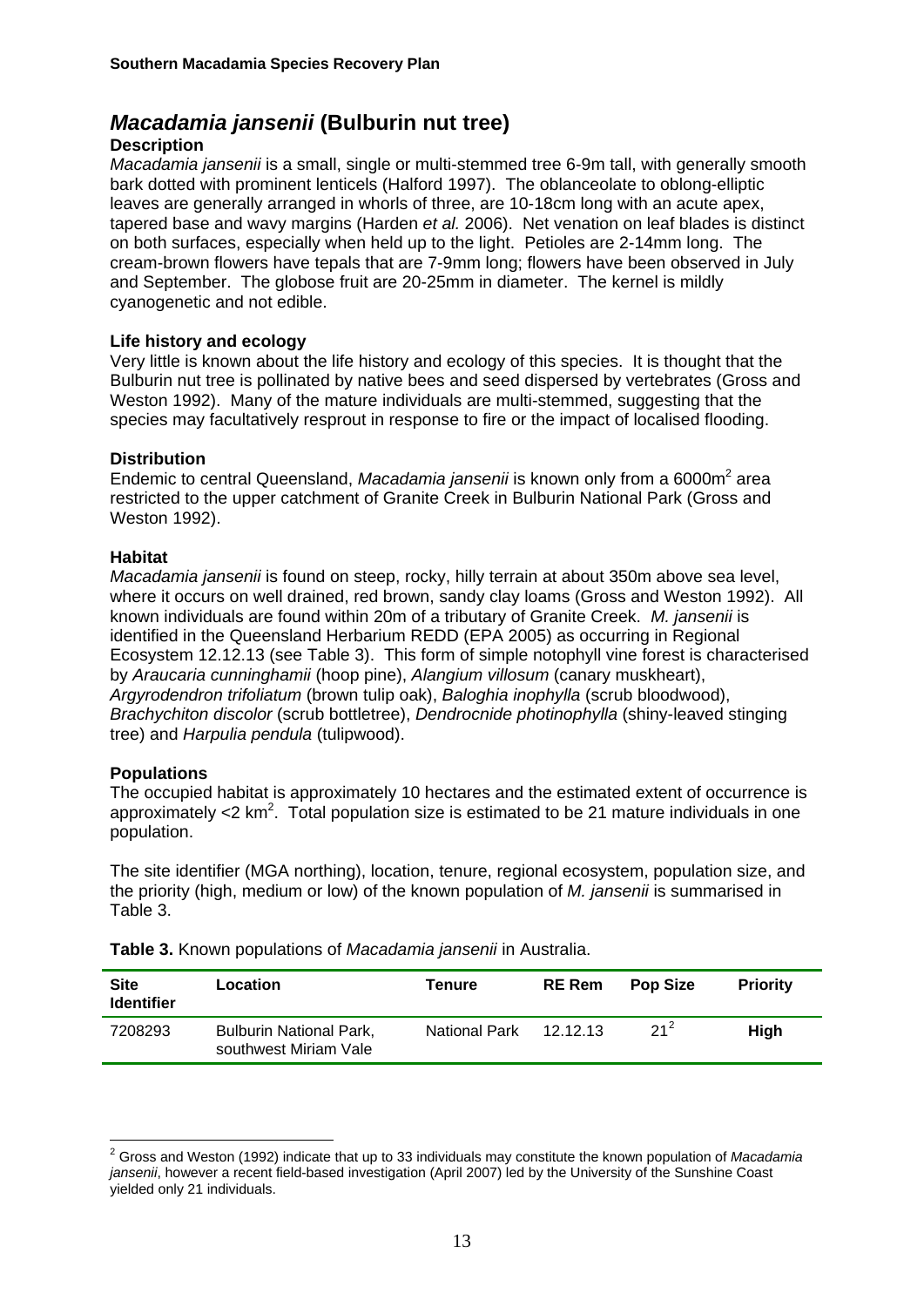## *Macadamia ternifolia* **(Gympie nut)**

#### **Description**

*Macadamia ternifolia* (Gympie nut) is a perennial lower storey evergreen subtropical rainforest tree to 6m tall, with brown branchlets dotted with raised lenticels (Hauser and Blok 1992). The simple, narrow-oblong to narrow-elliptical leaves are arranged in whorls of three, and 10-12cm long; new growth is pinkish red. Blade tips are pointed and the base tapers to petioles 3 to 13mm long (Stanley and Ross 2002). Axillary pinkish flowers are arranged in brush-like hanging racemes 4-20cm long. Compressed rounded fruits are greyish, 1.5-2cm long with a hard inner shell protecting the edible nut. The seed kernel is cyanogenetic and not edible. Flowering period is August to September with fruiting occurring from March to April (Hauser and Blok 1992).

#### **Life history and ecology**

Very little is known about the life history and ecology of this species. Both introduced European honey and native bees appear to be the main pollinators, with native bees *Trigona* spp. being superior pollinators. Seed dispersal is by small rodents and gravity fall, probably with some assistance from local stream flooding.

#### **Distribution**

*Macadamia ternifolia* is endemic to southern coastal Queensland, with a known national distribution of scattered populations extending from Goomboorian south to the Pine River.

#### **Habitat**

Gympie nut is found within lowland warm complex notophyll vine forest and Araucarian notophyll vine forest on basic and intermediate volcanics and alluvia in higher rainfall areas of southeast Queensland. This species occupies a range of topographic positions, typically scree slopes, foot slopes, gullies, benches and riverine terraces. Soils are alluvial or volcanic derived basaltic krasnozems, well drained, with significant surface exposure of rock fragments. Topographical locations are generally south facing rainforest gullies and scree slopes. It is scantily distributed in small clusters within the vegetation matrix.

*Macadamia ternifolia* is found in several rainforest regional ecosystems including complex notophyll vine forest, simple notophyll vine forest and simple microphyll-notophyll vine forest with emergent *Araucaria* and *Argyrodendron*. *M.ternifolia* is identified in the Queensland Herbarium REDD (EPA 2005) as occurring in a range of Regional Ecosystems including 12.3.1 (endangered), 12.8.3, 12.11.10, 12.12.1 and 12.9 – 10.16 (see Table 4). RE's 12.12.1 and 12.9-10.16 are classed as of concern with less than 30% pre-clearing remaining within a restricted remnant extent.

#### **Populations**

The occupied habitat is approximately 500 hectares and the estimated extent of occurrence is approximately 8000 km<sup>2</sup>. Total population size is estimated to be between 1000 – 2000 mature individuals with approximately 20 key populations with around 5-20 mature specimens at each locality. Significant clusters occur in the Blackall Range Group with similarly important cluster populations in the Gympie/Kin Kin Group and Nambour/Buderim Group (densest cluster population). The area incorporating the Gympie/Kin Kin group including Mothar Mountain, Woodum Range and Mt Pinbarren is considered significant due to the genetic isolation of these populations from other species of Macadamia. The site identifier (MGA northing), location, tenure, regional ecosystem, population size, and the priority (high, medium or low) of known population clusters of *M.ternifolia* throughout its distribution is summarised in Table 4.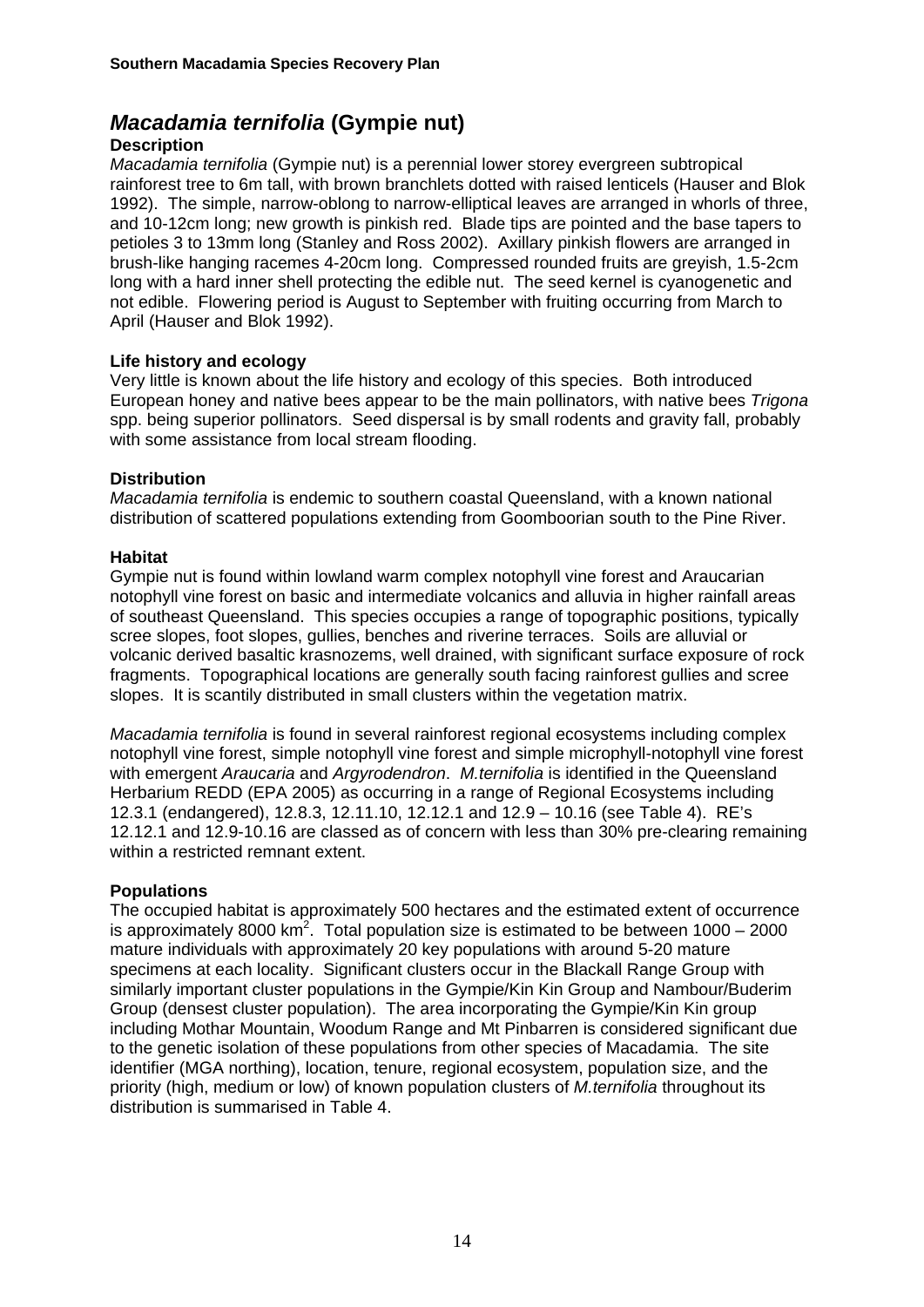| Site Id               | Location                      | <b>Tenure</b>          | <b>RE Rem</b> | <b>Pop Size</b> | <b>Priority</b> |
|-----------------------|-------------------------------|------------------------|---------------|-----------------|-----------------|
| <b>Northern Group</b> |                               |                        |               |                 | High            |
| 7104580               | Mt Wolvi                      | Unknown                | 12.8.13       | Unknown         |                 |
| 7098300               | Beenham Range                 | Private property       | Unknown       | $<$ 10          |                 |
| 7093846               | Kin Kin                       | Private property       | 12.11.10      | Unknown         |                 |
| 7089227               | Mt Pinbarren near Pomona      | <b>National Park</b>   | 12.11.10      | $20$            |                 |
| 7080930               | Mt Tinbeerwah, Tewantin       | <b>Forest Reserve</b>  | 12.8.3        | Unknown         |                 |
| 7078158               | Maroochy River, Eumundi       | Unknown                | 12.11.10      | Unknown         |                 |
| 7076652               | Mt Cooroy                     | <b>National Park</b>   | 12.8.13       | $20$            |                 |
| 7075799               | <b>Mitchell Creek Road</b>    | Unknown                | 12.3.1        | Unknown         |                 |
| 7062994               | Mt Ninderry                   | Unknown                | 12.12.14      | Unknown         |                 |
| <b>Central Group</b>  |                               |                        |               |                 | <b>Medium</b>   |
| 7058744               | Kureelpa Falls                | <b>Council Reserve</b> | 12.8.14       | Unknown         |                 |
| 7056887               | Little Yabba Forest           | <b>State Forest</b>    | 12.11.3       | Unknown         |                 |
| 7052115               | Booloumba Creek               | <b>National Park</b>   | 12.11.10      | Unknown         |                 |
| 7051393               | <b>Triunia NP</b>             | <b>National Park</b>   | 12.12.15      | $10 - 20$       |                 |
| 7050715               | McIntyre property, Woombye    | Private property       | 12.3.1        | $20$            |                 |
| 7050464               | Kondalilla Falls              | <b>National Park</b>   | 12.12.1       | Unknown         |                 |
| 7049520               | <b>Walli State Forest</b>     | <b>State Forest</b>    | 12.11.3       | < 10            |                 |
| 7047702               | Cunnington property Buderim   | Private property       | 12.9/10.7     | Unknown         |                 |
| 7047699               | Montville, Blackall Range     | Unknown                | 12.8.8        | Unknown         |                 |
| 7042161               | Obi Obi Gorge                 | Unknown                | 12.8.3        | Unknown         |                 |
| 7039208               | <b>Hightor Reserve</b>        | Con. Reserve           | 12.8.3        | Unknown         |                 |
| 7037546               | Mary Cairncross Park          | <b>Nature Reserve</b>  | 12.12.8.3.    | $20$            |                 |
| 7037213               | Mooloolah River headwaters    | <b>Forest Reserve</b>  | 12.9-10.17    | Unknown         |                 |
| 7035378               | Policeman Spur                | Con. Reserve           | 12.12.16      | $20$            |                 |
| 7034656               | London Creek NW Beerwah       | Unknown                | 12.9-10.16    | Unknown         |                 |
| 7022800               | Woodford                      | Private property       | Unknown       | $<$ 10          |                 |
| 7004500               | <b>Campbells Pocket</b>       | Public land            | Clear         | >20             |                 |
| 7004474               | Hughes property, Wamuran      | Private property       | 12.11.10      | Unknown         |                 |
| <b>Southern Group</b> |                               |                        |               |                 | High            |
| 6996017               | <b>Burpengary Creek</b>       | <b>Council Reserve</b> | 12.3.6        | $20$            |                 |
| 6994500               | Moorina                       | Public land            | Clear         | 10-20           |                 |
| 6985838               | Lacey's Creek, Dayboro        | Unknown                | 12.11.3       | Unknown         |                 |
| 6978426               | Love Creek Falls, Mt Glorious | <b>National Park</b>   | 12.12.1       | Unknown         |                 |
| 6974300               | Draper's Crossing             | Public land            | Riparian      | $<$ 10          |                 |
| 6972627               | Olsen's Scrub                 | Private property       | 12.3.1        | >20             |                 |
| 6970649               | Goat Track at Manorina        | <b>National Park</b>   | 12.12.16      | Unknown         |                 |
| 6970400               | Mt Nebo                       | Private property       | Clear         | $20$            |                 |
| 6970338               | Mt Glorious                   | <b>State Forest</b>    | 12.12.16      | Unknown         |                 |
| 6910892               | Pine Ridge Road               | Unknown                | 12.3.5        | Unknown         |                 |

|  |  | Table 4. Known populations of Macadamia ternifolia in Australia by geographical cluster. |
|--|--|------------------------------------------------------------------------------------------|
|  |  |                                                                                          |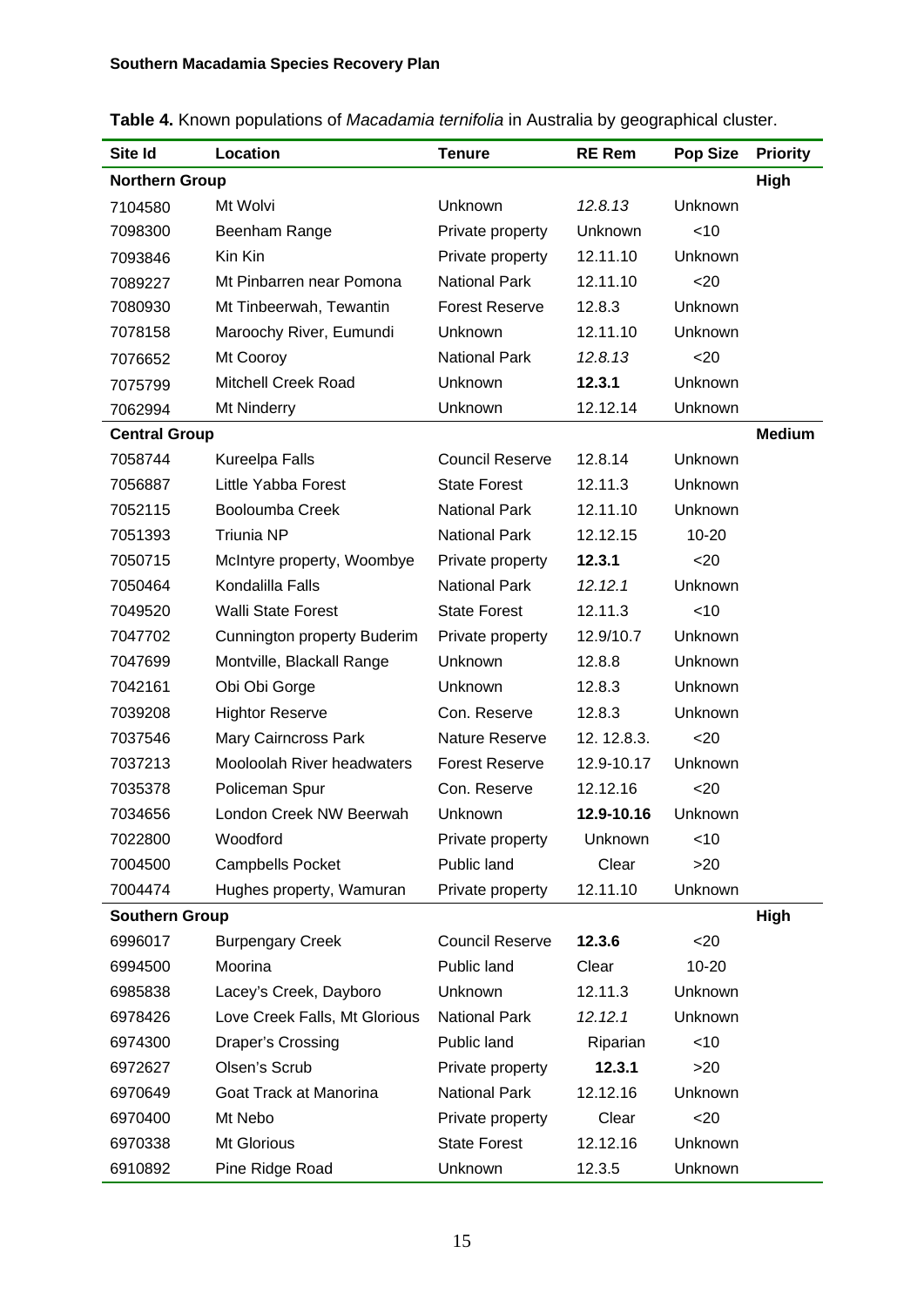## *Macadamia tetraphylla*

#### **Description**

*Macadamia tetraphylla* (Queensland nut or Rough-shelled bush nut) is a perennial midstorey evergreen subtropical rainforest tree to 18m tall, with greyish-brown branchlets dotted with pale elongated lenticels (Hauser and Blok 1992). The simple oblong lanceolate leaves are arranged in whorls of three to four, 6-20cm long and 2-4cm wide. Blade tips are pointed, margins sharply serrated and petioles are 2-8mm long (Stanley and Ross 2002). New leaves of *M. tetraphylla* are bright red in colour, whereas those of *M. integrifolia* are light green. Axillary pinkish purple flowers are arranged in brush-like hanging racemes 15-45cm long. Compressed rounded fruits are greyish-green, 2-3.5cm wide with a hard inner shell protecting the nut. The seed kernel is edible and not cyanogenetic. Flowering period is August to September with fruit maturing and falling from March (Hauser and Blok 1992).

#### **Life history and ecology**

Very little is known about the life history and ecology of this species. Pollination is similar to other Macadamia species. Seed dispersal is by small rodents and gravity fall, probably with some assistance from local stream flooding. *M. tetraphylla* has moderate to high genetic diversity recorded within the species and its populations, however very low genetic differentiation between populations has been recorded at a regional scale (Peace 2005).

#### **Distribution**

*Macadamia tetraphylla* is endemic to eastern Australia, with a known national distribution of scattered populations extending from the Coomera River south of Brisbane to the Richmond River in northern New South Wales, and an altitudinal range of 100-800m. *M. tetraphylla* is found within the Big Scrub, which has been extensively cleared, substantially altering the original distribution.

#### **Habitat**

*Macadamia tetraphylla* is found in several regional ecosystems from complex notophyll vine forest to littoral rainforest to wet sclerophyll communities. *M. tetraphylla* is identified in the Queensland Herbarium REDD (EPA 2005) as occurring in several rainforest ecosystems including 12.2.1, 12.3.2, 12.8.8, 12.9/10.16 and 12.11.15 which are considered of concern or endangered (see Table 5). In NSW, *M. tetraphylla* occurs in several Endangered Ecological Communities, including lowland rainforest in the NSW North Coast and Sydney Basin Bioregions, littoral rainforest in the NSW North Coast, Sydney Basin and South East Corner Bioregions, and lowland rainforest on floodplain in the NSW North Coast Bioregion.

#### **Populations**

Both the area of occupied habitat and the estimated extent of occurrence is unknown. Total population size is estimated to be between 1000 – 2000 mature individuals with approximately 75 key populations with around 5-20 mature specimens at each locality.

The site identifier (MGA northing), location, tenure, regional ecosystem, population size, and the priority (high, medium or low) of known population clusters of *M. tetraphylla* throughout its distribution is summarised in Table 5. As per the discussion on page 10, there are large areas of range overlap between *M.tetraphylla* and *M.integrifolia*, with a significant number of sites occupied by both species in areas of respective range overlap, with hybridisation occurring between pairs of co-occurring species (Peace 2005).

**Table 5.** Known populations of *Macadamia tetraphylla* in Australia.

| Site Id               | Location              | Tenure                              | <b>RE</b> Rem | <b>Pop Size</b> | <b>Priority</b> |
|-----------------------|-----------------------|-------------------------------------|---------------|-----------------|-----------------|
| <b>Northern Group</b> |                       |                                     |               |                 | High            |
| 6924919               | Pimpama River, Ormeau | Council Reserve<br>Private property | 1284          | >20             |                 |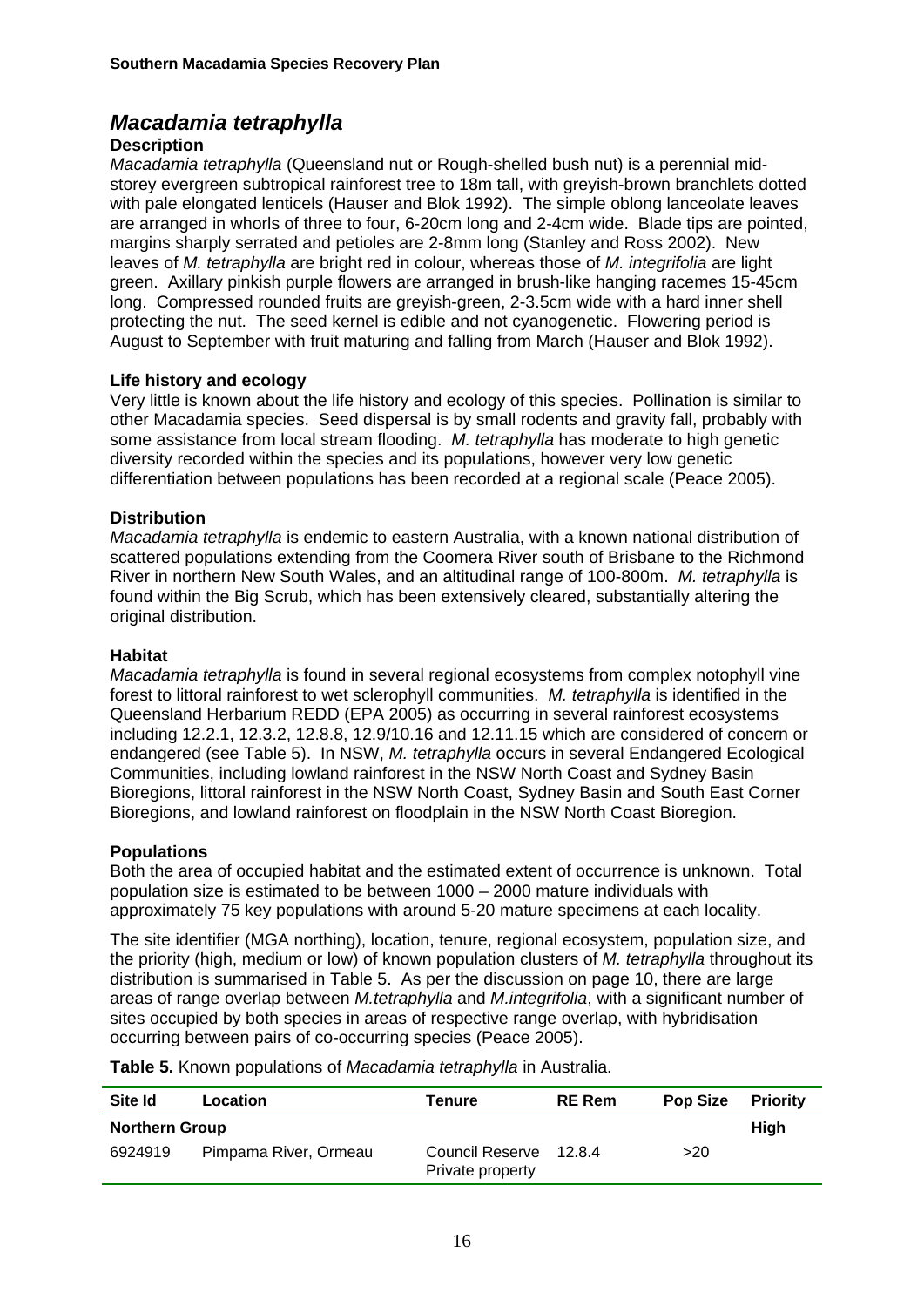## **Southern Macadamia Species Recovery Plan**

| Site Id                   | Location                                   | <b>Tenure</b>                    | <b>RE Rem</b> | <b>Pop Size</b> | <b>Priority</b> |
|---------------------------|--------------------------------------------|----------------------------------|---------------|-----------------|-----------------|
| 6915699                   | Curry Road, Wongawallan                    | Private property                 | 12.12.16      | >20             |                 |
| 6915300                   | <b>Upper Coomera</b>                       | Private property                 | Clear         | 10-20           |                 |
| 6914527                   | Oxenford Road, Upper<br>Coomera            | Unknown                          | 12.11.15      | Unknown         |                 |
| 6913025                   | <b>Wallaby Lookout</b>                     | Unknown                          | 12.9/10.16    | Unknown         |                 |
| 6911790                   | Otmoor Road, Coomera River                 | Unknown                          | 12.3.7        | Unknown         |                 |
| 6911502                   | Mt Tamborine NP                            | <b>National Park</b>             | 12.8.3        | Unknown         |                 |
| 6909600                   | Guanaba River Park,<br>Beenleigh           | <b>Public Land</b>               | 12.8.3        | $10 - 20$       |                 |
| 6904608                   | Clagiraba Creek north<br>Clagiraba Rd      | Private property                 | Unknown       | $<$ 10          |                 |
| 6894000                   | Waters Road, Bonogin                       | Unknown                          | 12.11.2       | Unknown         |                 |
| 6890697                   | Mudgeeraba SF                              | <b>State Forest</b>              | 12.11.5       | Unknown         |                 |
| 6890400                   | <b>Beechmont</b>                           | Private property                 | Unknown       | < 10            |                 |
| 6889628                   | Rosins Lookout                             | Unknown                          | 12.8.3        | Unknown         |                 |
| 6888523                   | Numinbah SF                                | <b>State Forest</b>              | 12.11.5       | Unknown         |                 |
| 6887500                   | Smith Street, Bonogin                      | Roadside                         | 12.11.2       | Unknown         |                 |
| 6882441                   | Paradise Valley, Austinville               | Unknown                          | 12.11.2       | Unknown         |                 |
| 6882413                   | Nicholls Scrub NP                          | <b>National Park</b>             | 12.8.3        | Unknown         |                 |
| 6881963                   | Clagiraba FR                               | <b>Forest Reserve</b>            | 12.11.3       | Unknown         |                 |
| 6881627                   | Tallebudgera Valley                        | <b>Council Land</b>              | 12.3.2        | 10-20           |                 |
| 6880602                   | <b>Kuralboo Creek</b>                      | Unknown                          |               | Unknown         |                 |
| 6879300                   | Cave Creek crossing                        | Public Land                      | 12.8.8        | >20             |                 |
| 6878209                   | <b>Currumbin Valley</b>                    | Private property<br>and roadside | 12.11.2       | $<$ 10          |                 |
| <b>Mt Warning Caldera</b> |                                            |                                  |               |                 | <b>Medium</b>   |
| 6877685                   | Palm Springs, Numinbah                     | Unknown                          | 12.8.8        | Unknown         |                 |
| 6877532                   | Cave Creek Road, Numinbah                  | Roadside                         | 12.8.8        | $<$ 10          |                 |
| 6876951                   | Ewerts Road, Natural Bridge                | Private property                 | 12.8.8        | $<$ 10          |                 |
| 6876620                   | Natural Bridge                             | <b>National Park</b>             | 12.11.3       | >20             |                 |
| 6876340                   | Tomewin CP                                 | Conservation<br>Park             | 12.11.2       | Unknown         |                 |
| 6875612                   | Camp Eden                                  | Private property                 | 12.11.2       | Unknown         |                 |
| 6875085                   | Lamington NP                               | <b>National Park</b>             | 12.8.4        | Unknown         |                 |
| 6874500                   | Camp Bornhoffen, Numinbah<br>Valley        | Private property                 | 12.8.8        | >20             |                 |
| 6878800                   | Terranora Country Club,<br><b>Bilimbil</b> | Private property                 | Unknown       | >20             |                 |
| 6877600                   | Banora Point                               | Public Land                      |               | $<$ 10          |                 |
| 6875051                   | <b>Crystal Creek Retreat</b>               | Private property                 |               | $<$ 10          |                 |
| 6874200                   | <b>Hogans Scrub</b>                        | Public Land                      |               | $<$ 10          |                 |
| 6871200                   | <b>Couchy Creek</b>                        | <b>Public Land</b>               |               | 10-20           |                 |
| 6867700                   | Limpinwood NR                              | Nature Reserve                   |               | $<$ 10          |                 |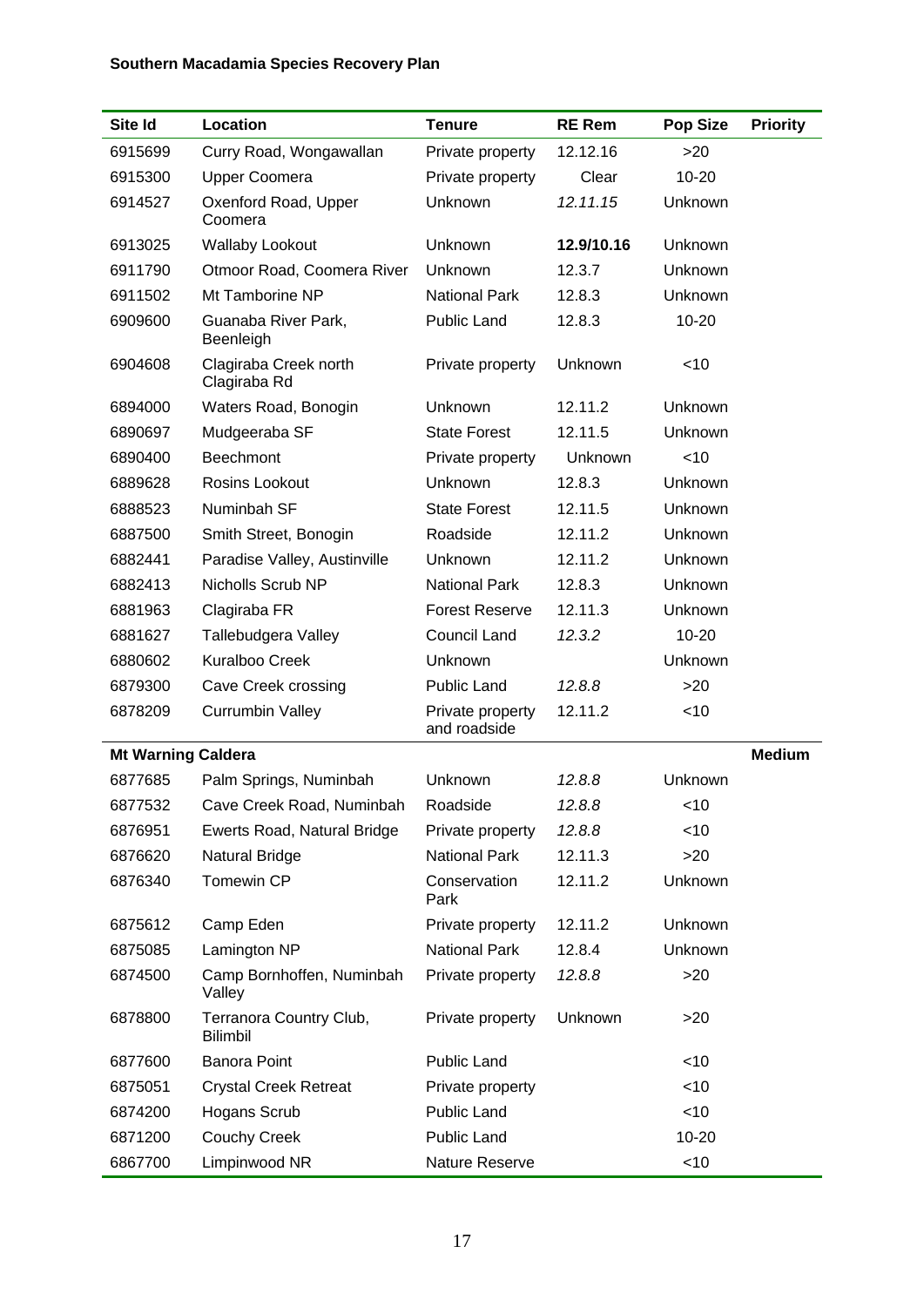## **Southern Macadamia Species Recovery Plan**

| Site Id                | Location                          | <b>Tenure</b>                  | <b>RE Rem</b> | <b>Pop Size</b> | <b>Priority</b> |
|------------------------|-----------------------------------|--------------------------------|---------------|-----------------|-----------------|
| 6867500                | Limpinwood Road                   | <b>Public Land</b>             |               | >20             |                 |
| 6864200                | Everests Road, Eungella           | Private property               |               | >20             |                 |
| 6860296                | <b>Wollumbin NP</b>               | <b>National Park</b>           |               | >20             |                 |
| 6860289                | Mt Warning NP                     | <b>National Park</b>           |               | Unknown         |                 |
| 6860000                | Mt Warning Road                   | Private property               |               | >20             |                 |
| 6859300                | Sia School                        | Private property               |               | $10 - 20$       |                 |
| 6858900                | <b>Wollumbin Refuge</b>           | Private property               |               | >20             |                 |
| 6856500                | Uki                               | Private property               |               | >20             |                 |
| 6856200                | Palmers Road, Uki                 | Private property               |               | >50             |                 |
| 6856514                | <b>Burringbar Creek</b>           | Unknown                        |               | Unknown         |                 |
| 6855800                | <b>Cedar Creek</b>                | Private property               |               | $<$ 10 x 2      |                 |
| 6854500                | Mooball-Pottsville Road           | Private property               |               | >20             |                 |
| 6849800                | Inner Pocket NR                   | Nature Reserve                 |               | $<$ 10          |                 |
| 6849100                | Blindmouth                        | Private property               |               | >20             |                 |
| 6845178                | Settlement Road, Main Arm         | <b>Council Land</b>            | Regrowth      | <10             |                 |
| 6843700                | <b>Brunswick Heads NR</b>         | Nature Reserve                 |               | $<$ 10          |                 |
| <b>Big Scrub Group</b> |                                   |                                |               |                 | High            |
| 6843659                | Nightcap NP                       | <b>National Park</b>           |               | Unknown         |                 |
| 6841300                | Left Bank Rd Mullumbimby          | Private property               |               | $>20 \times 3$  |                 |
| 6839951                | Whian Whian SCA                   | <b>State Conservation Area</b> |               | Unknown         |                 |
| 6839946                | Goonengerry                       | <b>National Park</b>           |               | $<$ 10          |                 |
| 6837600                | Nimbin (northern edge)            | Public Land                    |               | <10             |                 |
| 6836724                | Nimbin                            | <b>Public Land</b>             |               | $<$ 10          |                 |
| 6836700                | <b>Tuntable Creek Road</b>        | Public Land                    |               | $<$ 10          |                 |
| 6836210                | Lismore                           | Private property               |               | 10-20           |                 |
| 6833900                | Tuntable Creek Road via<br>Nimbin | Private property               |               | >20             |                 |
| 6833200                | Nightcap NP                       | <b>National Park</b>           |               | 10-20           |                 |
| 6831300                | Towns Road, The Channon           | Private property               |               | >20             |                 |
| 6829400                | Corndale Rd, Dorroughby           | Private property               |               | <10             |                 |
| 6826838                | Dunoon                            | Unknown                        |               | Unknown         |                 |
| 6826221                | Byron Creek, Bangalow             | Unknown                        |               | Unknown         |                 |
| 6815900                | <b>Old Tintenbar Road</b>         | Private property               |               | >20             |                 |
| <b>Southern Group</b>  |                                   |                                |               |                 | High            |
| 6813100                | Amber Dr, Lennox Head             | <b>Public Land</b>             |               | >20             |                 |
| 6812548                | Lennox Head                       | <b>Council Reserve</b>         |               | $<$ 10          |                 |
| 6812100                | Castle Dr, Lennox Head            | Private property               |               | >20             |                 |
| 6812000                | Wollongbar                        | <b>Public Land</b>             |               | <10             |                 |
| 6802575                | Victoria Park NR                  | Nature Reserve                 |               | <10             |                 |
| 6800700                | Coolgardie Road via Ballina       | Private property               |               | >20             |                 |
| 6736208                | <b>Clarence River</b>             | Unknown                        |               | Unknown         |                 |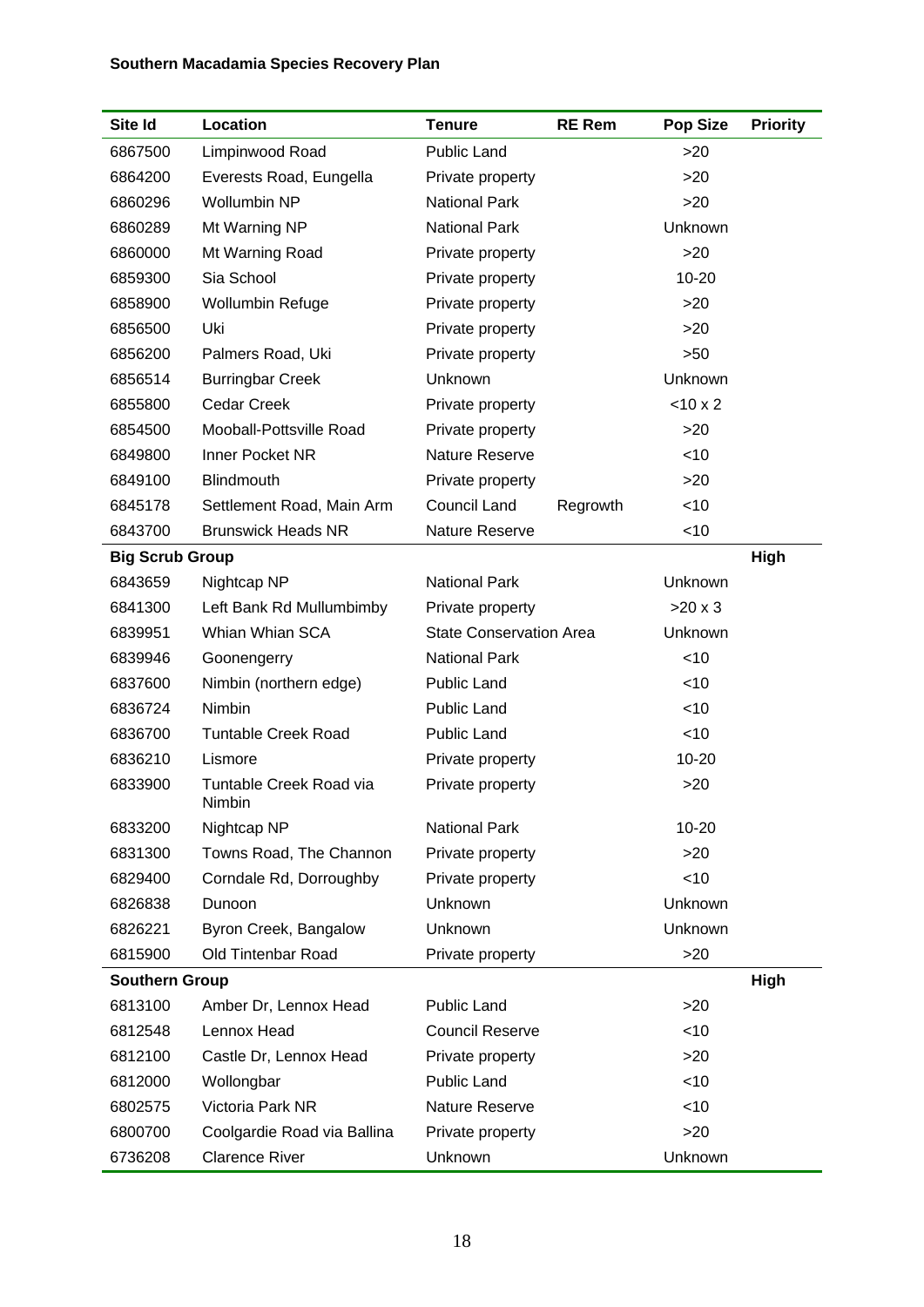## **3. Threats**

#### **Biology and Ecology relevant to Threats Inappropriate Fire Regimes**

Fire is a recognised disturbance phenomenon that alters the composition of a community by killing some plants, stimulating vegetative regrowth in others, and promoting widespread germination of seed when temperatures are sufficient to break seed dormancy (Whelan 1995). Different plant species vary in their fire regeneration strategies, but all are affected by spatial and temporal variation in the fire regime (fire frequency, intensity, and season). There is evidence that some rainforest species resprout strongly following fire (Williams 2000) and that rainforest elements found in wet sclerophyll forest can survive repeated low intensity fires (Donatiu 2007 unpublished data).

#### **Land Clearing and Fragmentation**

Remnant bushland throughout southeast Queensland and northeast New South Wales is threatened by clearing for horticulture, agriculture and grazing, and substantial urban and industrial development. The continued fragmentation and isolation of these vegetation communities makes it increasingly difficult to maintain ecological processes and diversity in the patches that remain. Isolated populations or individual trees may have lower reproductive potential, if effective pollinators and dispersers are more readily attracted to larger or more intact populations.

#### **Habitat Modification by Weeds**

Weeds displace native flora, compete for resources (such as pollinators, light, nutrients and water), create habitats that are conducive to other exotic species, and alter the composition of vegetation communities. For example, increases in the abundance of lantana (*Lantana camara*) and exotic grasses (such as green panic – *Panicum maximum*) at rainforest margins can substantially raise fuel loads and affect both fire intensity and frequency. Weeds can also cause changes in ecosystem function and the way species interact, influencing patterns of pollination, competition, and the dispersal of seeds. The interface between bushland and other land uses is particularly susceptible to the spread of exotic species that flourish in this altered environment and displace native species. Species that pose a direct threat to rainforest communities are lantana (a weed of national significance) and exotic vines such as cat's claw creeper (*Macfadyena unguis-cati*).

#### **Small Population Size/ Reduced Gene Flow**

Most macadamia species locations in this Plan contain small populations. When population size is reduced, genetic integrity and population viability may be compromised, sometimes resulting in inbreeding; there is also the potential loss of local genetic strains through hybridisation with commercial macadamia varieties (NSW NPWS 2002). Data indicate that macadamia populations in more fragmented small remnants have higher reproductive success and greater regeneration than populations in larger more intact fragments, thus fragmentation itself does not appear to negatively affect population demography and regeneration (Neal 2007). Macadamia species maintain themselves via suckering and are likely to be able to survive single rare fire events, possibly explaining how these species have retained high level of genetic diversity despite naturally small population sizes.

Macadamia populations will also potentially maintain genetic diversity within fragmented small populations via gene flow due to pollen, maintaining themselves via a meta-populations structure rather than acting as isolated independent populations. Fragmentation may increase pollinator movements between fragments as pollinators are forced to search for flowers in the landscape and this could increase levels of gene flow between populations within a local region. Pollinators are likely to be sensitive to changes in the intervening habitat matrix.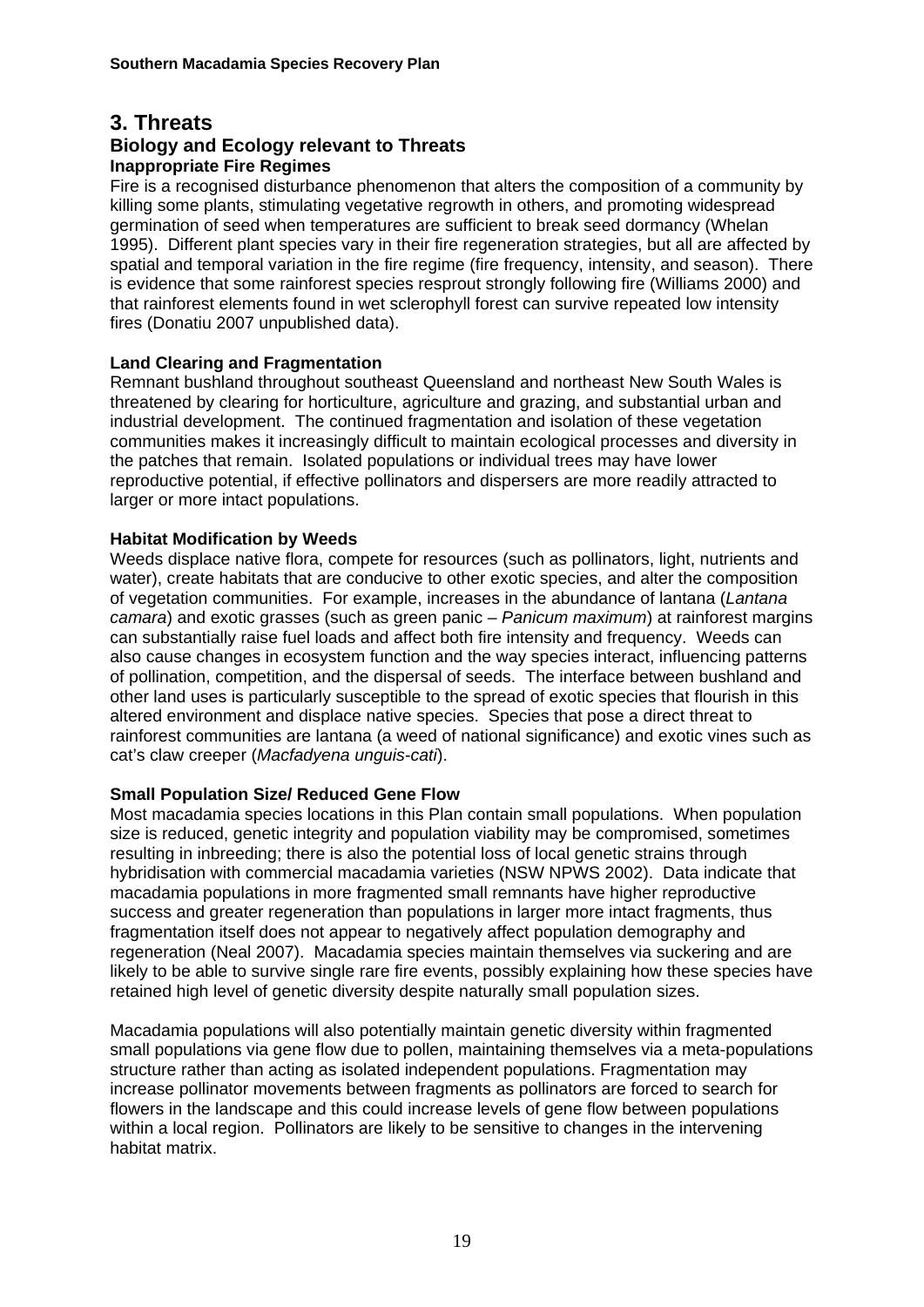Whilst *in situ* macadamia populations are likely to be able to maintain themselves in a fragmented landscape better than some other species, there is less evidence that populations are able to be recolonised or rescued by neighbouring populations. Seed dispersal will be affected by land use changes, making populations susceptible to stochastic events, leading to local population extinction. Actions which enhance connectivity between populations may enable new populations to establish within suitable habitat currently, and provide opportunities for population expansion and recolonisation (Lindenmayer and Burgman 2005).

#### **Climate Change**

It is anticipated that global warming will significantly alter the distribution of rainforest ecosystems in Australia. The four species covered by this Plan inhabit forests at a range of altitudes, which may still be affected by increasing temperatures and variable rainfall patterns. In particular, macadamia populations at the extreme of an individual species' latitudinal range may be affected by climate-induced variation in temperature and rainfall. Climate change will also affect the timing of phenology, the initiation of flowering pollination vectors, and the maturation of fruit in macadamia and other species. Given these species are known to have range overlap, and are known to have considerable variation in timing of phenology, it is anticipated that climate change is likely to either lead to increased or decreased potential for hybridization between the species. Further since both onset of flowering and maturation of fruit are known to be determined by climatic parameters we can predict that elevated temperatures and decreased rainfall at specific times of the year will reduce the reproductive capacity of natural populations in those parts of the ranges affected, especially at the edges of the species distributions. Finally, climate change may exacerbate other existing threats such as fire and weeds. For example, climate change may alter the distribution and abundance of some weeds, particularly exotic vines at remnant edges, creating additional concerns for land managers seeking to conserve populations in small fragments.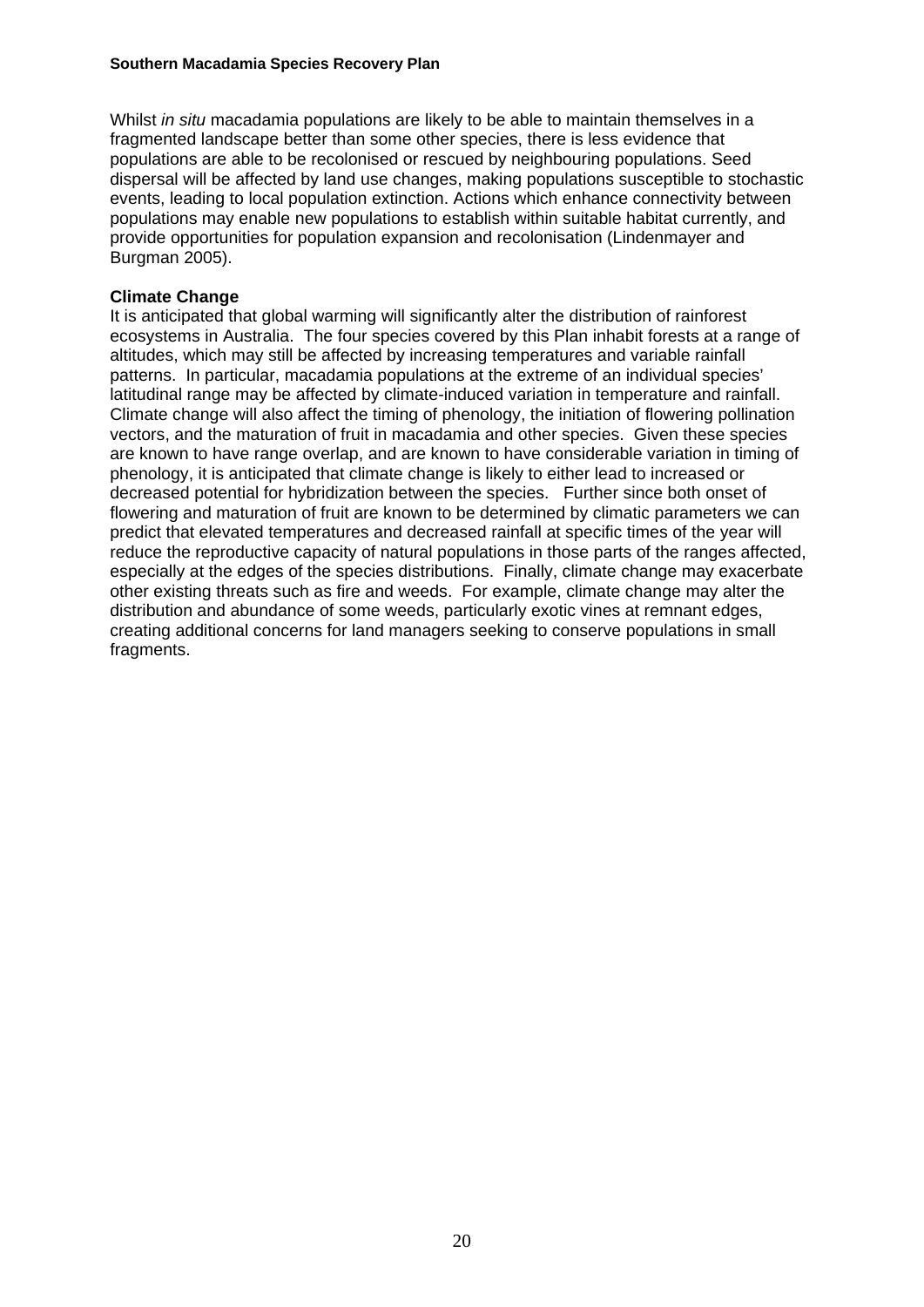#### **Identification of Specific Threats**  *Macadamia integrifolia*

The major threats facing *M. integrifolia* have arisen as a consequence of land clearing, and are shared by the rainforest community that co-occurs with the species. These include loss and fragmentation of habitat, with associated consequences such as change in community composition, habitat degradation due to edge effects, weed invasion, reduction in connectivity among populations, and potentially reduced gene flow through changes in pollination and dispersal vectors.

Adjacent land uses such as grazing, urban development, or cropping (with their associated impacts of herbicide usage, nutrient runoff from fertilizers, and changed hydrology) can adversely affect remnant patches of rainforest vegetation. Many recorded *M. integrifolia* sites are located in small patches of remnant vegetation that are too small in area and/or too degraded to be mapped as remnant vegetation. At several sites the population comprises a number of single trees retained for their edible nuts when the original vegetation was cleared.

Only a minority of recorded *M. integrifolia* sites are located within protected areas, and these are often threatened by weeds and fire. Macadamia trees can be killed by intense or too frequent fires.

Threats to the genetic resources of *M. integrifolia* include loss of individuals and populations through ongoing habitat degradation, inbreeding depression in small and/or isolated populations and inappropriate selection of genetic material (i.e. a small number of genetically diverse individuals) for reintroduced populations sourced from *ex-situ* gene banks.

Loss of populations through ongoing land clearing for urban development or agriculture is a significant ongoing threat to *M. integrifolia*. Many sites are located in areas that are threatened by urban development arising from population pressures facing the region. Remnant populations on private property have limited protection or security of tenure.

On the basis of the currently available information the fundamental actions that will provide a significant reduction in threat level at the majority of *M. integrifolia* sites are protection from clearing for development, weed management, managed grazing, modification or elimination of inappropriate fire regimes, natural regeneration, and restoration of those sites where individual trees are located in open ground.

#### *Macadamia jansenii*

The major threat affecting the Bulburin Nut is that the known distribution is restricted to one population in an area that occupies less than a hectare. This makes the species highly susceptible to a single disturbance event (such as fire) or disease. Notwithstanding the effort to date, it also reinforces the need to search for additional populations and establish either a second population or an *ex situ* gene bank for the species.

Threats to genetic resources are increased due to the single population, the movement of self-pollen and resultant reproductive outputs (or lack of) depending on the mating system of the species (i.e. inbreeding depression of the species is self-compatible). Wildfire and inappropriate fire regimes are significant threats to *M. jansenii*. Extended drought conditions exacerbated by rising temperatures may provide the conditions for fire to erode the rainforest mantle that protects the existing population. Lantana is also found in canopy breaks downstream of the source population, but is not currently threatening individual trees.

#### *Macadamia ternifolia*

*Macadamia ternifolia* faces a similar suite of threats to *M. integrifolia* – habitat modification by weeds, altered fire regimes, loss of connectivity between populations, and reduced gene flow where pollinators or dispersers have been affected. It is unclear whether biological threats,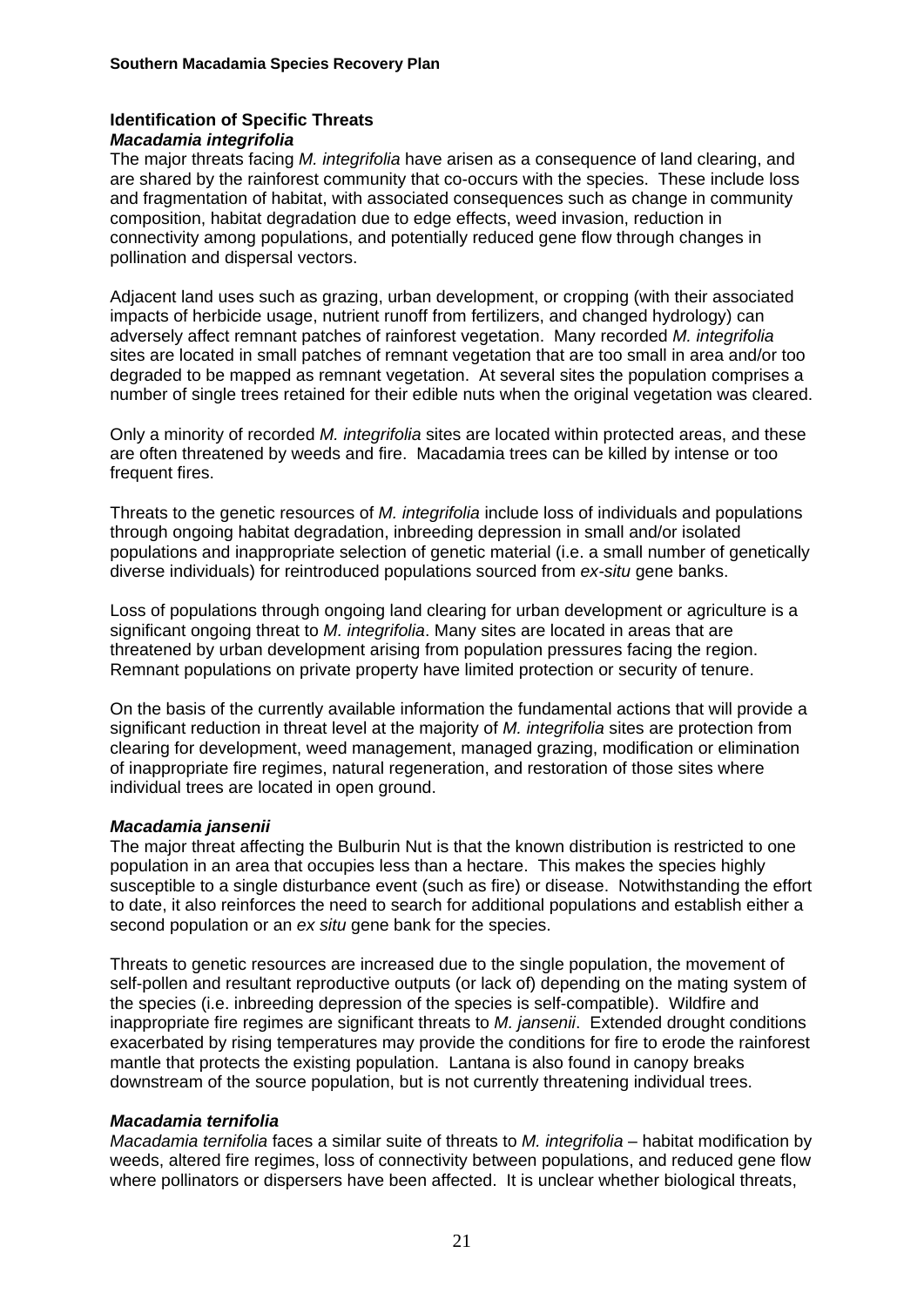#### **Southern Macadamia Species Recovery Plan**

such as insects and fungus, are exacerbated by these threatening processes. Riparian and riverine corridors, once critical habitat linkages, have been extensively cleared for agriculture and subsequent urban development, especially in the Sunshine Coast lowlands. Remnant notophyll vine forests are prone to invasion by weed trees such as camphor laurel (*Cinnanmomum camphora*) and weed vines such as cat's claw creeper (*Macfadyena ungiscati*) on disturbed margins and edges. Many remnants are often too narrow to be mapped at 1:10 000 scale which places constraints on identification of habitat sites. Enhancing habitat linkages and providing appropriate management and protection of small linkage populations is considered important for maintenance of meta-population structure.

Habitat in western areas of the species distribution has also been extensively cleared for pasture, cropping and forestry. These remnants can be degraded by weed infestation in conjunction with wildfire damage on margins.

#### *Macadamia tetraphylla*

*Macadamia tetraphylla* faces a similar suite of threats to *M. integrifolia* and *M. ternifolia* – habitat modification by weeds, altered fire regimes, loss of connectivity between populations, reduced gene flow where pollinators or dispersers have been affected, and illegal collection of viable plant material (fruits, cuttings and seedlings). The high urban growth zone from Beenleigh to the Gold Coast represents a major threat to local remnant wild *M. tetraphylla* and *M. integrifolia* populations which are subject to intense pressure from urban expansion and subdivision. Some roadside populations are subject to road widening and ongoing maintenance (slashing, spraying).

Furthermore, the diversity of *M. tetraphylla* habitats presents complex challenges to effectively manage threatening processes. Those coastal populations found in littoral rainforest are highly susceptible to fragmentation and edge effects resulting from clearing for urban development and other land uses. These areas are also vulnerable to invasion by aggressive weeds, such as lantana and asparagus fern, which can modify remnant structure and composition. In NSW, *M. tetraphylla* has been identified as a species at risk from bitou bush *(Chrysanthemoides monilifera)* (DECC 2006).

Populations that occur in wet sclerophyll forest (WSF) face contentious views over how fire should be managed in this vegetation type. Recently, the southeast Queensland Fire and Biodiversity Consortium published fire management guidelines for WSF based on a fire frequency of 20-100 years (Watson 2001). Similar work has recently been completed by the NSW Hotspots Fire Project for Northern Rivers' vegetation communities (Watson 2006). The proliferation of woody weeds at remnant edges can provide sufficient fuel to increase both fire frequency and intensity in these remnants. Groups such as the Brisbane Rainforest Action and Information Network have experimented with replacing degraded remnant edges with layered native edge plantings designed to provide sufficient lateral branching and leaf massing to 'seal' remnant edges (Donatiu pers. comm. 2008), but such closure has yet to be attempted in WSF remnants.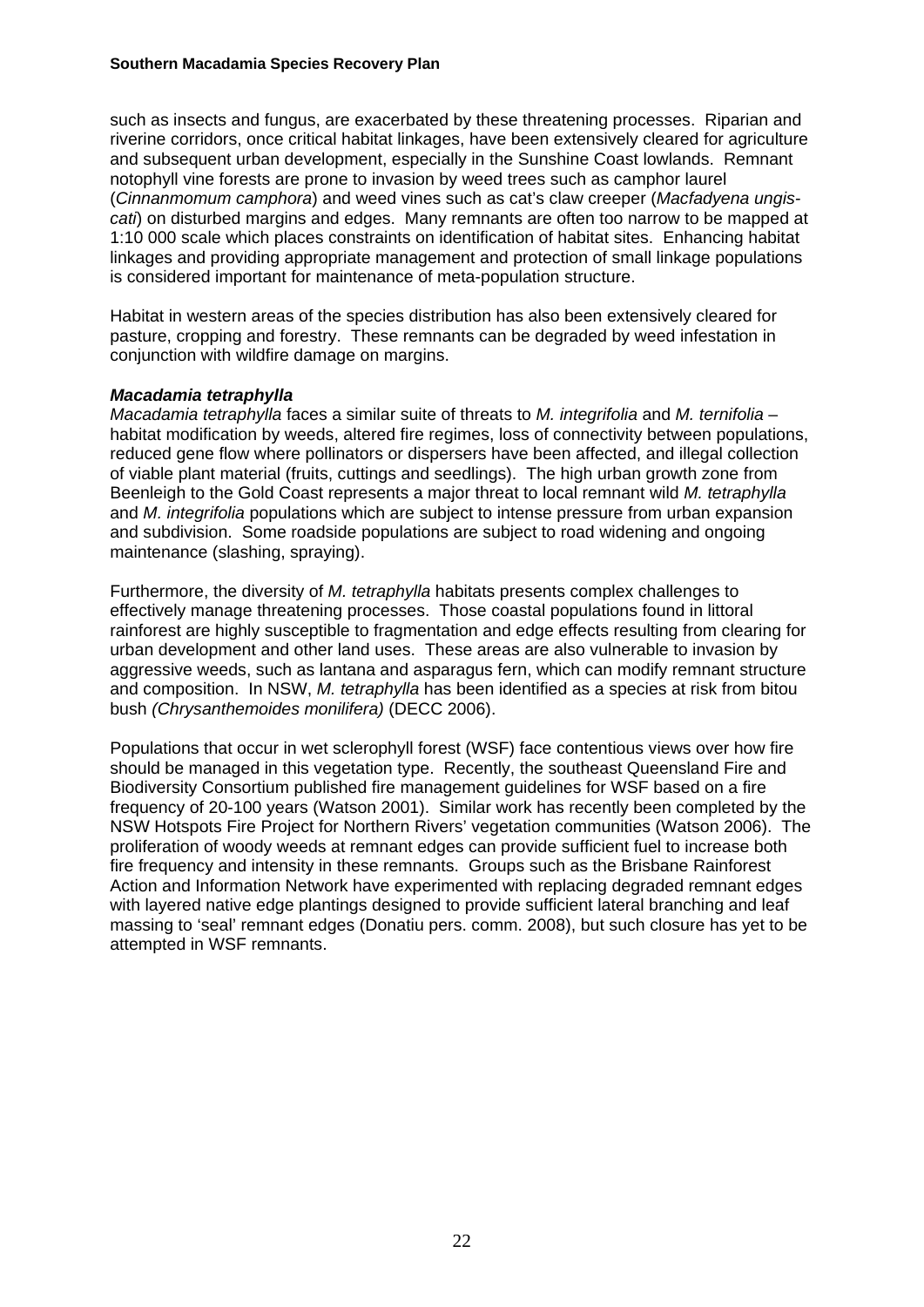| <b>Species</b>               | <b>Threats</b>                                             | <b>Current Actions</b>                                                                                                                                                                                                                             | <b>Future Actions</b>                                                                                                                                                                                                                                            |
|------------------------------|------------------------------------------------------------|----------------------------------------------------------------------------------------------------------------------------------------------------------------------------------------------------------------------------------------------------|------------------------------------------------------------------------------------------------------------------------------------------------------------------------------------------------------------------------------------------------------------------|
| <b>All Species</b>           | ❖ Land clearing,<br>fragmentation, loss<br>of connectivity | ❖ Resources to restore rainforest habitat provided<br>to private landholders under SEQ Rainforest<br><b>Recovery Project</b>                                                                                                                       | ❖ Liaison with SEQ Rainforest Recovery Project and other<br>programs to access resources for landholders who wish<br>to protect macadamia habitat on their property<br>❖ Provision of additional resources to land managers to<br>rehabilitate macadamia habitat |
|                              | ❖ Inappropriate fire<br>regimes                            | ❖ Designation of ecologically appropriate fire<br>regimes for WSF and rainforest communities<br>(SEQFBC/NSW Hotspots Fire Project)                                                                                                                 | ❖ Provision of fire and biodiversity workshops to land<br>managers responsible for managing macadamia habitat                                                                                                                                                    |
|                              | ❖ Habitat<br>modification by<br>weeds                      | Some management of weed incursions at<br>selective sites that provide habitat for populations<br>of southern macadamia species<br>❖ Preparation of Qld and NSW lantana TAP<br>❖ Preparation of a NSW TAP for bitou bush and<br>boneseed (DEC 2006) | ❖ Provision of resources to land managers to reduce the<br>impact of specific weed species in areas of known<br>essential habitat                                                                                                                                |
|                              | ❖ Lack of managed<br>grazing                               | ❖ Rebates for fencing under Australian<br>Government funding programs                                                                                                                                                                              | ❖ Provision of resources to land managers to reduce the<br>impact of grazing in areas of known essential habitat                                                                                                                                                 |
|                              | ❖ Reduced gene<br>flow                                     | ❖ Studies of genetic characterisation of macadamia<br>species and impact of habitat fragmentation on<br>the population viability (CSIRO and USC)<br>❖ Development of ex-situ gene banks                                                            | ❖ Targeted research on population genetics                                                                                                                                                                                                                       |
|                              | ❖ Climate change                                           | ❖ Identification of climate change corridors for<br>rainforests in northeast NSW and SEQ in Border<br>Ranges Rainforest Biodiversity Management<br>Plan (DECC in prep.)                                                                            | ❖ Modelling of the projected impact of climate change on<br>the ecology, distribution, and habitat of southern<br>macadamia species                                                                                                                              |
| <b>Macadamia</b><br>jansenii | ❖ Lack of ex-situ<br>gene bank                             | $\div$ Nil                                                                                                                                                                                                                                         | ❖ Establishment of an ex-situ gene bank for Macadamia<br>jansenii at all three trial sites                                                                                                                                                                       |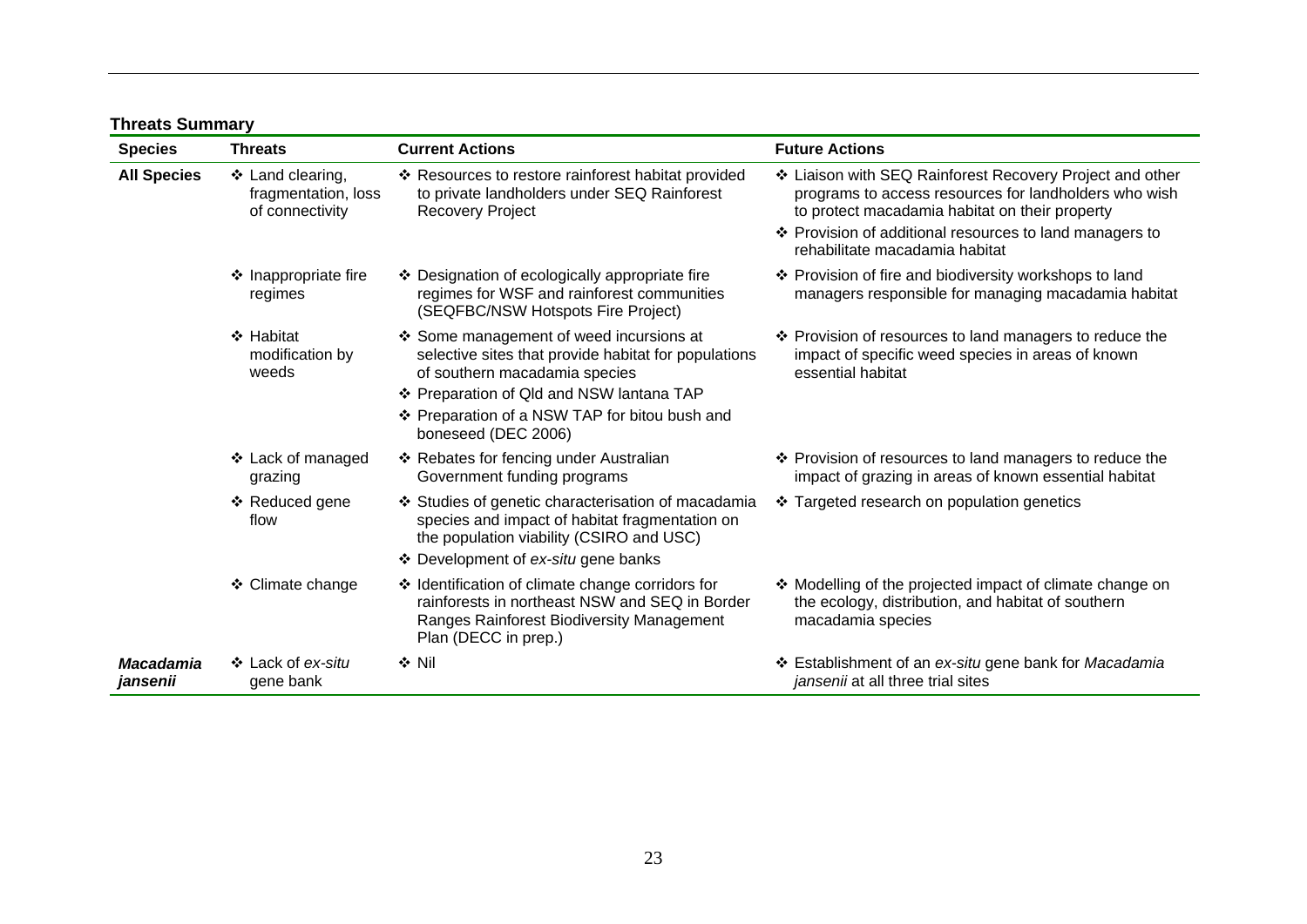# **4. Recovery Objectives, Performance Criteria and Actions**

## **Overall Objective**

The overall objective of the Southern Macadamia Species Recovery Plan is:

To protect known wild populations of the four nominated species from decline, ensure their long-term viability, and raise awareness of flora conservation issues within the community

## **Performance Criteria**

- 1. New populations of southern macadamia species are identified and recorded on State databases.
- 2a. Sustainable land management strategies are developed and implemented to reduce the impact of threatening processes in habitats critical to the survival of southern macadamia species.
- 2b. Increase in landholder capacity to manage and conserve threatened southern macadamia species populations.
- 2c. Increase in the number of on-ground works undertaken by land managers to manage priority macadamia habitat.
- 3a. Priority research needs identified by the Macadamia Conservation Research Network in conjunction with local land managers, developed into research briefs and implemented by researchers.
- 3b. New ecological information is incorporated into land and species management manuals and made available to land managers in biennial workshops.
- 4a. Increase in public awareness of the environmental, cultural and economic significance of threatened southern macadamia species.
- 4b. Increase in land managers capacity to manage and conserve threatened southern macadamia species populations.
- 5. Progress made on the completion of recovery plan actions is reviewed annually.

#### **Objectives and Actions**

#### **1. Identify and evaluate the extent and quality of southern macadamia species populations and their habitat**

#### **1.1 Determine whether additional populations of macadamia species occur within southern Queensland and northern NSW**

Searches will target areas likely to provide habitat for macadamia species, especially nominated regional ecosystems. All new information will be incorporated into state databases such as Queensland DERM Wildnet and New South Wales Atlas of NSW Wildlife and PlantNET, and provided to DEWHA.

#### **1.2 Survey known macadamia populations for data deficiencies (including size, distance to nearest population, and reproductive viability) and prioritise macadamia populations for conservation, management and research purposes**

Many records of macadamia populations are data deficient, prohibiting their prioritization for management. Others are dated, and the populations may have been lost to clearing, or are not true wild populations. Habitat which is important for survival, including the area occupied by populations, and habitat linking populations, will be identified. Once this information has been collected, southern macadamia species populations can be prioritised for conservation, management and research.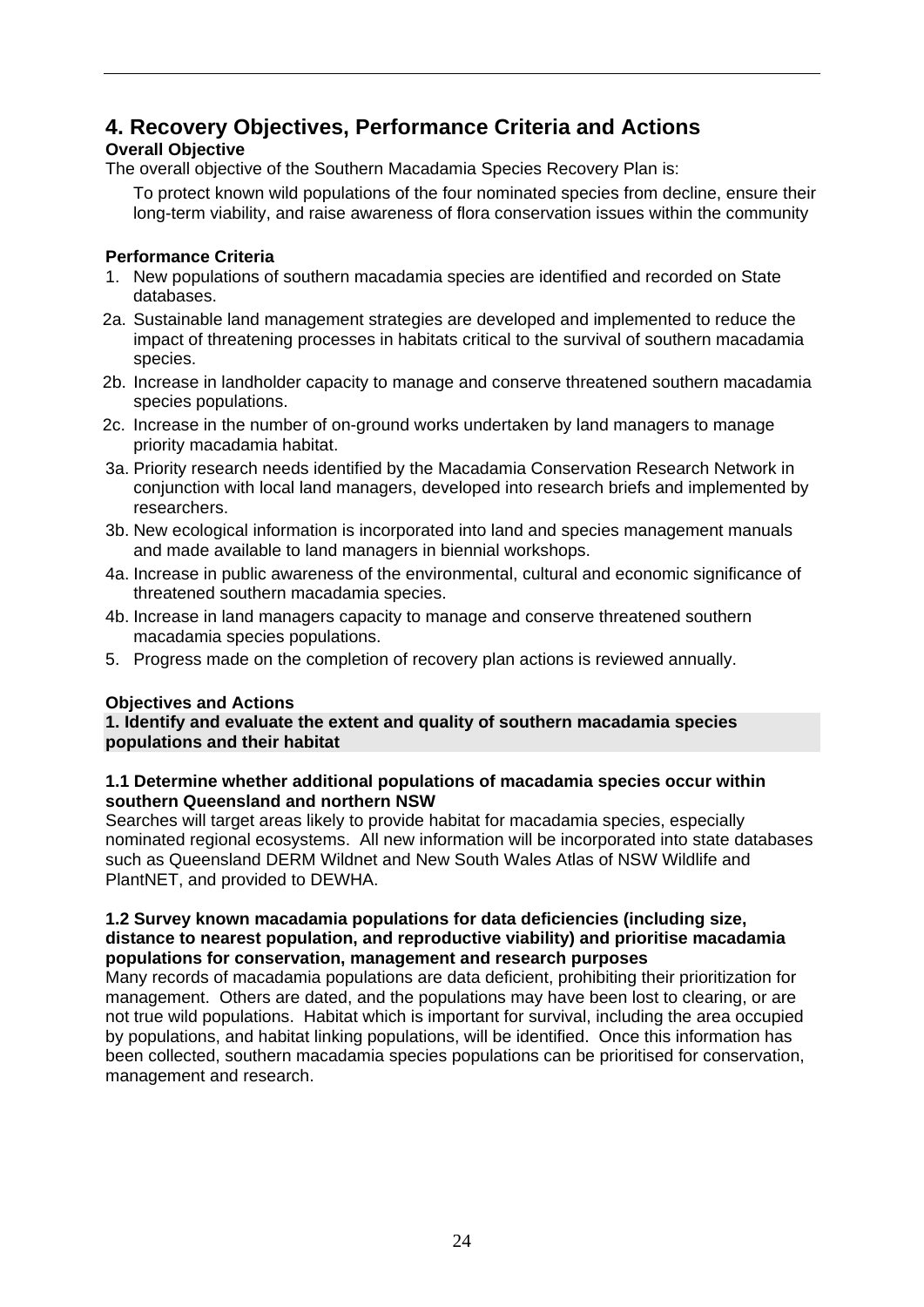#### **2. Reduce and manage the major threatening processes affecting southern macadamia species habitat**

#### **2.1 Negotiate appropriate agreements with landholders to establish greater long-term security for priority areas on private property**

Where there is strong interest, landholders with significant populations of threatened macadamia species will be encouraged to enter into a management contract with local regional bodies, Voluntary Conservation Agreement (VCA), or a perpetual conservation agreement such as a Nature Refuge.

#### **2.2 Provide information to land managers (landholders, macadamia growers, etc.) and decision-making authorities to ensure that known locations of macadamia species are considered for protection when making development decisions**

Southern macadamia populations are found throughout the fastest growing region in Australia. Land managers and approval authorities require detailed information about the location and priority of remnant populations to improve decisions made in regard to developments that may impact on these populations or exacerbate the threatening processes that they face.

#### **2.3 Encourage land managers to develop management plans using existing information and/or new information as it becomes available**

Land managers that want to protect macadamia habitat on property that they manage will be strongly encouraged to develop management plans to:

- Achieve long-term protection of macadamia habitat appropriate to the tenure of the habitat.
- Reduce the impact of weed species.
- Manage grazing in priority population areas.
- Rehabilitate priority population areas.

#### **2.4 Provide practical resources to land managers for the long-term protection of macadamia habitat appropriate to the tenure of the habitat**

Practical resources are required to remove invasive weeds, erect fences, manage grazing, and provide labour and provenance protocols (to source seed and tube stock) to rehabilitate macadamia habitat and undertake restoration plantings.

#### **2.5 Identify, map, control and monitor weed threats for priority populations**

The impact of weeds on macadamia populations and habitat is variable. Weed incursions need to be identified, mapped and monitored as a means of prioritizing their control and management, particularly in areas where they contribute to the exacerbation of other threatening processes (such as fire intensity and frequency).

#### **2.6 Conduct fire and biodiversity workshops with land managers responsible for managing macadamia habitat as a means of developing fire management plans**

Recent efforts by QDERM to develop fire regimes for bioregional vegetation types will be incorporated into workshop proceedings. Annual workshops will include information on fire management planning, fire ecology, and provide practical operational tools for the effective management of threatened species populations.

#### **2.7 Model the projected impact of climate change on the ecology, extent of habitat, and processes that threaten southern macadamia species**

Climate change will affect the phenology, flowering, fruit maturation, hybridization between, and reproductive capacity of macadamia species. Modeling climate impacts may assist with the prioritization of management actions in later years of the Plan.

#### **2.8 Establish an** *ex-situ* **conservation program for** *Macadamia jansenii* **at multiple sites**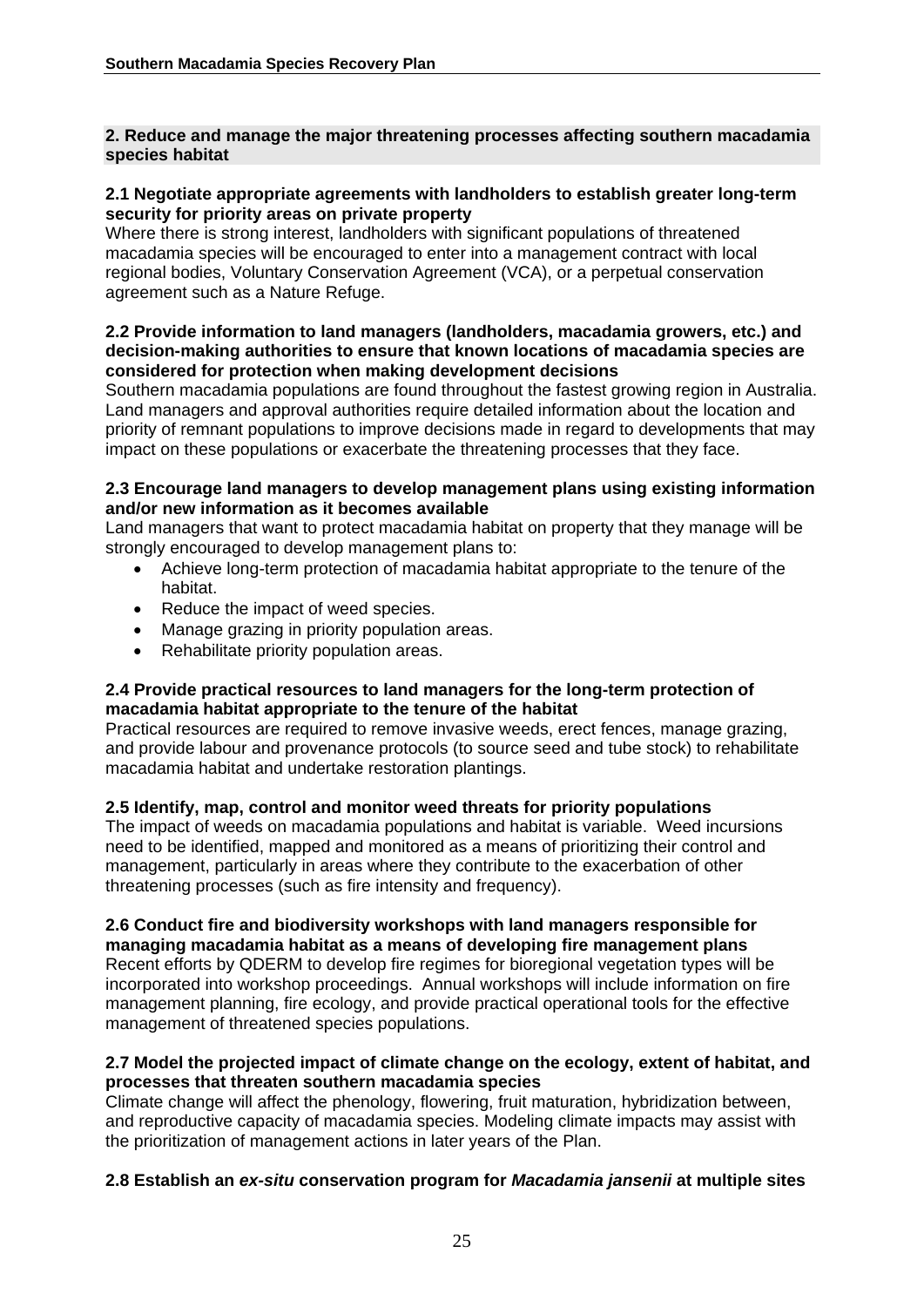The known distribution of this species is restricted to one population. It is critical that *ex-situ* gene banks in the form of planted specimens be established for *Macadamia jansenii* at existing *ex-situ* sites at Tiaro and Burpengary.

#### **2.9 Establish monitoring programs for priority threatened macadamia populations**

Using an accepted pro-forma (that includes triggers for management responses), this action will provide land managers with a resource tool to monitor the health and condition of remnant threatened macadamia populations. Information will be held by local regional bodies and made available to the MCC.

#### **2.10 Review and amend the macadamia industry Code of Sound Orchard Practice to reflect knowledge of threats to wild populations**

Growers and planners require an industry code of practice, based on sound research, that provides' guidelines for the development of new commercial macadamia plantations. This is an area requiring significant research and investigation before conclusive recommendations about the placement of new commercial plantings can be made. On the basis of this research, recommendations on how to reduce the threat of genetic contamination to wild stock may need to be incorporated into this Code of Practice.

#### **3. Increase knowledge of southern macadamia species and their ecology to effect their conservation and management**

#### **3.1 Develop research priorities for conservation**

All macadamia species in this plan are affected by one or more threatening processes. The absence of information on mechanisms to address some of these threatening processes will direct the selection of research priorities (for example, determining the genetic diversity of distinct populations, identifying appropriate sites to enhance linkages between populations, examining the potential impact of climate change on pollinators, determining the impact, tolerance and requirements for disturbance, and identifying opportunities to reintroduce populations within clusters to maintain connectivity and enhance diversity).

#### **3.2 Continue to liaise with research institutions to address prioritised research gaps**  MCRN will continue to generate and resource research priorities.

#### **3.3 Facilitate Aboriginal participation and the use of traditional knowledge in the recovery of southern macadamia species**

Consultation with traditional owners with a relationship to country providing habitat for wild macadamia populations indicated that most of these sites had never been surveyed for indicators of their cultural importance.

#### **4. Improve awareness and understanding of southern macadamia species, especially the management requirements of these species and their major threats**

#### **4.1 Develop community education tools that build understanding of the conservation management requirements of southern macadamia species**

Land managers require additional information about the native flora found on their properties, particularly threatened species. The MCC will investigate opportunities to: distribute macadamia species profiles to local landholders, sign significant roadside remnants, profile species in local newspapers, and develop fact sheets on threatening processes.

#### **4.2 Liaise with State Agencies, Local Authorities and Regional Bodies in order to incorporate macadamia conservation into their biodiversity conservation and natural resource management strategies**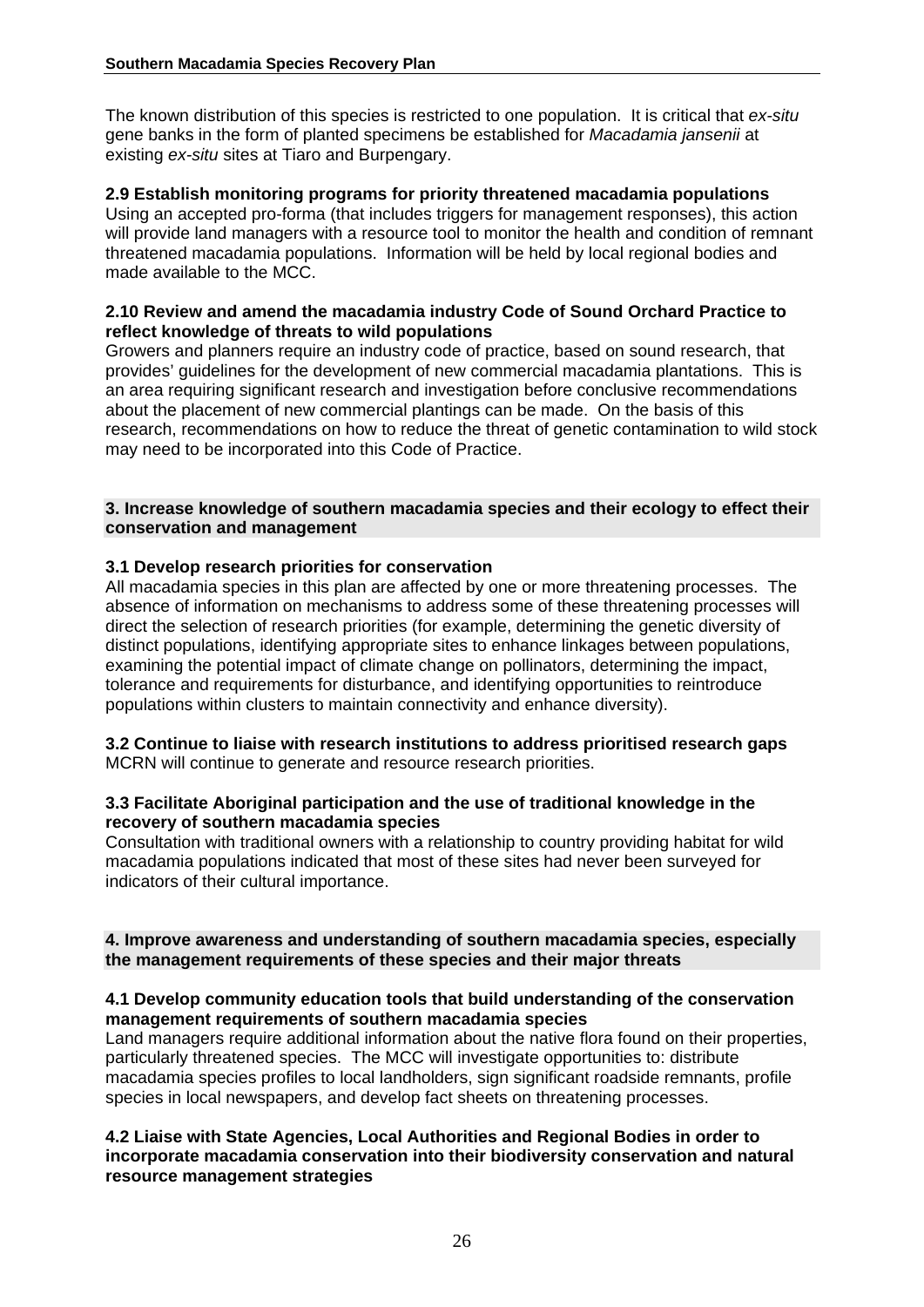State Agencies, Local Authorities and Regional Bodies provide substantial resourcing for onground conservation. Strategies that direct these resources, or assist in managing threats, should include management actions consistent with the protection and conservation of macadamia populations.

#### **5. Manage, monitor and evaluate the Southern Macadamia Species Recovery Plan**

#### **5.1 Maintain the role of the Macadamia Conservation Committee as the coordinating body for the recovery plan**

The MCC currently includes representatives from DEWHA, SEQ Catchments, Sunshine Coast University, HAL and local macadamia growers. These organisations will maintain their role in the MCC, and formally review the plan before the end of the five-year period from adoption as a national recovery plan.

#### **5.2 Monitor and evaluate the outcomes of the Recovery Plan using an adaptive management framework**

MCC members will review and update the recovery plan as new information becomes available. All new records of threatened species populations should be provided to land management agencies and approval authorities to assist with decision making.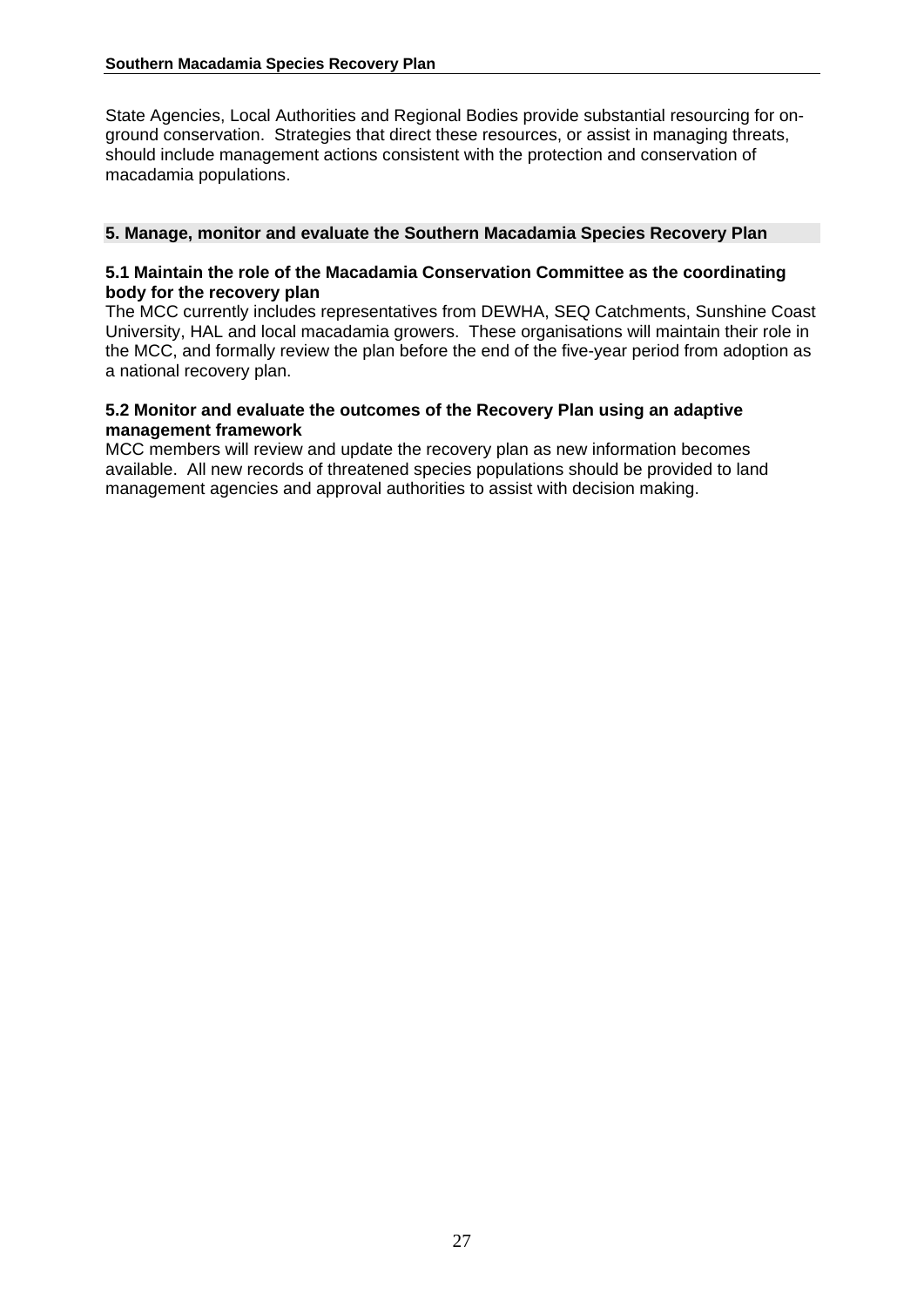| <b>Specific Objective</b>                                                                                                                                                                                                                                                                                                                                                                                                                                                                                                                                                   |                                                                                                                                                                                                                                       | <b>Performance Criteria</b>                                                                                              | <b>Action</b>                                                                                                                                                                                                              | <b>Potential</b><br><b>Contributors</b>                                                   | <b>Priority</b> |
|-----------------------------------------------------------------------------------------------------------------------------------------------------------------------------------------------------------------------------------------------------------------------------------------------------------------------------------------------------------------------------------------------------------------------------------------------------------------------------------------------------------------------------------------------------------------------------|---------------------------------------------------------------------------------------------------------------------------------------------------------------------------------------------------------------------------------------|--------------------------------------------------------------------------------------------------------------------------|----------------------------------------------------------------------------------------------------------------------------------------------------------------------------------------------------------------------------|-------------------------------------------------------------------------------------------|-----------------|
| 1. Identify and evaluate the extent<br>and quality of southern<br>macadamia species populations<br>and their habitat                                                                                                                                                                                                                                                                                                                                                                                                                                                        | $1_{\cdot}$                                                                                                                                                                                                                           | New populations of southern<br>macadamia species are identified<br>and recorded on secure sections of<br>State databases | 1.1 Determine whether additional<br>populations of southern macadamia<br>species occur within southern Qld and<br>northern NSW                                                                                             | MCC, QDERM, NSW<br><b>DECC</b>                                                            | Medium          |
|                                                                                                                                                                                                                                                                                                                                                                                                                                                                                                                                                                             |                                                                                                                                                                                                                                       |                                                                                                                          | 1.2 Survey known macadamia populations<br>(including size, distance to nearest<br>population, and reproductive viability) and<br>prioritise macadamia populations for<br>conservation, management and research<br>purposes | SEQ Catchments,<br>QDERM, NRCMA,<br><b>BMRG, Local</b><br>Authorities, NSW<br><b>DECC</b> | High            |
| 2. Reduce and manage the major<br>2a. Sustainable land management<br>threatening processes affecting<br>strategies are developed and<br>southern macadamia species<br>implemented to reduce the impact<br>of threatening processes in habitats<br>habitat<br>critical to the survival of southern<br>macadamia species<br>2b. Increase in landholder capacity to<br>manage and conserve threatened<br>southern macadamia species<br>populations<br>2c. Increase in the number of on-<br>ground works undertaken by land<br>managers to manage priority<br>macadamia habitat |                                                                                                                                                                                                                                       |                                                                                                                          | 2.1 Negotiate appropriate agreements with<br>landholders to establish greater long-term<br>security for priority areas on private<br>property                                                                              | QDERM, Regional<br>Bodies, NSW DECC                                                       | High            |
|                                                                                                                                                                                                                                                                                                                                                                                                                                                                                                                                                                             | 2.2 Provide information to land managers<br>(landholders, macadamia growers, local<br>authorities, etc.) to ensure that known<br>locations of macadamia species are<br>considered for protection when making<br>development decisions | QDERM, Regional<br>Bodies, NSW DECC,<br>Local Authorities,<br><b>DEWHA</b>                                               | Medium                                                                                                                                                                                                                     |                                                                                           |                 |
|                                                                                                                                                                                                                                                                                                                                                                                                                                                                                                                                                                             | 2.3 Encourage landowners to develop<br>management plans using existing<br>information and/or new information as it<br>becomes available                                                                                               | SEQ Catchments,<br>QDERM, NRCMA,<br><b>BMRG, Local</b><br>Authorities, NSW<br><b>DECC</b>                                | High                                                                                                                                                                                                                       |                                                                                           |                 |
|                                                                                                                                                                                                                                                                                                                                                                                                                                                                                                                                                                             |                                                                                                                                                                                                                                       |                                                                                                                          | 2.4 Provide practical resources to land<br>managers for the long-term protection of<br>macadamia habitat appropriate to the<br>tenure of the habitat                                                                       | SEQ Catchments,<br>NRCMA, BMRG, Local<br>Authorities,<br>Landholders                      | High            |

**Table 6**. Summary of relationship between specific objectives, performance criteria, actions and potential contributors.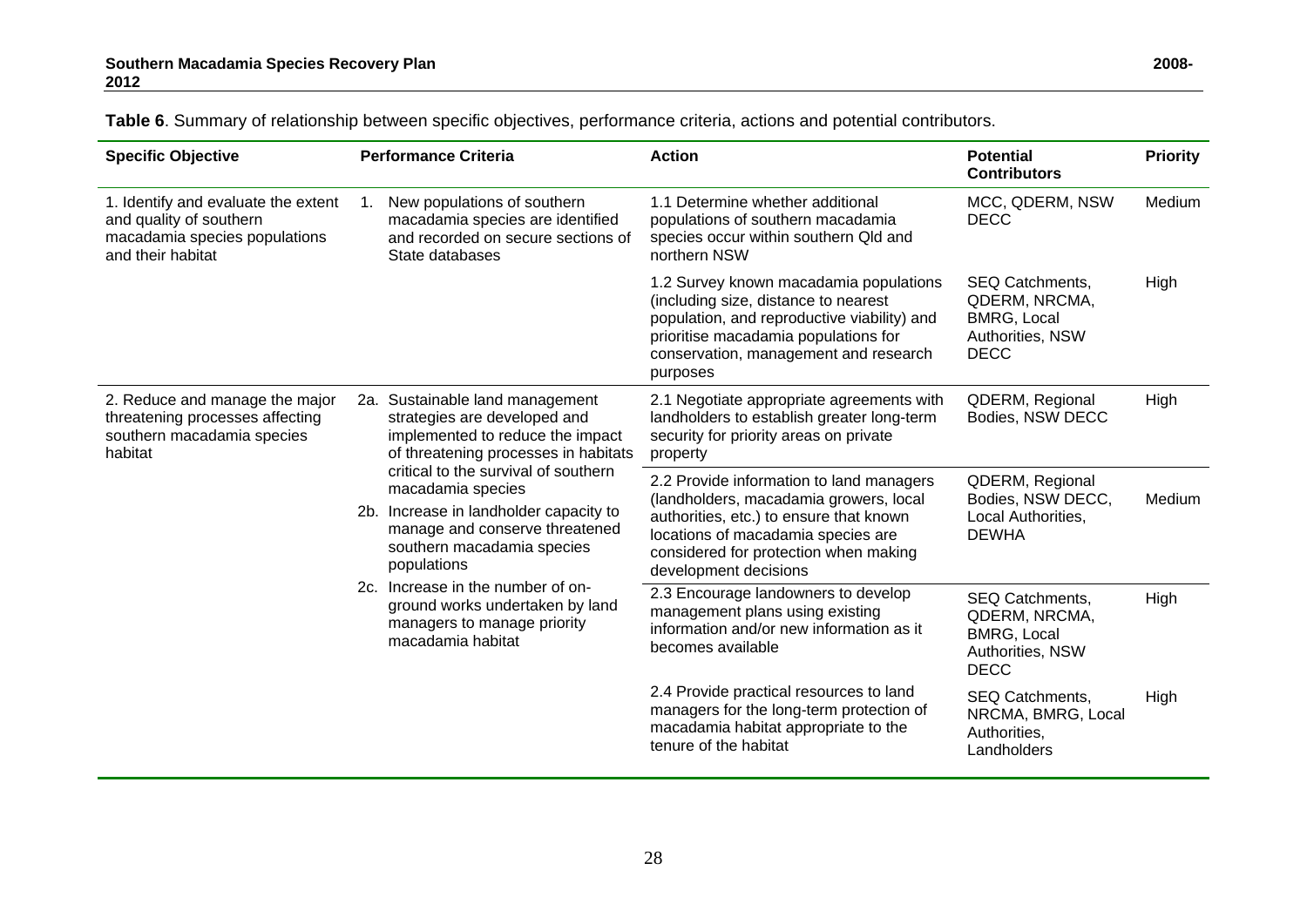| <b>Specific Objective</b>                                                   | <b>Performance Criteria</b>                                                                                                                                   | <b>Action</b>                                                                                                                                                        | <b>Potential</b><br><b>Contributors</b>                                      | <b>Priority</b> |
|-----------------------------------------------------------------------------|---------------------------------------------------------------------------------------------------------------------------------------------------------------|----------------------------------------------------------------------------------------------------------------------------------------------------------------------|------------------------------------------------------------------------------|-----------------|
|                                                                             |                                                                                                                                                               | 2.5 Identify, map, control and monitor weed<br>threats in order to reduce the impact of<br>specific weed species for priority<br>populations                         | SEQ Catchments,<br><b>BMRG, NRCMA</b>                                        | Medium          |
|                                                                             |                                                                                                                                                               | 2.6 Conduct fire and biodiversity<br>workshops with land managers responsible<br>for managing macadamia habitat as a<br>means of developing fire management<br>plans | SEQFBC, SEQ<br>Catchments, BMRG,<br>NRCMA, Landholders                       | High            |
|                                                                             |                                                                                                                                                               | 2.7 Model the projected impact of climate<br>change on the ecology, extent of habitat,<br>and processes that threaten southern<br>macadamia species                  | USC, CSIRO, NSW<br><b>DECC</b>                                               | Low             |
|                                                                             |                                                                                                                                                               | 2.8 Establish an ex-situ conservation<br>program for Macadamia jansenii at multiple<br>sites                                                                         | CSIRO, MCRN                                                                  | High            |
|                                                                             |                                                                                                                                                               | 2.9 Establish monitoring programs for<br>priority threatened macadamia populations                                                                                   | Regional Bodies, Local<br>Authorities                                        | Medium          |
|                                                                             |                                                                                                                                                               | 2.10 Review and amend the macadamia<br>industry Code of Sound Orchard Practice<br>to reflect knowledge of threats to wild<br>populations                             | MCC,                                                                         | Low             |
| 3. Increase knowledge of<br>threatened southern macadamia                   | 3a. Priority research needs identified<br>by the Macadamia Conservation                                                                                       | 3.1 Develop research priorities for<br>conservation                                                                                                                  | MCC, CSIRO, USC                                                              | High            |
| species and their ecology to effect<br>their conservation and<br>management | Committee in conjunction with local<br>land managers, developed into<br>research briefs and implemented<br>by researchers                                     | 3.2 Continue to liaise with research<br>institutions to address prioritised research<br>gaps                                                                         | <b>MCC</b>                                                                   | Low             |
|                                                                             | 3b. New ecological information is<br>incorporated into land and species<br>management manuals and made<br>available to land managers in<br>biennial workshops | 3.3 Facilitate Aboriginal participation and<br>the use of traditional knowledge in the<br>recovery of southern macadamia species                                     | MCC, Indigenous<br>Groups, SEQTOLSMA,<br>Regional Bodies, NSW<br><b>DECC</b> | Medium          |

29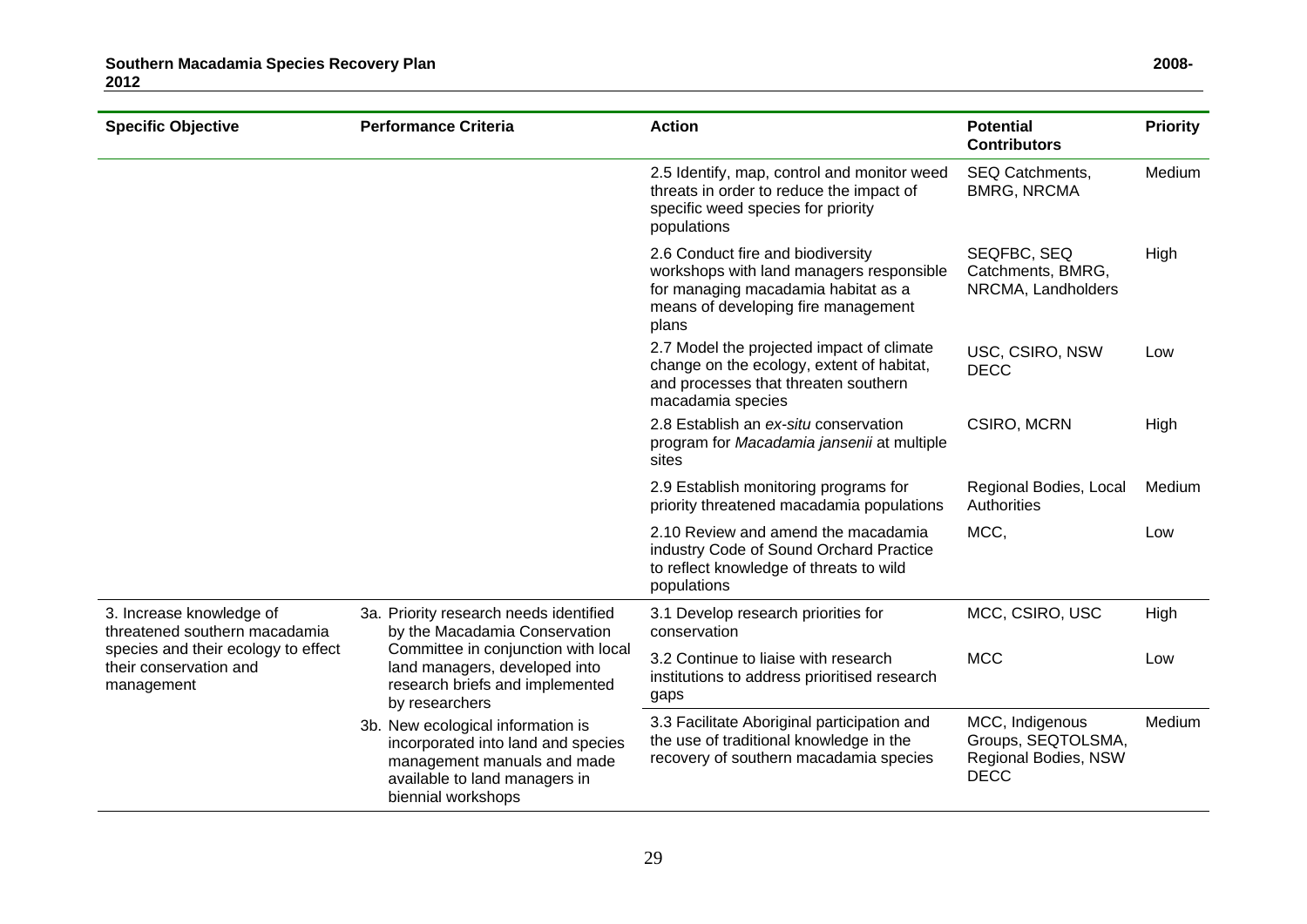| <b>Specific Objective</b>                                                                                                     | <b>Performance Criteria</b>                                                                                                         | <b>Action</b>                                                                                                                                                                                                    | <b>Potential</b><br><b>Contributors</b>          | <b>Priority</b> |
|-------------------------------------------------------------------------------------------------------------------------------|-------------------------------------------------------------------------------------------------------------------------------------|------------------------------------------------------------------------------------------------------------------------------------------------------------------------------------------------------------------|--------------------------------------------------|-----------------|
| 4. Improve community awareness<br>and understanding of threatened<br>southern macadamia species,<br>especially the management | 4a. Increase in public awareness of the<br>environmental, cultural and<br>economic significance of<br>threatened southern macadamia | 4.1 Develop community education tools<br>that build understanding of the<br>conservation management requirements of<br>threatened southern macadamia species                                                     | MCC, BMRG, SEQ<br>Catchments, NRCMA,<br>NSW DECC | Medium          |
| requirements of these species                                                                                                 | species<br>4b. Increase in land managers'<br>capacity to manage and conserve<br>threatened macadamia species                        | 4.2 Liaise with State Agencies, Local<br>Authorities and Regional Bodies in order to<br>incorporate macadamia conservation into<br>their biodiversity conservation and natural<br>resource management strategies | MCC, QDERM, NSW<br><b>DECC</b>                   | High            |
| 5. Manage, monitor and evaluate<br>the Southern Macadamia Species<br>Recovery Plan                                            | Progress made on the completion<br>5.<br>of recovery plan actions is<br>reviewed annually                                           | 5.1 Maintain the role of the Macadamia<br>Conservation Committee as the<br>coordinating body for the recovery plan                                                                                               | <b>MCC</b>                                       | Low             |
|                                                                                                                               |                                                                                                                                     | 5.2 Monitor and evaluate the outcomes of<br>the Recovery Plan using an adaptive<br>management framework                                                                                                          | <b>MCC</b>                                       | Low             |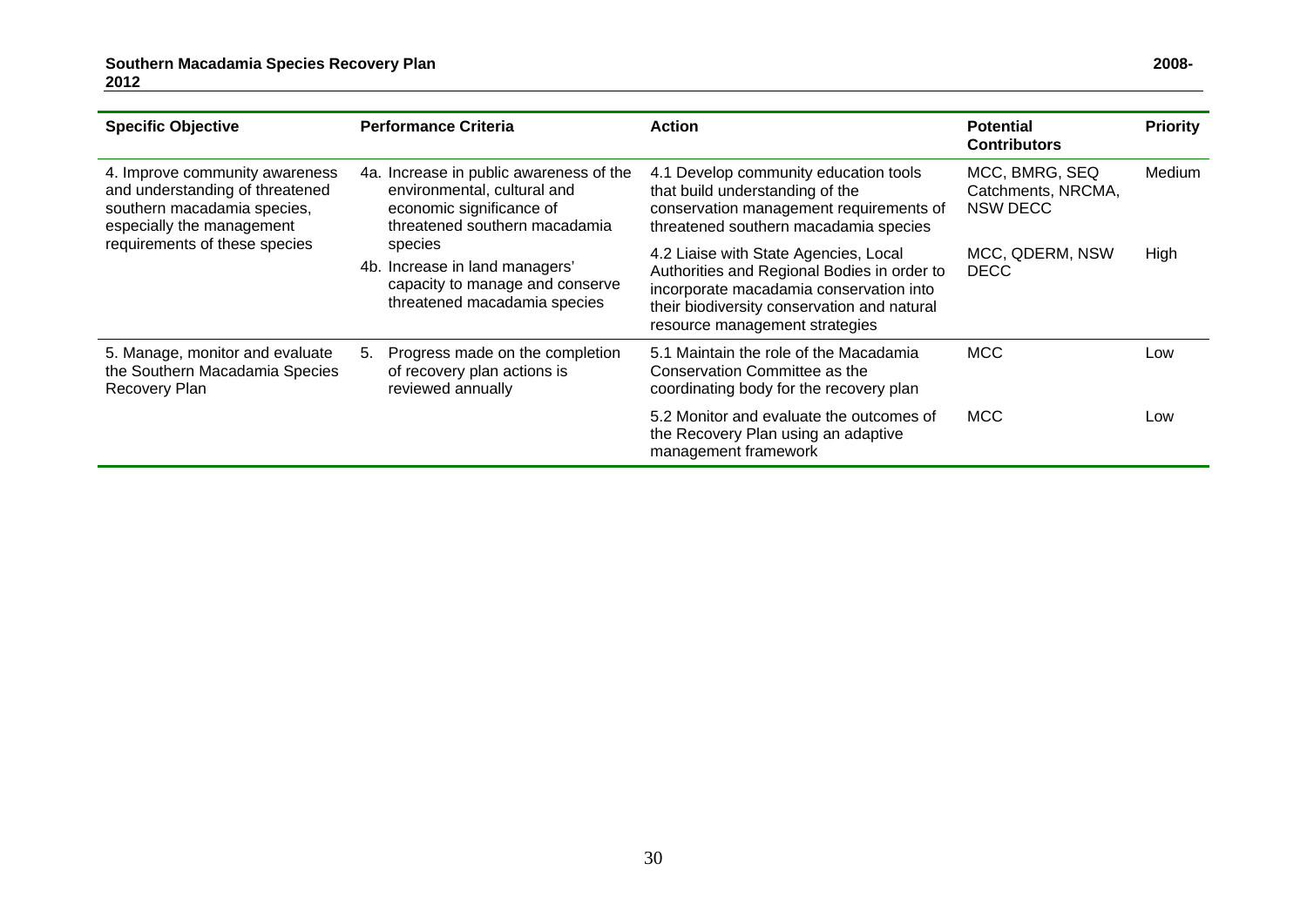## **5. Costs of Recovery**

The indicative costs of recovering species identified in this plan are detailed in Table 7.

**Table 7**. Costs associated with recovering flora species in the Southern Macadamia Species Recovery Plan.

| <b>Action</b>                                                                                                                                                                                                                   | Lead                      | Year 1  | Year <sub>2</sub> | Year <sub>3</sub> | Year 4  | Year 5  | <b>Total</b> |
|---------------------------------------------------------------------------------------------------------------------------------------------------------------------------------------------------------------------------------|---------------------------|---------|-------------------|-------------------|---------|---------|--------------|
| 1.1 Determine whether additional populations of southern macadamia<br>species occur within southern Qld and northern NSW                                                                                                        | <b>MCC</b>                | 10,000  | 10,000            | 5,000             |         |         | 25,000       |
| 1.2 Survey known macadamia populations (including size, distance to<br>nearest population, and reproductive viability) prioritise macadamia<br>populations for conservation, management and research purposes                   | <b>MCC</b>                | 15,000  | 15,000            |                   |         |         | 30,000       |
| 2.1 Negotiate appropriate agreements with landholders to establish<br>greater long-term security for priority areas on private property                                                                                         | Regional<br><b>Bodies</b> | 10,000  | 10,000            |                   |         |         | 20,000       |
| 2.2 Provide information to land managers (landholders, macadamia<br>growers, local authorities, etc.) to ensure that known locations of<br>macadamia species are considered for protection when making<br>development decisions | <b>MCC</b>                | 2,500   | 2,500             | 2,500             | 2,500   |         | 10,000       |
| 2.3 Encourage land managers to develop management plans for<br>macadamia conservation                                                                                                                                           | Regional<br><b>Bodies</b> | 20,000  | 20,000            | 20,000            | 20,000  | 20,000  | 100,000      |
| 2.4 Provide practical resources to land managers for the long-term<br>protection of macadamia habitat appropriate to the tenure of the habitat                                                                                  | Regional<br><b>Bodies</b> | 100,000 | 100,000           | 100,000           | 100,000 | 100,000 | 500,000      |
| 2.5 Identify, map, control and monitor weed threats for priority<br>populations                                                                                                                                                 | Regional<br><b>Bodies</b> | 20,000  | 20,000            | 20,000            | 20,000  | 20,000  | 100,000      |
| 2.6 Conduct fire and biodiversity workshops with land managers<br>responsible for managing macadamia habitat as a means of developing<br>fire management plans                                                                  | Regional<br><b>Bodies</b> | 5,000   |                   | 5,000             |         | 5,000   | 15,000       |
| 2.7 Model the projected impact of climate change on the ecology,<br>extent of habitat, and processes that threaten southern macadamia<br>species                                                                                | <b>USC</b>                | 50,000  | 50,000            | 50,000            |         |         | 150,000      |
| 2.8 Establish an ex-situ conservation program for Macadamia jansenii                                                                                                                                                            | <b>CSIRO</b>              | 25,000  |                   |                   |         |         | 25,000       |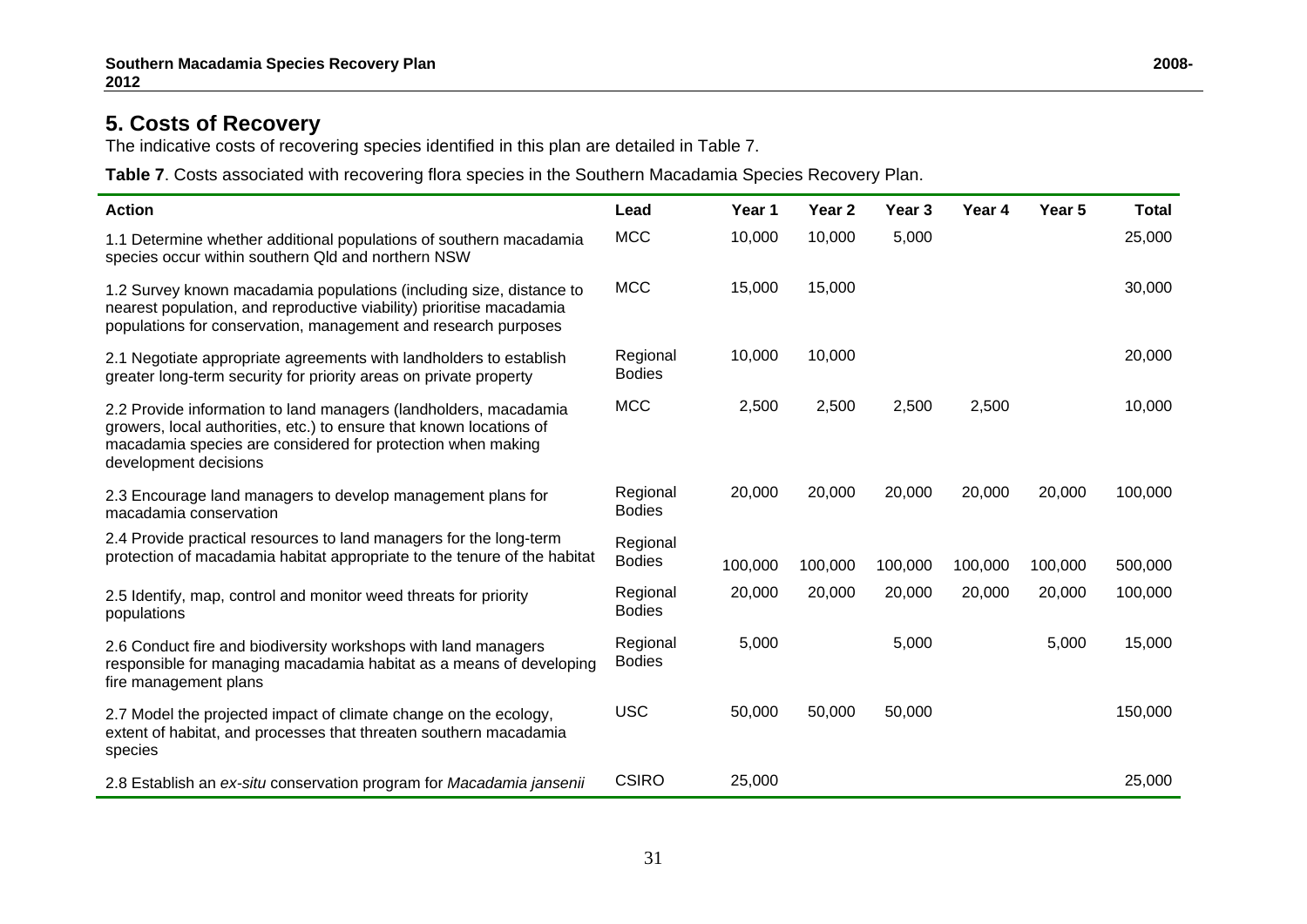#### at multiple sites

| 2.9 Establish monitoring programs for priority threatened macadamia<br>populations                                                                                                                         | <b>MCC</b>  | 5,000   | 5,000   | 5.000   | 5,000   | 5,000   | 25,000    |
|------------------------------------------------------------------------------------------------------------------------------------------------------------------------------------------------------------|-------------|---------|---------|---------|---------|---------|-----------|
| 2.10 Review and amend the macadamia industry Code of Sound<br>Orchard Practice to reflect knowledge of threats to wild populations                                                                         | MCC/HAL     | 5,000   |         |         |         |         | 5,000     |
| 3.1 Develop research priorities for conservation                                                                                                                                                           | <b>MCRN</b> | 2,500   |         |         |         |         | 2,500     |
| 3.2 Continue to liaise with research institutions to address prioritised<br>research gaps                                                                                                                  | <b>MCRN</b> | 20,000  | 20,000  |         |         |         | 40,000    |
| 3.3 Facilitate Aboriginal participation and the use of traditional<br>knowledge in the recovery of southern macadamia species                                                                              | <b>MCC</b>  | 7,000   | 7,000   |         |         |         | 14,000    |
| 4.1 Develop community education tools that build understanding of the<br>conservation management requirements of southern macadamia<br>species                                                             | <b>MCC</b>  | 10,000  | 5,000   | 5,000   | 5,000   | 5,000   | 30,000    |
| 4.2 Liaise with State Agencies, Local Authorities and Regional Bodies<br>in order to incorporate macadamia conservation into their biodiversity<br>conservation and natural resource management strategies | <b>MCC</b>  | In-kind | In-kind | In-kind | In-kind | In-kind |           |
| 5.1 Maintain the role of the Macadamia Conservation Committee as the<br>coordinating body for the recovery plan                                                                                            | <b>MCC</b>  | In-kind | In-kind | In-kind | In-kind | In-kind |           |
| 5.2 Monitor and evaluate the outcomes of the Recovery Plan using an<br>adaptive management framework                                                                                                       | <b>MCC</b>  | In-kind | In-kind | In-kind | In-kind | In-kind |           |
| <b>Year/Grand Totals</b>                                                                                                                                                                                   |             | 307,000 | 264,500 | 212,500 | 152,500 | 155,000 | 1,091,500 |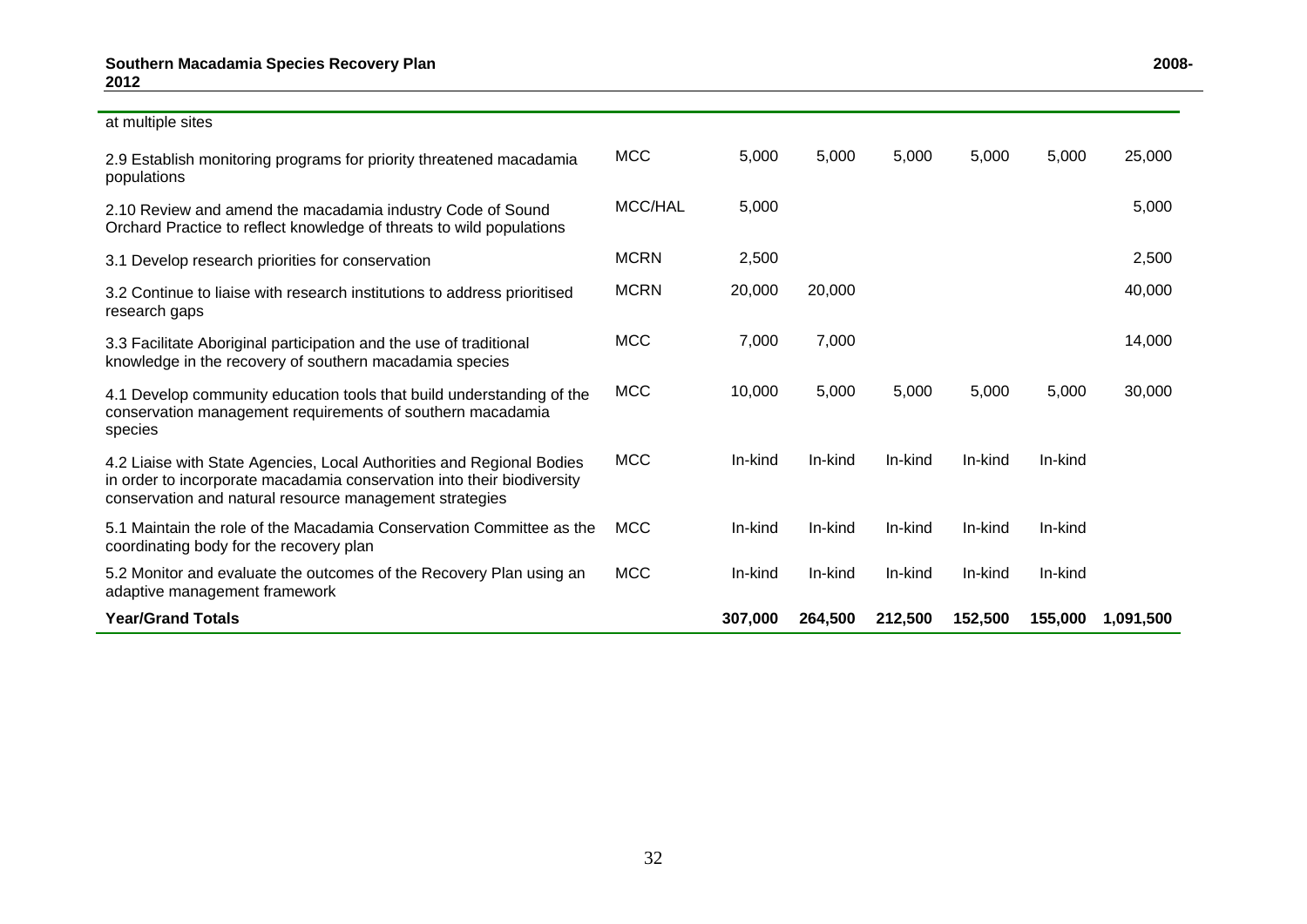# **6. Management Practices**

Management Practices necessary to avoid significant impacts on southern macadamia species include:

- Conservation-based management of all Conservation Parks, National Parks and reserves in which the species occur.
- Educational activities, including fact sheet distribution, by all relevant agencies.
- Continuation of voluntary private land conservation schemes.
- Maintenance of State and national species databases.
- Compliance by macadamia growers with the Code of Sound Orchard Practice.
- Continuation of roadside marker schemes.

Under the EPBC Act any action which could have a significant impact on a matter of National Environmental Significance, including the listed threatened macadamia species, must be referred to the Minister for the Environment, Heritage and the Arts, for a decision as to whether referral and assessment is required. This is separate from any other development approval process requirements.

Actions which could have a significant impact on the southern macadamia species, include those which could result in any of the following within habitat critical to survival of the species:

- ❖ Change of fire regimes.
- ❖ Removal of vegetation.
- ❖ Increased competition from weeds.
- ❖ Increased hybridisation with commercial macadamia strains.
- Removal or destruction of *Macadamia integrifolia, M. jansenii, M. ternifolia* or *M. tetraphylla* plants, or of viable plant material (fruits, seeds, cuttings, seedlings).
- Increased herbicide usage, nutrient runoff or changed hydrology.

# **7. Evaluation of Recovery Plan**

The Macadamia Conservation Committee will monitor the progress and delivery of the Southern Macadamia Species Recovery Plan throughout the life of the plan. Interim reviews will be at the discretion of HAL and the MCC, but new information – whether from research generated as a result of the plan or derived from work undertaken within specific actions – will be incorporated into the plan on an annual basis.

The plan will be evaluated by members of the MCC before the end of the five-year period from adoption as a national recovery plan. Implementation of all management actions will be assessed against the designated performance criteria in Section 5.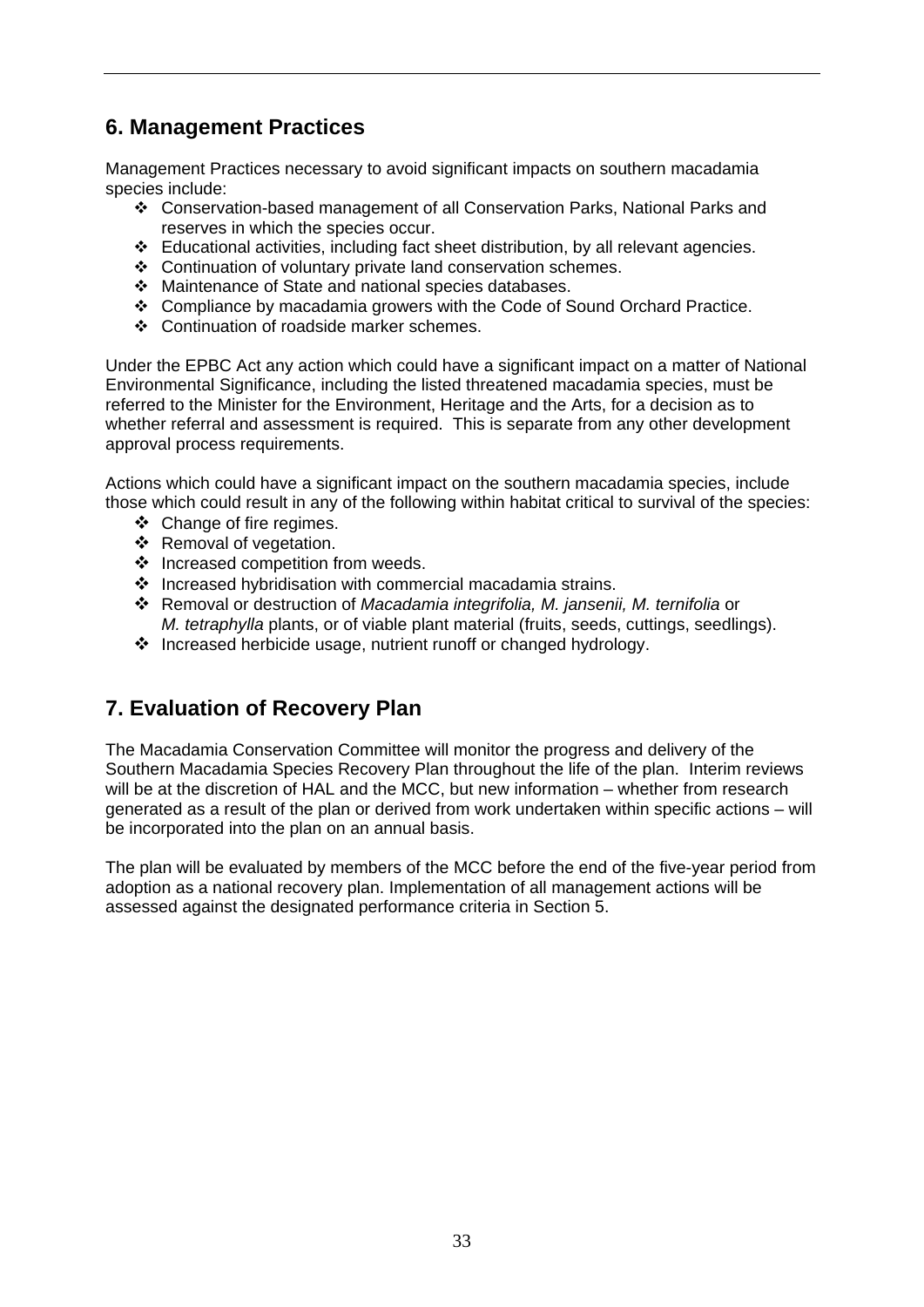## **Acknowledgements**

The authors wishes to acknowledge the generous support of all Recovery Team members, the MCC, MCRN, HAL, QDERM botanists, landholders and professional staff who contributed to this plan, notably:

| John Gillett   | Ian McConanchie        |
|----------------|------------------------|
| Paul Grimshaw  | Ann Moran              |
| Gordon Guymer  | Jodi Neal              |
| Craig Hardner  | <b>Rosemary Niehus</b> |
| Kim Jones      | <b>Michael Powell</b>  |
| Annie Keys     | <b>Alison Shapcott</b> |
| Samantha Lloyd |                        |

The authors are especially grateful for the guidance and support provided by Ian McConanchie, and for access to site information and research conducted on macadamias by Michael Powell. Finally, the authors would like to thank all those individuals who attended agency meetings and community consultation workshops and provided their feedback.

## **Acronyms**

| AMS                       | Australian Macadamia Society                                                                          |
|---------------------------|-------------------------------------------------------------------------------------------------------|
| <b>BRAIN</b>              | <b>Brisbane Rainforest Action and Information Network</b>                                             |
| <b>BMRG</b>               | Burnett-Mary Regional Group for Natural Resource Management                                           |
| <b>DEWHA</b>              | Australian Department of the Environment, Water, Heritage and the Arts                                |
| Е                         | Endangered (category under threatened species legislation)                                            |
| <b>EPBC Act</b>           | Commonwealth Environment Protection & Biodiversity Conservation Act 1999                              |
| <b>FBA</b>                | <b>Fitzroy Basin Association</b>                                                                      |
| <b>HAL</b>                | Horticulture Australia Limited                                                                        |
| <b>MCC</b>                | Macadamia Conservation Committee                                                                      |
| <b>MCRN</b>               | Macadamia Conservation Research Network                                                               |
| <b>MGA</b>                | Map Grid of Australia                                                                                 |
| NC Act                    | Queensland Nature Conservation Act 1992                                                               |
| NP.                       | National park                                                                                         |
| NR                        | Nature refuge                                                                                         |
| <b>NRCMA</b>              | Northern Rivers Catchment Management Authority                                                        |
| <b>NSW DECC</b>           | NSW Department of Environment and Climate Change                                                      |
| <b>QDERM</b>              | Queensland Department of Environment and Resource Management (including the                           |
|                           | Queensland Herbarium)                                                                                 |
| <b>RAF</b><br><b>REDD</b> | Radioactive Amplified DNA Fingerprinting                                                              |
| <b>SEQC</b>               | Regional Ecosystem Description Database (Queensland Herbarium)<br>Southeast Queensland Catchments Ltd |
| <b>SEQFBC</b>             | Southeast Queensland Fire and Biodiversity Consortium                                                 |
| <b>SEQTOLSMA</b>          | Southeast Queensland Traditional Owner Land & Sea Management Alliance                                 |
| <b>SF</b>                 | State forest                                                                                          |
| <b>TAP</b>                | Threat Abatement Plan                                                                                 |
| <b>TSC Act</b>            | NSW Threatened Species Conservation Act 1995                                                          |
| <b>USC</b>                | University of the Sunshine Coast                                                                      |
| V                         | Vulnerable (category under threatened species legislation)                                            |
| <b>VCA</b>                | <b>Voluntary Conservation Agreement</b>                                                               |
| <b>WSF</b>                | Wet sclerophyll forest                                                                                |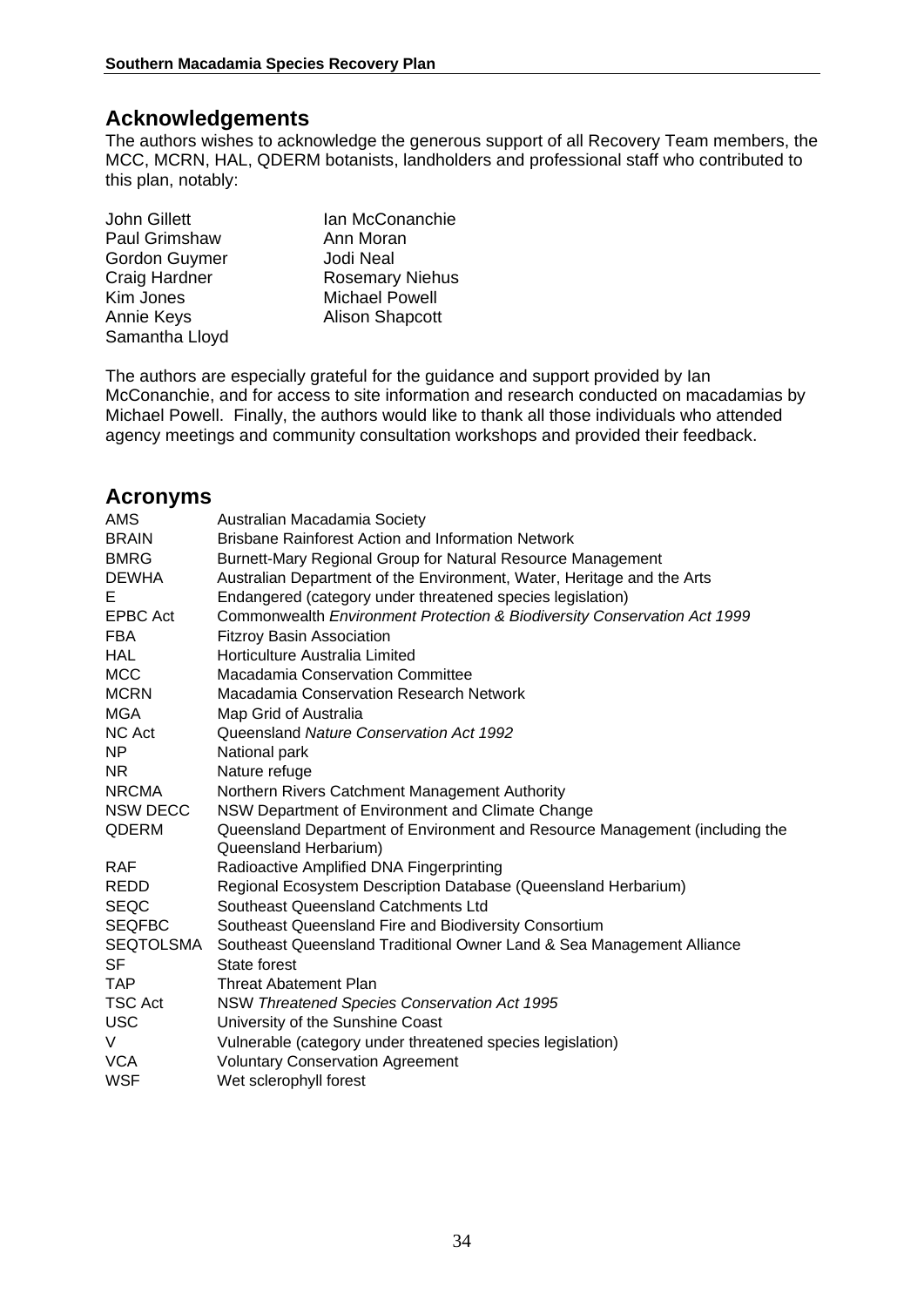#### **References**

DEC. 2006. *NSW Threat Abatement Plan – Invasion of native plant communities by Chrysanthemoides monilifera (bitou bush and boneseed).* Department of Environment and Climate Change, Hurstville.

EPA .1999. *Vegetation Management Act 1999.* Environmental Protection Agency, Brisbane.

EPA. 2005. Fire Management Guidelines. In: *Regional Ecosystem Description Database (REDD). Version 5.0*. Queensland Herbarium, Environmental Protection Agency, Brisbane.

Gross, C.L. and Weston, P.H. 1992. *Macadamia jansenii* (Proteaceae), a new species from Central Queensland. *Australian Systematic Botany* 5, 725-728.

Halford, D. 1997. *Macadamia jansenii*. Queensland Herbarium, Environmental Protection Agency, Brisbane.

Hardner C.M., Peace C., Lowe A.J., Neal J., Pisanu P., Powell M., Schmidt A., Spain C., Williams K. 2008. Genetic resources and domestication of Macadamia. *Horticultural Reviews*, 35 (in press).

Harden, G., McDonald, B. and Williams, J. 2006. *Rainforest Trees and Shrubs: A Field Guide to their Identification*. Gwen Harden Publishing, Nambucca Heads.

Hauser, J. and Blok, J. 1992. *Fragments of Green*. Australian Rainforest Conservation Society, Brisbane.

IUCN. 1997. http://www.unep-wcmc.org/species/plants/red\_list.htm

Johnson, L.A.S. and Briggs, B.G. 1975. On the Proteaceae – the evolution and classification of a southern family. *Botanical Journal of the Linnean Society* 70, 83-182.

Lindenmayer, D. and Burgman, M. 2005. *Practical Conservation Biology*. CSIRO, Melbourne.

Neal, J. M. 2007. The impact of habitat fragmentation on wild *Macadamia integrifolia* Maiden and Betche (Proteaceae) population viability [dissertation]. University of New England, Armidale (in press).

NSW NPWS. 2002. *Threatened Species of the Upper North Coast of New South Wales – Flora*. NSW National Parks and Wildlife Service, Coffs Harbour.

Peace, C. P. 2005. *Genetic Characterisation of Macadamia with DNA Markers.* Unpublished PhD Thesis. University of Queensland, Brisbane.

Stanley, T.D. and Ross, E.M. 2002. *Flora of South-eastern Queensland Volume 2*. Queensland Department of Primary Industries, Brisbane.

Watson, P. 2006. *Hotspots Fire Project Fire Frequency Guidelines and the Vegetation of the Northern Rivers Region Draft 2*. Nature Conservation Council of NSW, Sydney.

Watson, P. 2001. *The Role and Use of Fire for Biodiversity Conservation in Southeast Queensland: Fire Management Guidelines derived from Ecological Research*. Southeast Queensland Fire and Biodiversity Consortium, Brisbane.

Whelan, R.J. 1995. *The Ecology of Fire*. Cambridge University Press, Cambridge.